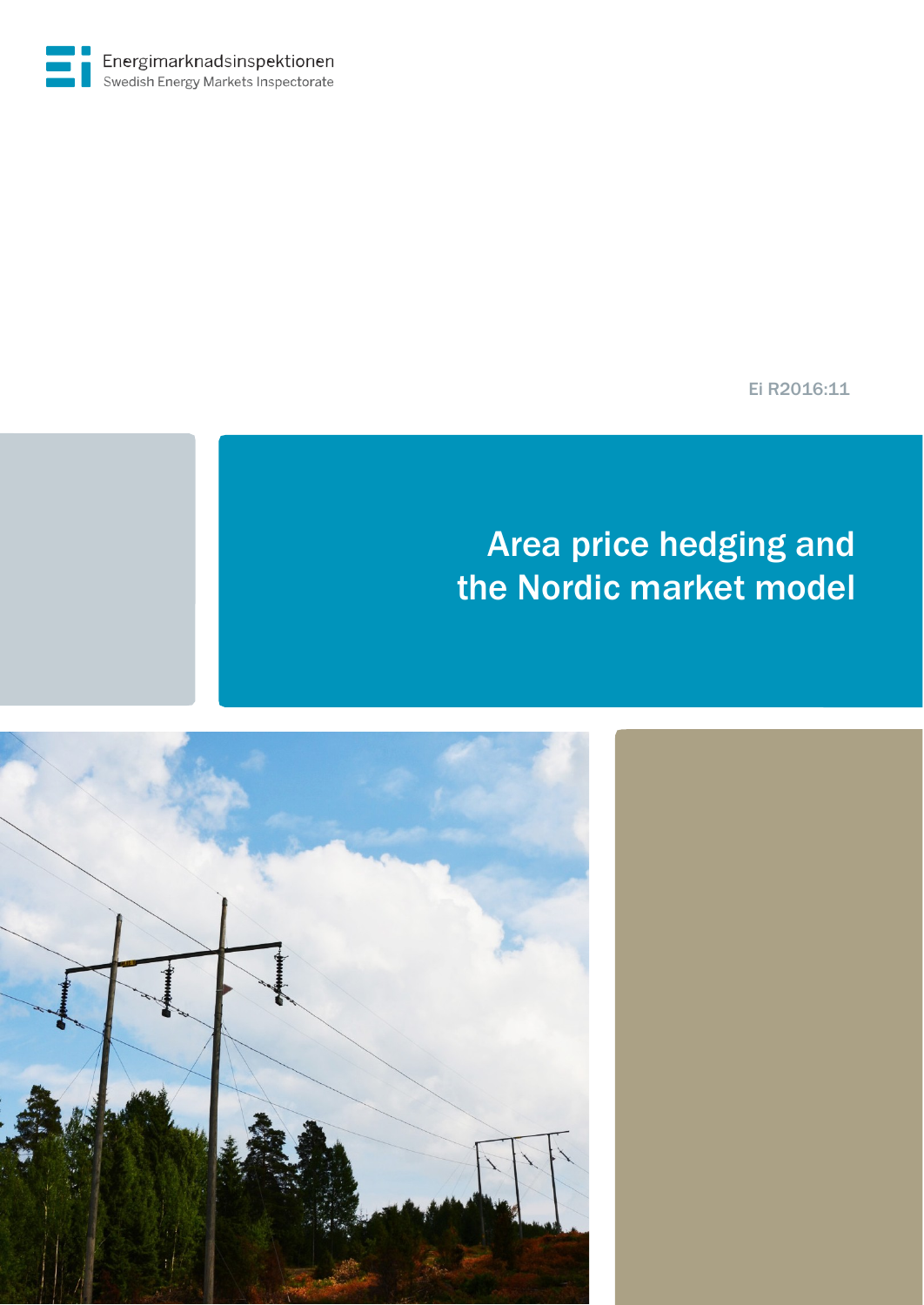Energimarknadsinspektionen Box 155, 631 03 Eskilstuna Energimarknadsinspektionen R2016:11 Authors: Jens Lundgren and Kaj Forsberg Copyright: Energimarknadsinspektione[n](http://www.ei.se/) [Report available at www.ei.se](http://www.ei.se/)  Cover image: © Energimarknadsinspektionen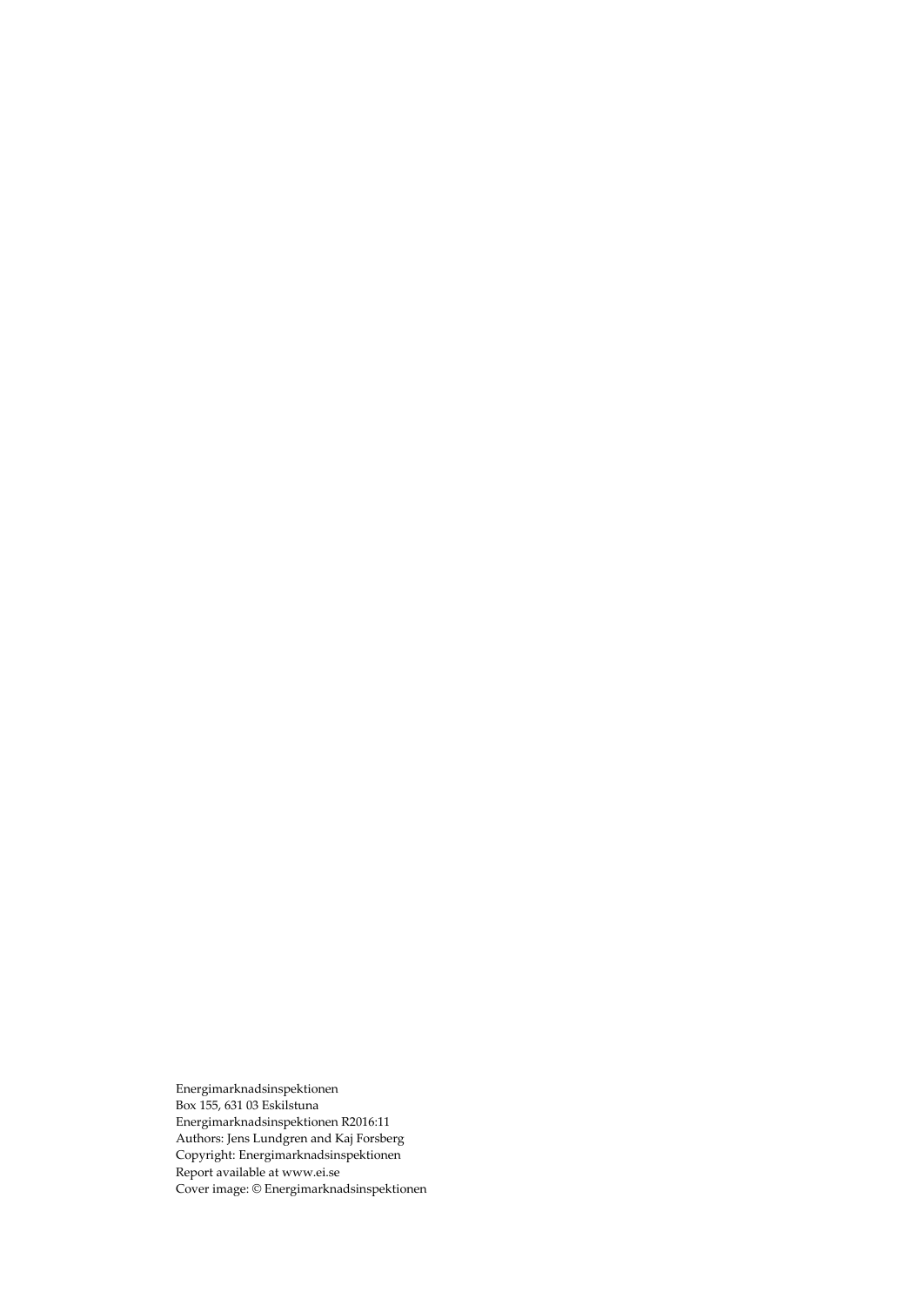# Foreword

In the work to integrate the European electricity markets, a target model and common rules known as "network codes" are being developed on a central level in the European Union (EU). The target model is an overall description of how a common market will work and the network codes are intended to create uniform functioning in the markets and facilitate further integration. One of the areas which have been reviewed intensively in recent years is how the capacity for transmitting energy between different countries and bidding zones will be handled in the short and long term. Today, the network infrastructure is insufficient for balancing prices between various sub-markets both within and between countries in the EU.

One important dimension is thus which instruments the market actors have access to in order to manage the financial risks associated with cross-border trade. In the short term, the target model for the common market means that all available capacity in the network will go to the spot market and the daily market coupling mechanism in order to ensure socioeconomically optimal flows from low-price to high-price zones. In the more long-term and forward-looking trade today – the "forward market" – different instruments are used for managing area risks in different parts of the EU. The as yet incomplete network code Forward Capacity Allocation (FCA), which pertains to forward-looking capacity allocation, will regulate which instruments are permitted for managing area price risks within the EU.

In the appropriation regulation for 2013, the Government commissioned the Energy Markets Inspectorate to perform an analysis of the various price hedging instruments mainly used to handle area risks in the EU. In the report it is described the advantages and disadvantages of the various instruments in relation to the Nordic market model and the impact the instruments have on overall competition and consumer benefit.

In the scope of the survey and in its work with the report and gathering opinions, the Energy Markets Inspectorate has collaborated with a reference group consisting of representatives from the energy sector and from other concerned organisations.

Eskilstuna, September 2013

Anne Vadasz Nilsson

Kaj Forsberg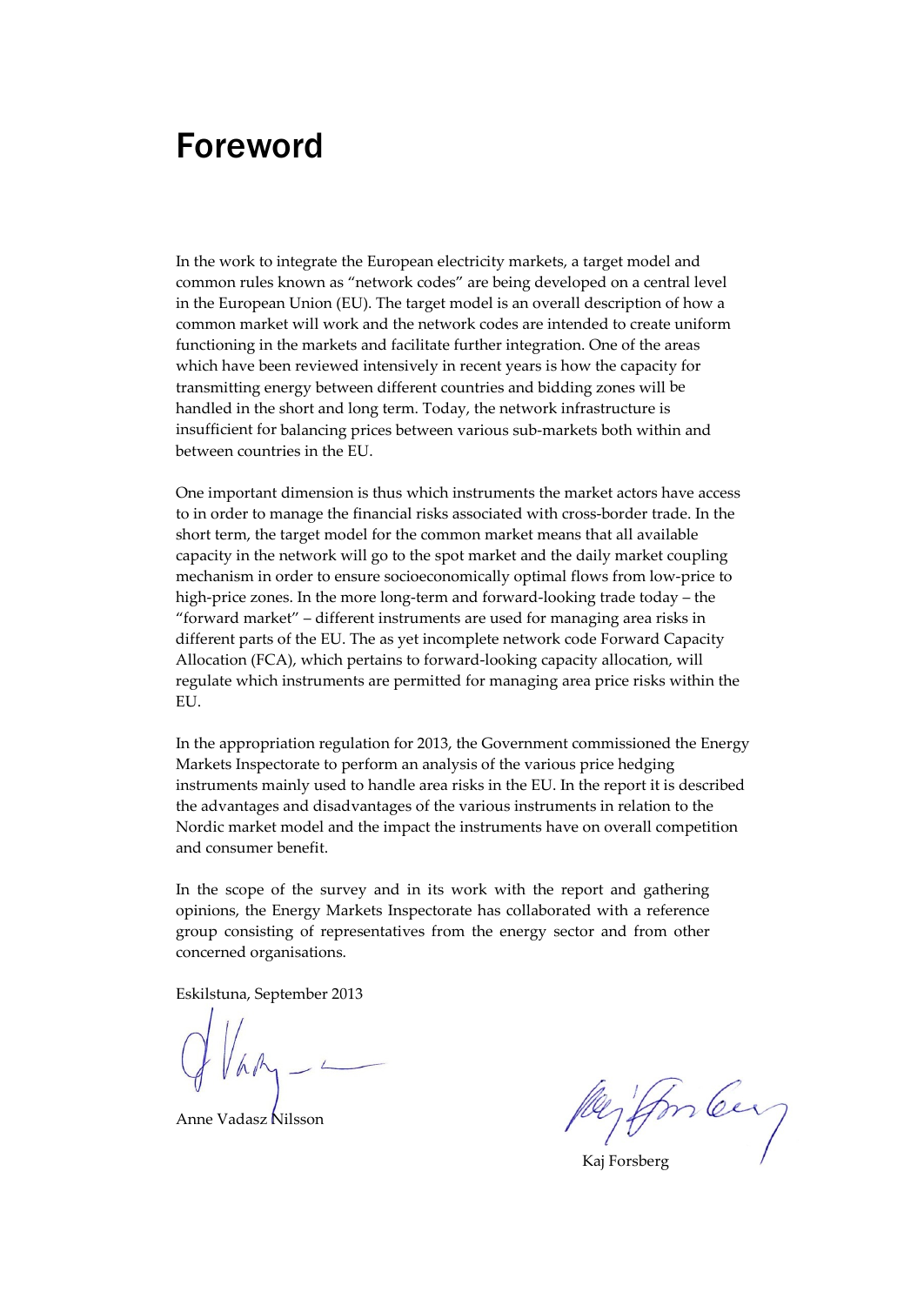# **Contents**

Please note that the page numbering in the first chapter "introduction" doesn´t match the index.

| 1            |                                                                          |  |  |
|--------------|--------------------------------------------------------------------------|--|--|
| 1.1          |                                                                          |  |  |
| 1.2          |                                                                          |  |  |
| 1.3          |                                                                          |  |  |
| 1.4          |                                                                          |  |  |
| $\mathbf{2}$ |                                                                          |  |  |
| 2.1          |                                                                          |  |  |
| 2.2          |                                                                          |  |  |
|              |                                                                          |  |  |
|              |                                                                          |  |  |
| 2.3          |                                                                          |  |  |
| 2.4          |                                                                          |  |  |
|              |                                                                          |  |  |
|              |                                                                          |  |  |
|              |                                                                          |  |  |
| 3            |                                                                          |  |  |
|              |                                                                          |  |  |
| 3.1          |                                                                          |  |  |
|              |                                                                          |  |  |
|              |                                                                          |  |  |
| 3.2          | What are the problems with Nordic market design from the perspective of  |  |  |
|              |                                                                          |  |  |
| 4            | Function of the instruments in relation to Nordic market design  29      |  |  |
| 4.1          |                                                                          |  |  |
| 4.2          |                                                                          |  |  |
|              |                                                                          |  |  |
|              |                                                                          |  |  |
|              |                                                                          |  |  |
|              |                                                                          |  |  |
|              |                                                                          |  |  |
|              |                                                                          |  |  |
| 4.3          | The instruments in relation to consumer benefit and the Nordic end-user  |  |  |
|              |                                                                          |  |  |
|              |                                                                          |  |  |
|              |                                                                          |  |  |
| 4.4          | Nordic market design, transmission rights and the internal market        |  |  |
|              |                                                                          |  |  |
| 5            |                                                                          |  |  |
| 5.1          | Transmission rights deviate from the established Nordic market model  48 |  |  |
| 5.2          | The need for further price hedging products is limited, according to     |  |  |
|              |                                                                          |  |  |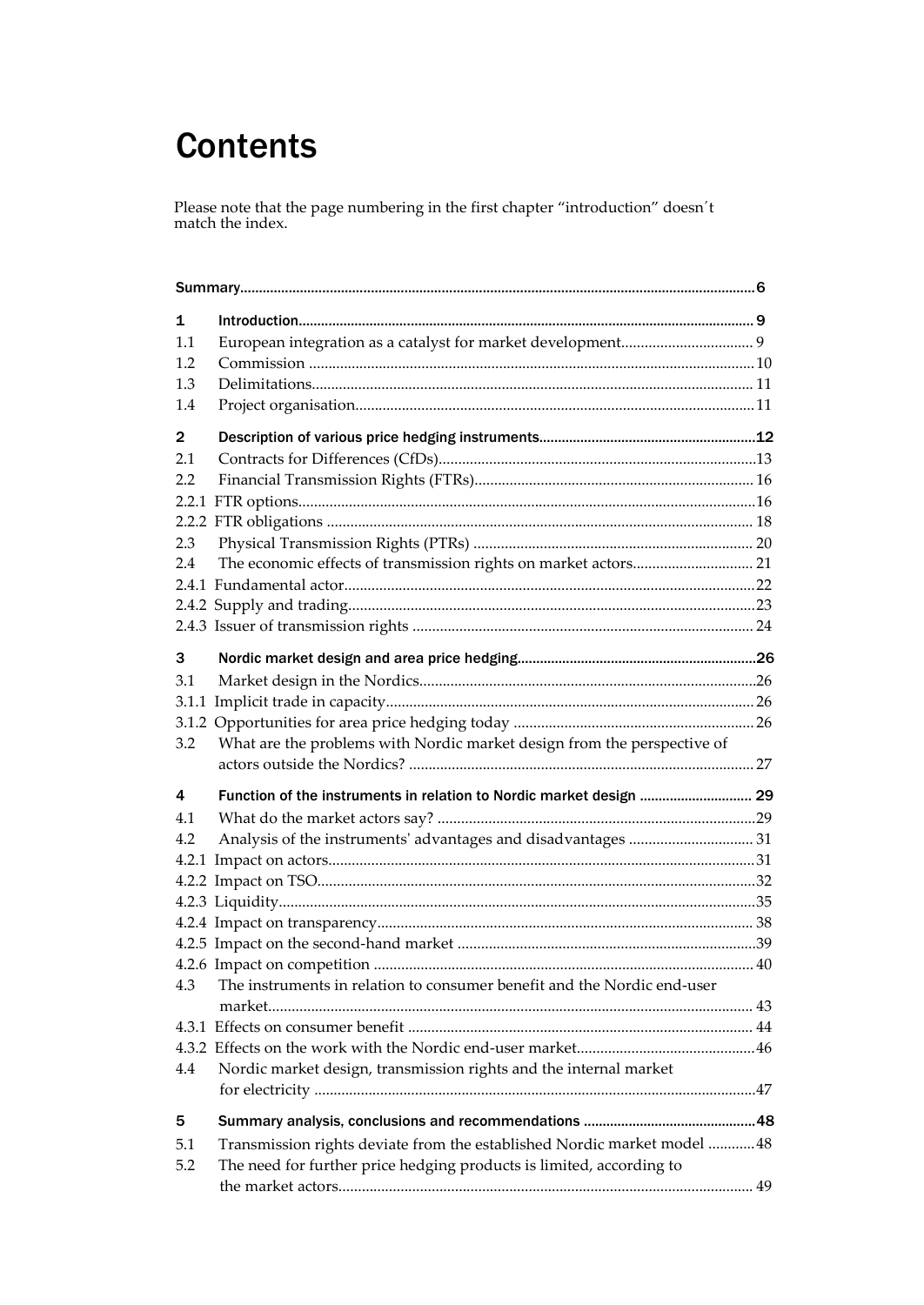| 5.3 Transmission rights entail a more complex market with very |  |
|----------------------------------------------------------------|--|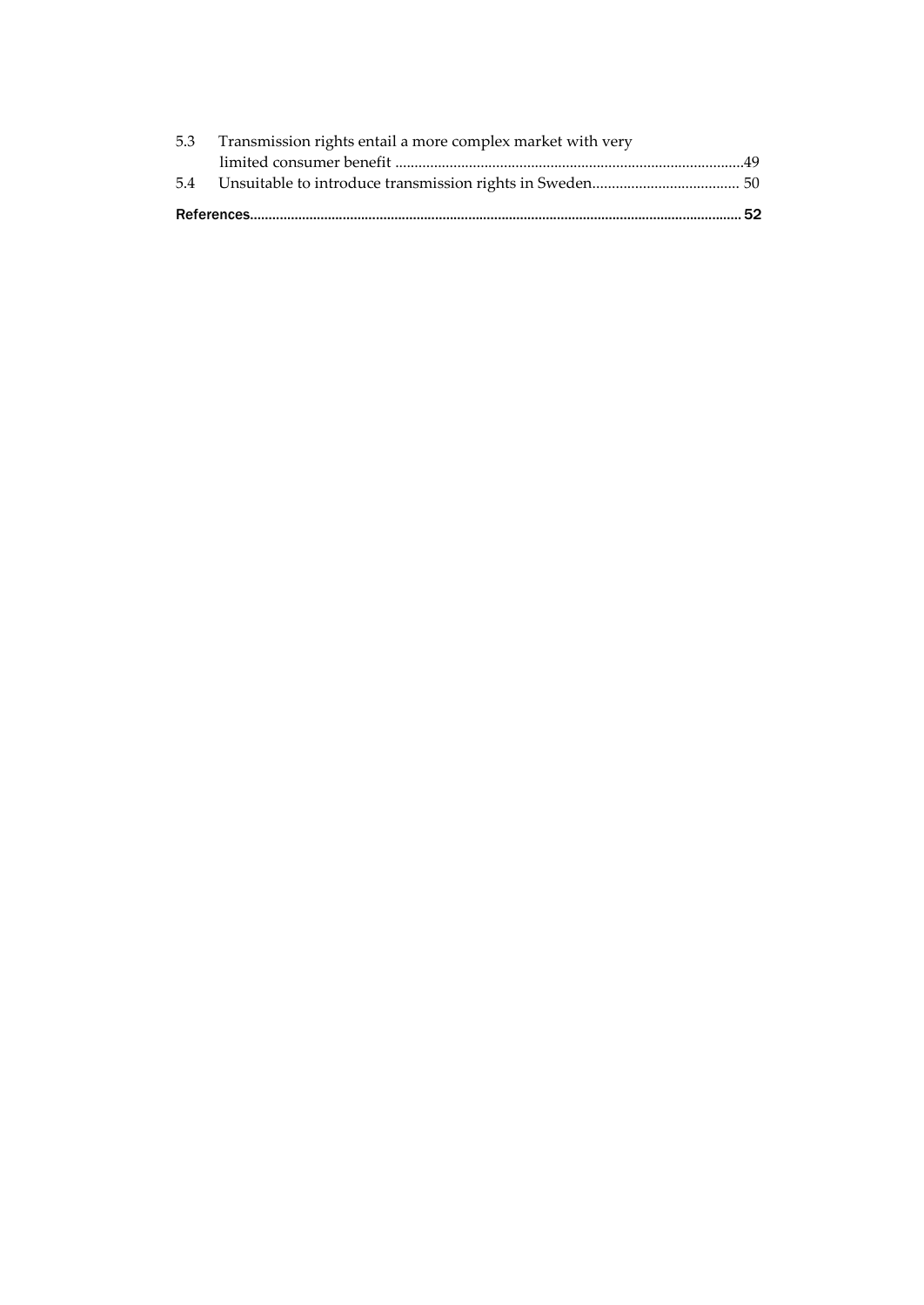# Summary

In order to create common rules for the internal market for electricity, the transmission system operators in the EU are developing proposals via their cooperative organisation, the European Network of Transmission System Operators for Electricity (ENTSO-E), for common European regulations known as "network codes" for cross-border trade in electricity. The network codes will then be evaluated by the Agency for Cooperation of Energy Regulators (ACER), which is the regulator for electricity and natural gas on the EU level, and will then become legally binding following the decision of the European Commission.

## The Network codes determine the Member States' options

In the proposal for the network code NC FCA, which regulates the longterm and forward-looking trade in electricity – the "forward markets" – there are three main types of contract which are intended to facilitate management of the area price risks in cross-border trade.

These are physical and financial transmission rights and financial contracts. Where transmission rights are concerned, it is proposed that the transmission system operators have an obligation to auction these off to the market. In Sweden, this means that the public utility Svenska Kraftnät (SvK) would be responsible for such auctions.

## The Nordic electricity market model does not explicitly include trade in capacity

The Energy Markets Inspectorate can establish that the recommendation concerning trade in transmission rights deviates from the model which has for some time been used in the Nordic region in at least two different ways. First of all, this would involve introducing explicit trade in capacity between individual bidding zones and shift focus in the trade from the common system area to trade between individual bidding zones. Secondly, the transmission system operator would be given a role on the market which thus far has not been customary in the Nordics.

The Nordic market model is based on an integrated day-ahead market (DA market) within a number of smaller bidding zones whose exchange of energy is optimised per hour in the daily spot price auction, where the supply and demand on the DA market meet at the power market Nord Pool Spot. The prices on the DA market are related to a common system price which is a fictive price for all bidding zones. The system price shows what the price would have been if there were no physical transmission limitations between the bidding zones in the Nord Pool area. Normally, there are limited price area differences from one bidding zone to the next. In order to secure price area deviations, CfDs are employed in the Nordics. CfDs are a purely financial product traded between the market actors and are offset against the difference between the system price and the price of an individual bidding zone. These contracts have been traded continuously since 2001 and are an established product for area price hedging.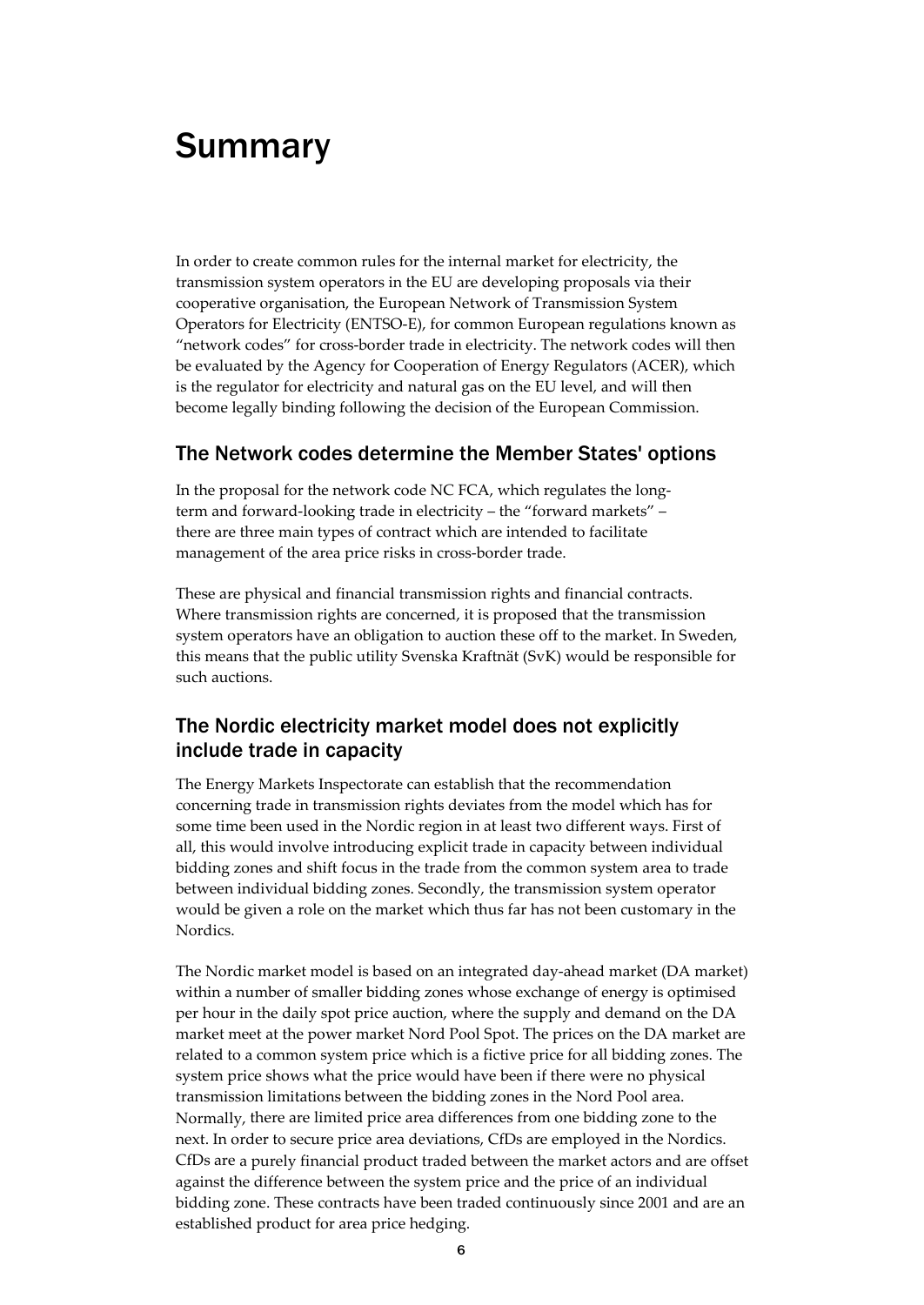# Introduction of transmission rights risks weakening the Nordic model

The Nordic market actors express no need for additional price hedging products. In fact, they feel that the instruments available today meet their needs of securing both the underlying price risk and the specific area price risk associated with the respective bidding zone. Transmission rights and CfDs are not necessarily mutually exclusive; they can be traded in parallel. If an introduction of transmission rights is to be successful, the instruments also need to function together and support one another. At present there is insufficient evidence to establish that this is the case; it is an empirical issue in case of a possible introduction. If the instruments are substitutes, an introduction would mean the splitting the liquidity between several instruments whilst the introduction of transmission rights risks weakening the current market structure. This would be very unfortunate.

One advantage of introducing additional instruments for price hedging is that this can give market actors access to more options in their risk management. At the same time, new instruments of a different type than those previously employed in the Nordics run the risk of making the market even more complex than it already is. This can result in smaller actors choosing to withdraw from the market, which in the long-term can lead to a deterioration of competition.

By means of the market's actors gaining access to instruments which secure the price risk between two bidding zones, there is potential for sellers and buyers to more easily "move across bidding zone boundaries" and thus compete in several bidding zones' "forward" products. This could lead to reduced spreads (differences between the best bids and offers on the market) in some of the contracts on the market. All else being equal, this could reduce the prices for the end-users, albeit marginally.

The Energy Markets Inspectorate's overall assessment is that the introduction of trade in transmission rights has little to offer the Nordic region in terms of consumer benefit. Introducing the transmission system operator as a market actor could also counteract potential greater consumer benefit if an increased financial risk concerning the system operator spills over onto electricity grid customers.

## Unsuitable to introduce transmission rights in Sweden

As prices can differ from one bidding zone to the next, the market actors are in need of opportunities for area price hedging. In the Nordics, these needs are fulfilled by trade in CfDs. The Energy Markets Inspectorate's conclusion is that the potential advantages of introducing transmission rights in the Nordics are too small to motivate an obligation for SvK to auction off transmission rights. The risks highlighted in the report – such as trade in transmission rights risks undermining the system price as a reference price on the market, which is central to the success of the Nordic market – are greater than the potential advantages.

Through the reinforcement of the Swedish national grid with the construction of, among others, the South West Link, the conditions to issue and trade in CfDs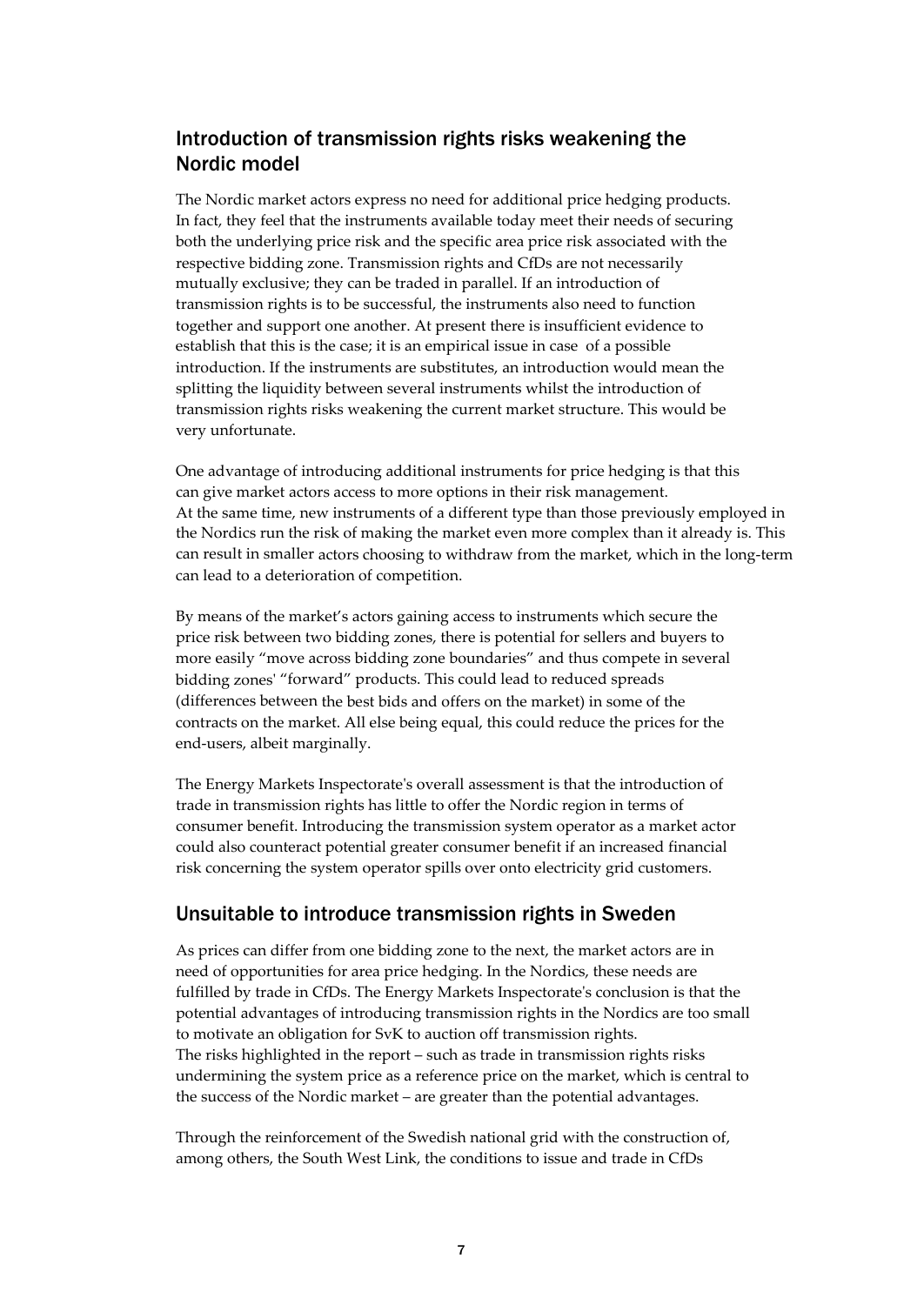in Sweden is improved, wherefore the market can be expected to function even better in the future. A large majority of the market's actors also express wishes to maintain and develop today's market functioning rather than introduce new instruments. The Energy Markets Inspectorate is in agreement with this standpoint.

In a Nordic context, the Energy Markets Inspectorate considers it unsuitable for Sweden to introduce instruments in trade which other Nordic countries do not intend to introduce. As changes in the DA market also have consequences in the retail stage, it is the Energy Markets Inspectorate's opinion that the work with the Nordic retail market must also be guiding in how the Nordic regulatory authorities work together to formulate trade and available instruments in the Nordic electricity market. If this is to be possible, it is essential that the existing wordings in the as yet unfinished network code Forward Capacity Allocation (FCA), regarding the option to use financial instruments such as CfDs instead of introducing transmission rights, remains once the Member States have completed negotiations and the legislation for area price hedging instruments is in place.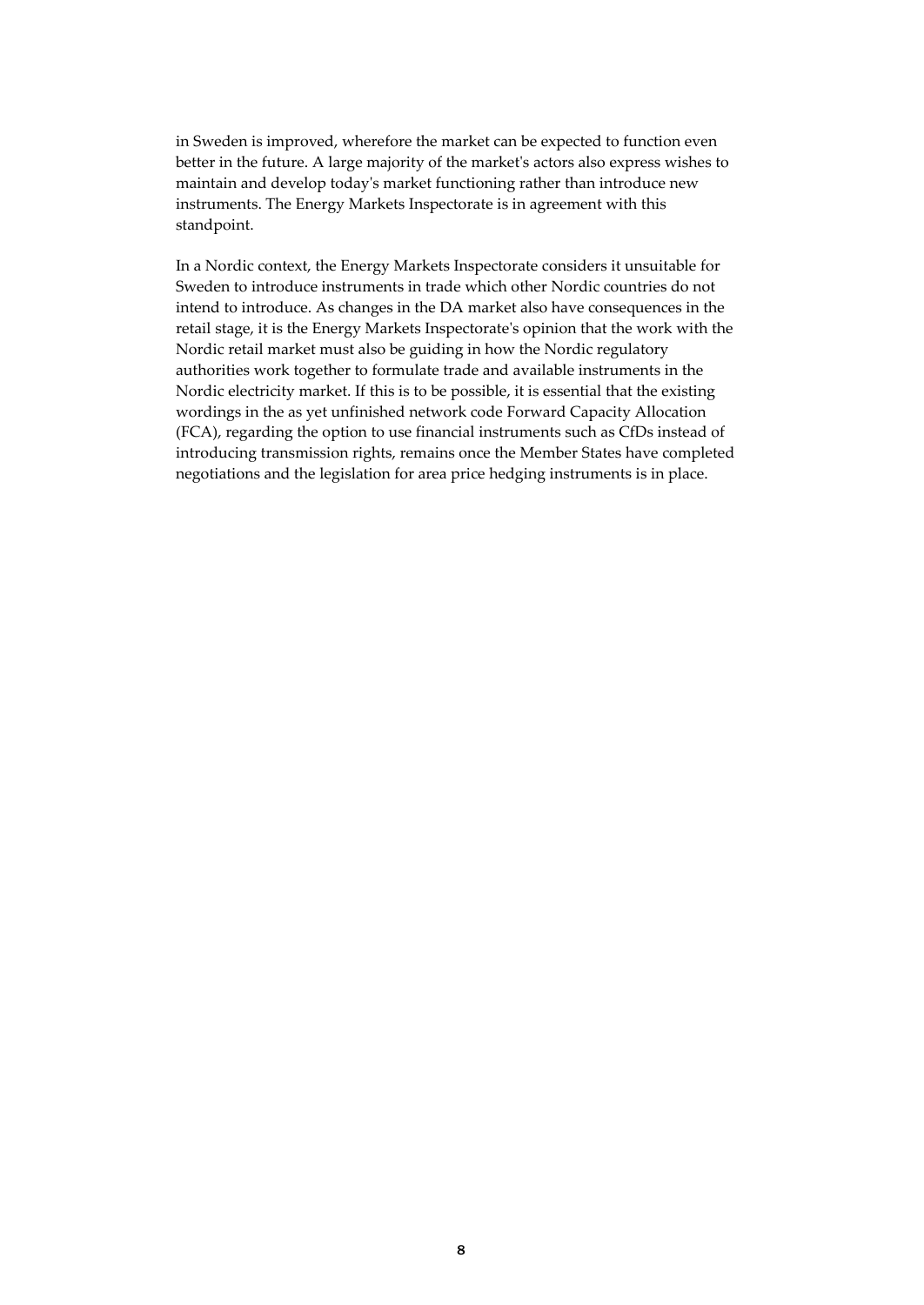# 1 Introduction

# 1.1 European integration as a driving force for market development

The idea of an integrated market for electricity has existed in the European Community for a long time. Already in the first electricity market directive (96/92/EG) the groundwork for common rules for the internal market for electricity was laid down. The development since then has been rapid, and today several countries, including Sweden, have implemented the third electricity market directive (09/72/EG) in their national legislation. In the work to create an internal market for electricity, common rules are required, and as grounds for producing these we have the third electricity market directive. In the work towards an internal market, what is often known as the EU's target model for the internal market for electricity has been developed. The target model which was gradually developed describes how the European electricity market shall be integrated in order to achieve efficiency gains, competitive prices and greater security of supply throughout the EU.

In order to manage the complexity of the work towards the internal market for electricity, the work has been divided into several sub-projects known as network codes. The network codes are developed by the transmission system operators (TSOs) within the EU via their cooperative organisation, the European Network of Transmission System Operators for Electricity (ENTSO-E). Each network code deals with a delimited area of the work to create a functioning internal market for electricity. The network codes are produced based on "Framework Guidelines", which was developed by the Agency for Cooperation of Energy Regulators (ACER), which is the EU-level supervisory authority for electricity and natural gas.

Figure 1 below shows a timeline for the target model based on trade in electricity. The market for electricity trade is divided into four periods of time; trade far in advance (forward market), trade the day before physical delivery (day-ahead market), trade on the delivery date (intraday trading) and the realtime balancing market (market for keeping the balance in the electricity grid in operating hours).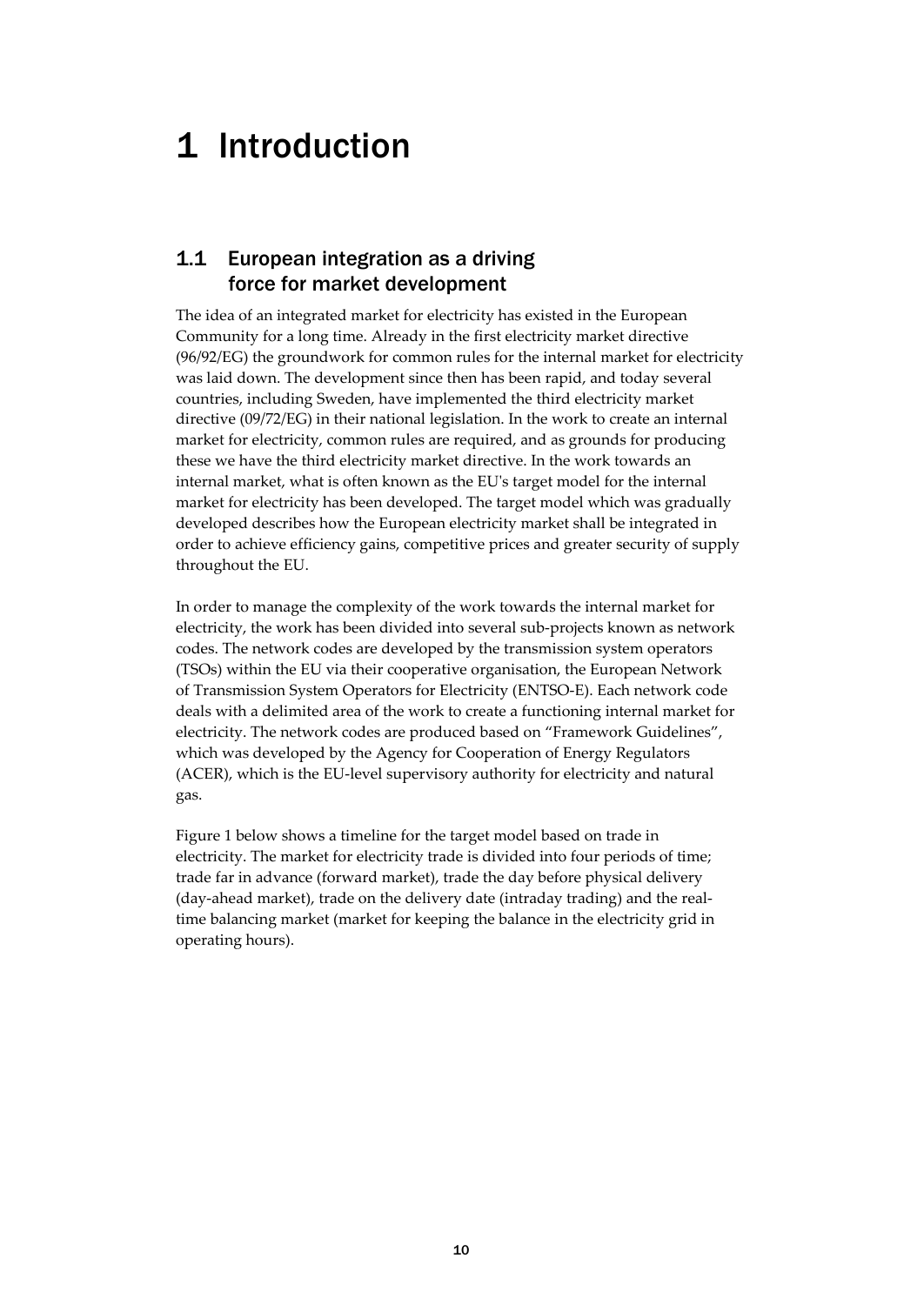#### Figure 1 Coordinated capacity calculation





The EU's target model is a description of the market design for the internal market for electricity divided into different time periods but also serves to coordinate capacity allocation. Three different network codes are being developed for how trade in the various time periods will work.

The CACM code (Capacity Allocation and Congestion Management) regulates the physical markets and the DA and intraday markets. The balancing code describes the real-time market, whilst the forward markets are regulated in the FCA code (Forward Capacity Allocation), which also applies to the trade in the time periods prior to the spot market (months, quarters and years) and is also the code which is of special interest for this study. The code develops the target model's description that the transmission capacity should first of all be allocated via explicit auctions of financial or physical transmission rights.<sup>1</sup>

The aim of a specific code for the forward market is to create competition and facilitate trade far in advance across zone boundaries (long term cross zonal). This shall be achieved by providing the market actors with price hedging opportunities in order to manage risks for area price differences in the event of transmission limitations.

ENTSO-E's draft proposal for the network code concerning FCA from 14 August 2013 regulates how national regulators are able to exempt transmission connections from the requirement to issue transmission rights by demonstrating that the market's need for price hedging across zone boundaries is met and that the existing forward market is well-developed and has proven efficient .2

Based on FG CACM and the draft for NC FCA, there are three alternative products available for Member States to provide the market in order to manage risks of price differences arising between bid areas due to insufficient transmission capacity. It is these products which are described and whose advantages and disadvantages are analysed in this report.3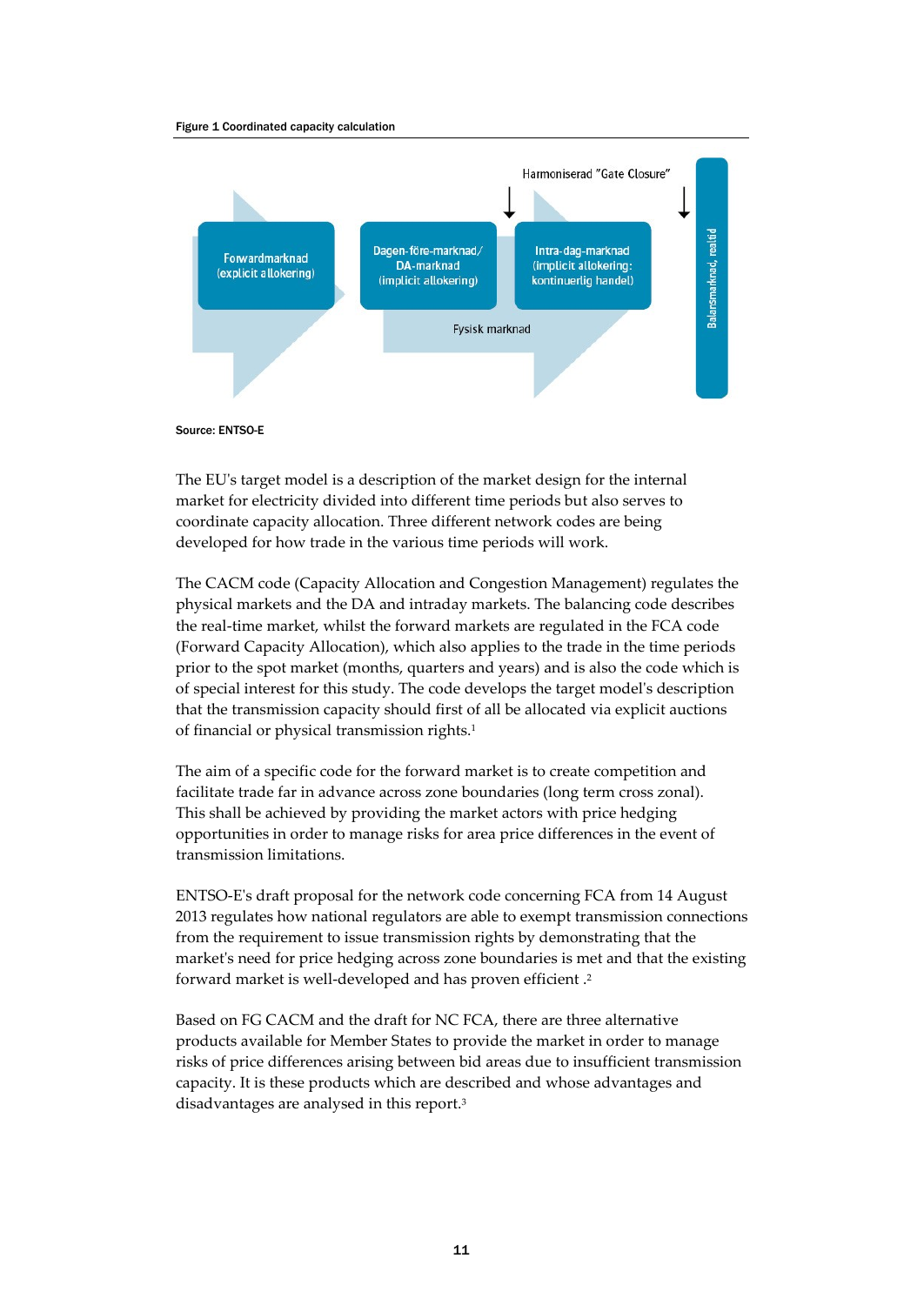## 1.2 Commission

In the appropriation regulation for 2013, the Energy Markets Inspectorate (Ei) received the following commission:

"In Sweden and other Nordic countries, CfDs (Contracts for Difference) are used for price hedging in the respective bidding zone. A CfD is normally issued by producers in each zone. Unlike in the Nordics, the practice elsewhere in Europe is to employ physical or financial transmission rights. The Government commissions Ei to compare the various price hedging instruments and list the advantages and disadvantages of each instrument. The analysis shall in particular highlight the instrument's relationship to overall competition and finally

<sup>&</sup>lt;sup>1</sup> It should be mentioned that the FCA network code was initially part of CACM but has been taken out and is now a separate network code. The time perspective for deciding on CACM is that the network code is in the final phase and is expected to go to comitology in 2014. The FCA network code is after CACM chronologically but is also expected to go to comitology in 2014.

<sup>2</sup> ENTSO-E (2013).

<sup>&</sup>lt;sup>3</sup> In this context, it is important to point out that ENTSO-E's proposal is simply a proposal and that the content may be amended before the network code has passed through the comitology process and been decided on.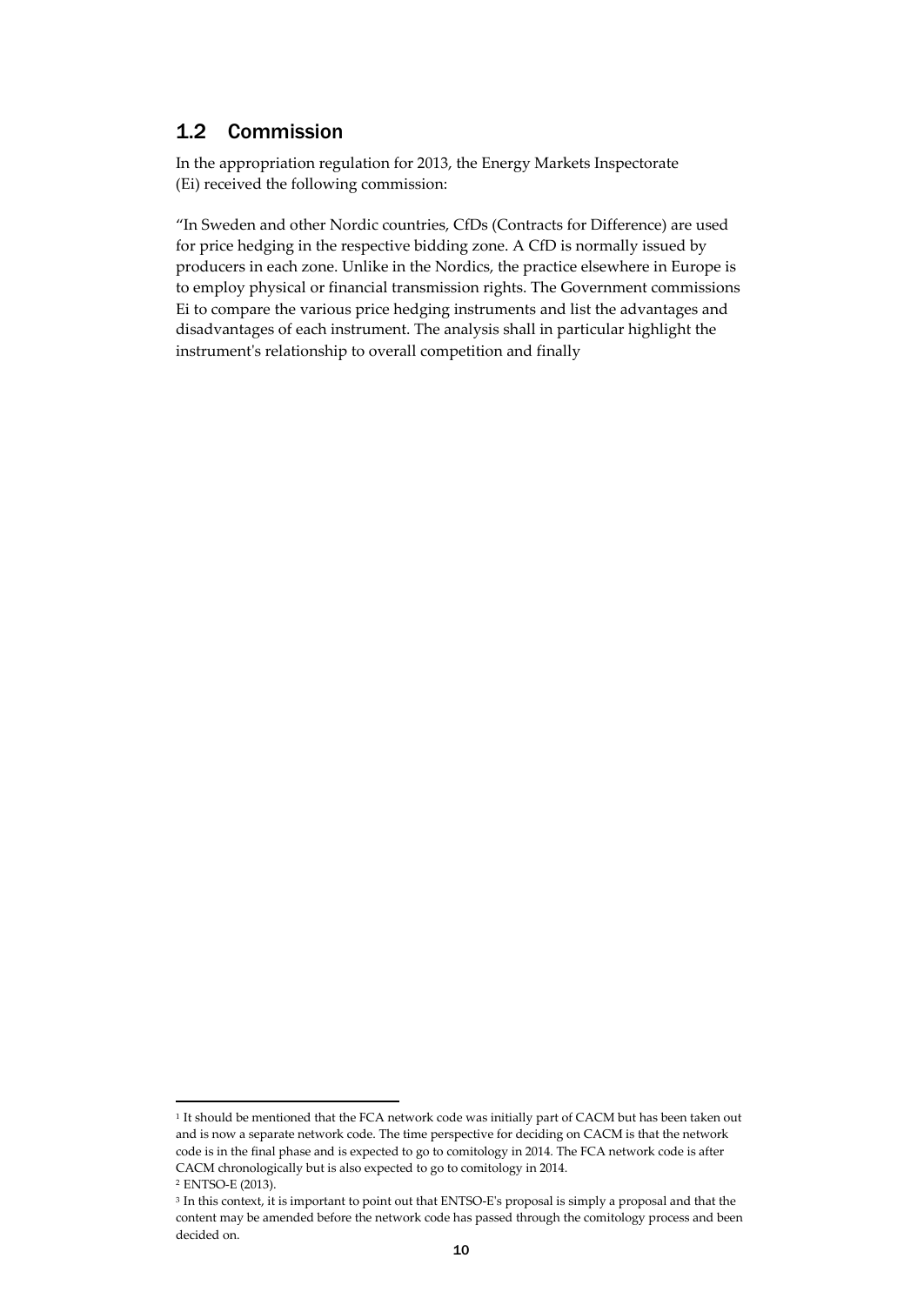consumer benefit. The analysis shall be set in relation to the Nordic market situation, the work with Nordic end-user markets and the upcoming network codes due to the introduction of the third internal market package for electricity and natural gas. Ei shall in an appropriate manner take advantage of the knowledge and experience found at the Swedish Competition Authority (KKV) in the area when carrying out the commission. A report on the commission is to be submitted to the Government Offices (Ministry of Enterprise, Energy and Communications) no later than 30 September 2013."

## 1.3 Delimitations

This report is delimited to primarily focusing on fundamental actors' need of area price hedging. Analyses of actors that solely or primarily operate for speculation purposes will be kept brief.

The analysis in the report is also limited to the instruments named in the commission.

## 1.4 Project organisation

The project manager was Kaj Forsberg. Jens Lundgren has also participated.

In carrying out the commission, the Energy Markets Inspectorate has taken advantage of KKV's experience. Contact with the authority has been handled by KKV participating in the reference group.

Through the reference group, industry representatives and relevant associations have been afforded the opportunity to follow the work and provide feedback. The reference group comprised of the following:

- The Swedish Competition Authority
- The public utility Svenska Kraftnät
- Svensk Energi
- Vattenfall
- E.ON
- SCA
- Södra Skogsägarna
- The Association of Independent Electricity Traders in Sweden
- Nord Pool Spot
- **Markedskraft**
- Nasdaq OMX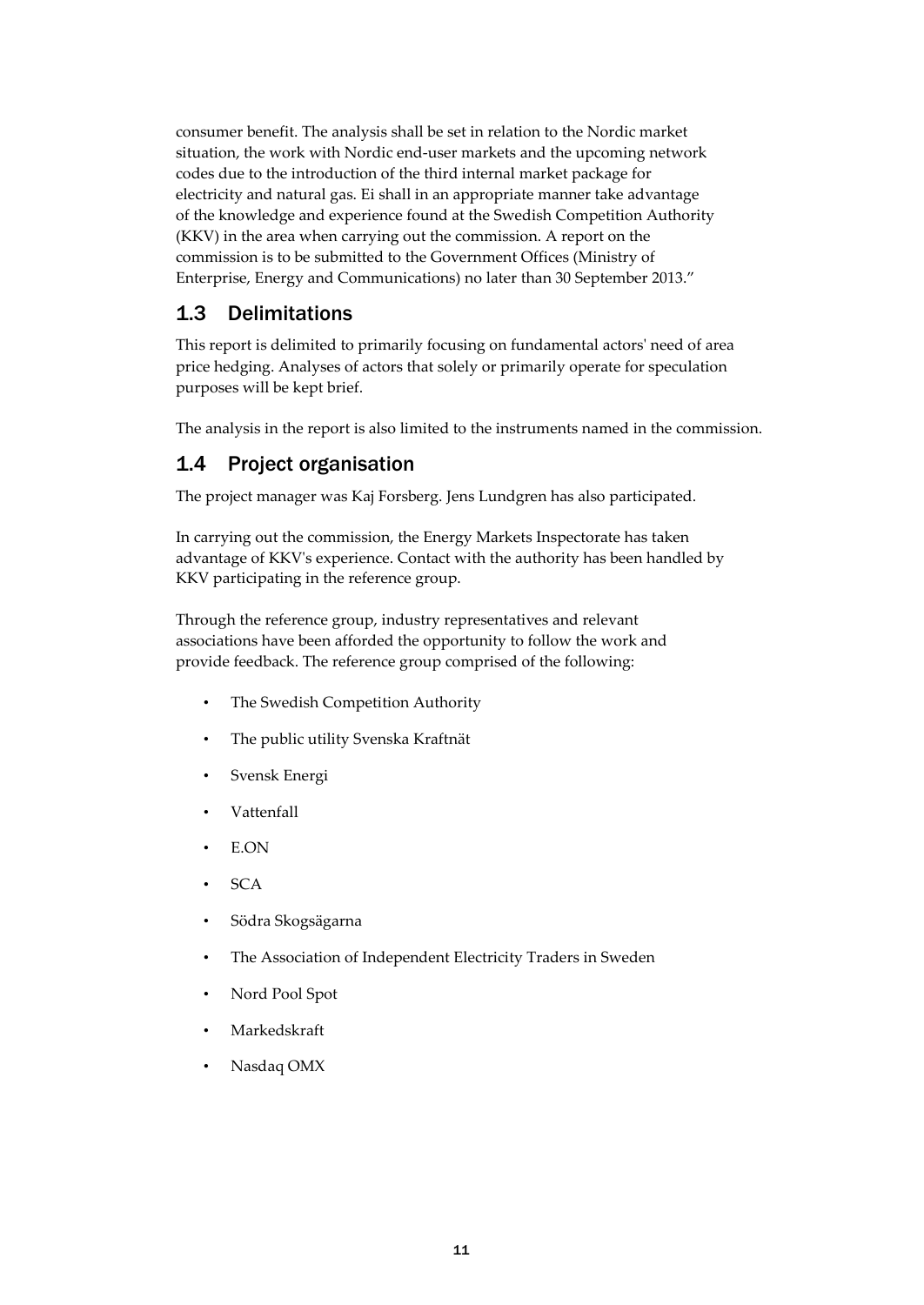# 2 Description of various price hedging instruments

In electricity trade, there is a need for market actors to manage risks of prices varying both over time and between different geographical areas. There are several ways of managing and securing the price for electricity supply. For the underlying price risk, different forms of forward and future contracts are used in most markets. These may cover different time periods (e.g., weeks, months and years) and even have a varying profile (e.g., base and peak load contracts). For price hedging of the specific area price risk, different instruments are used in different parts of the EU. The most common instruments in continental Europe are financial and physical transmission rights whilst the Nordics use financial contracts known as Contracts for Differences (CfDs). Trade in transmission rights is taking place today via primary auctions on the common marketplace Casc.eu<sup>4</sup>, whilst CfDs are traded via Nasdaq OMX or bilaterally between actors.

In FG CACM it is determined that financial or physical transmission rights should be used for area price risk management. The guidelines also mention that if there are financial instruments on liquid markets on both sides of the transmission connection, these may be used for area price risk management instead of transmission rights. In the draft of NC FCA, it is maintained that these three instruments are the alternatives.5 Even if CfDs are not mentioned explicitly, it can be said that the three instruments recommended are those found in Figure 2. These are also the instruments mentioned in the mission statement for this report.



Figure 2 Price hedging instruments according to proposals for NC FCA

#### Source: ENTSO-E

<sup>4</sup> For an exhaustive description of which instruments are available and between which areas, se[e](http://www.casc.eu/) [www.casc.eu. O](http://www.casc.eu/)n Casc's website, it is also possible to search for information on volumes, the number of actors, etc., for each auction and product.

<sup>5</sup> ENTSO-E (2013).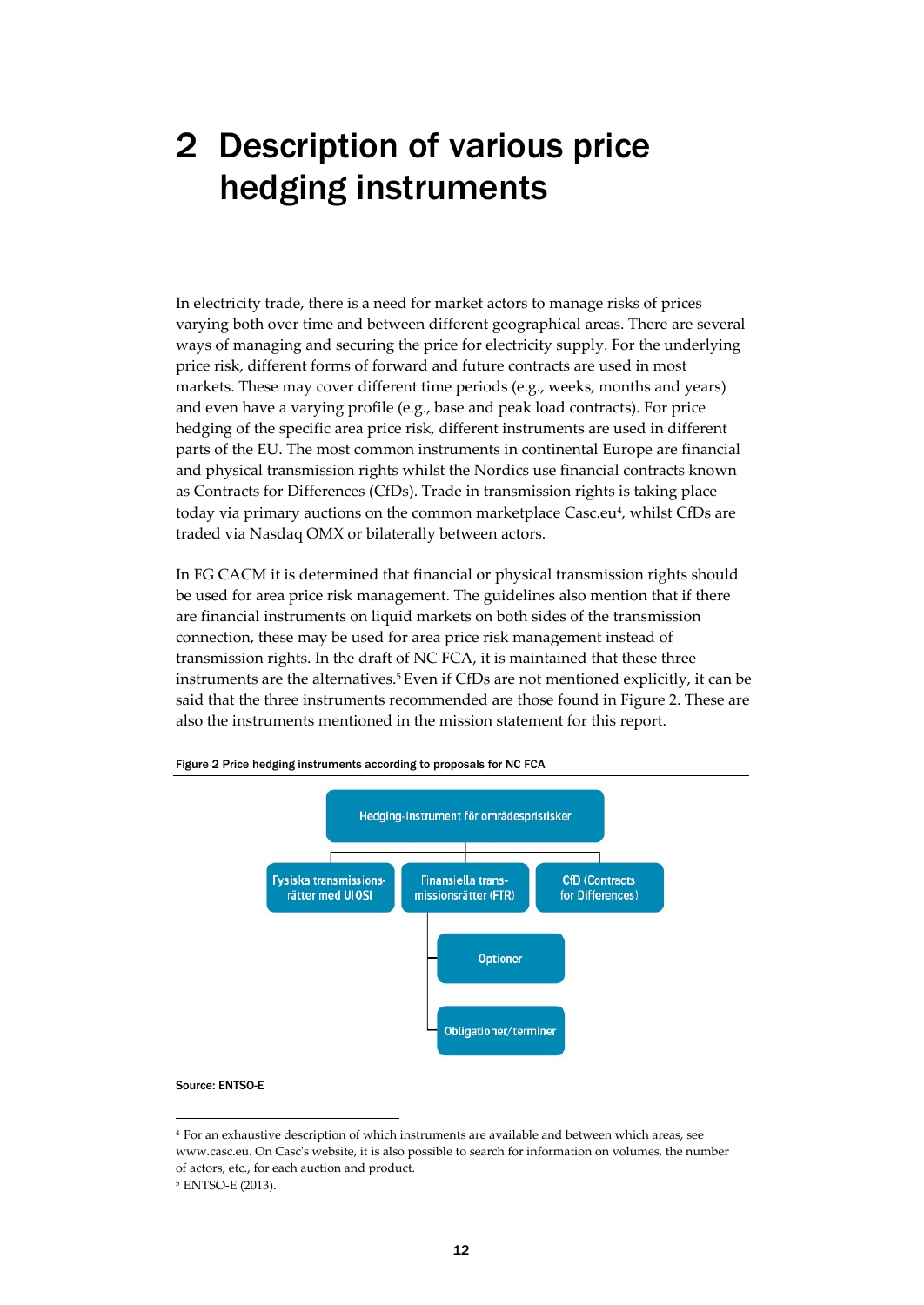The common function of the instruments is to manage area price risks. At the same time, the instruments function in different ways and also have different effects for actors and for the market as a whole. The fact that the instruments have different impacts on actors and markets means that it is important to analyse whether they still fulfil the functional requirements to which the instrument can be subjected. The primary requirement for an instrument for area price hedging is that it provides an effective price hedging for the actors. This means that the contract entered into must be constructed in such a way as to manage the financial risk and limit uncertainty in future cash flows for producers, suppliers and consumers. Apart from this basic function, instruments should contribute to socioeconomic efficiency by, for example, facilitating good competition and stimulating market integration by improving opportunities for trade across national borders.

This chapter reports on how the various instruments function and what economic effects the instruments have on different actors.

## 2.1 Contracts for Differences (CfDs)

Nordic electricity trade is built around a common market and trade with a system price (which is the price that would prevail if there were no transmission limitations in the region). The system price is used as a reference price for trading in electricity in the Nordic region and is also used as a reference price for the majority of price hedging products there.

The Nordic electricity grid is essentially well-developed, but transmission limitation mean that the Nordic area is divided up into different bidding zones from time to time.

It is in the local bidding zones that the physical input from the production source and the actual consumption of electricity are priced. As the prices in the bidding zones can differ from the system price, it is necessary for actors to protect themselves against this area price risk as well.

In the Nordics, CfDs have been traded, since 2001, as a financial product for managing the risk of differences in electricity price from one bidding zone to the next. A CfD is essentially a contract between two parties whereby the underlying value is the price difference between two reference prices. The way the instrument is used in the Nordic region, the reference prices are the Nordic system price and the prices in the various bidding zones (several bidding zones can form one price area but one bidding zone can be a price area if there are bottlenecks with all adjacent bidding zones). The use of CfDs is explained by the examples below.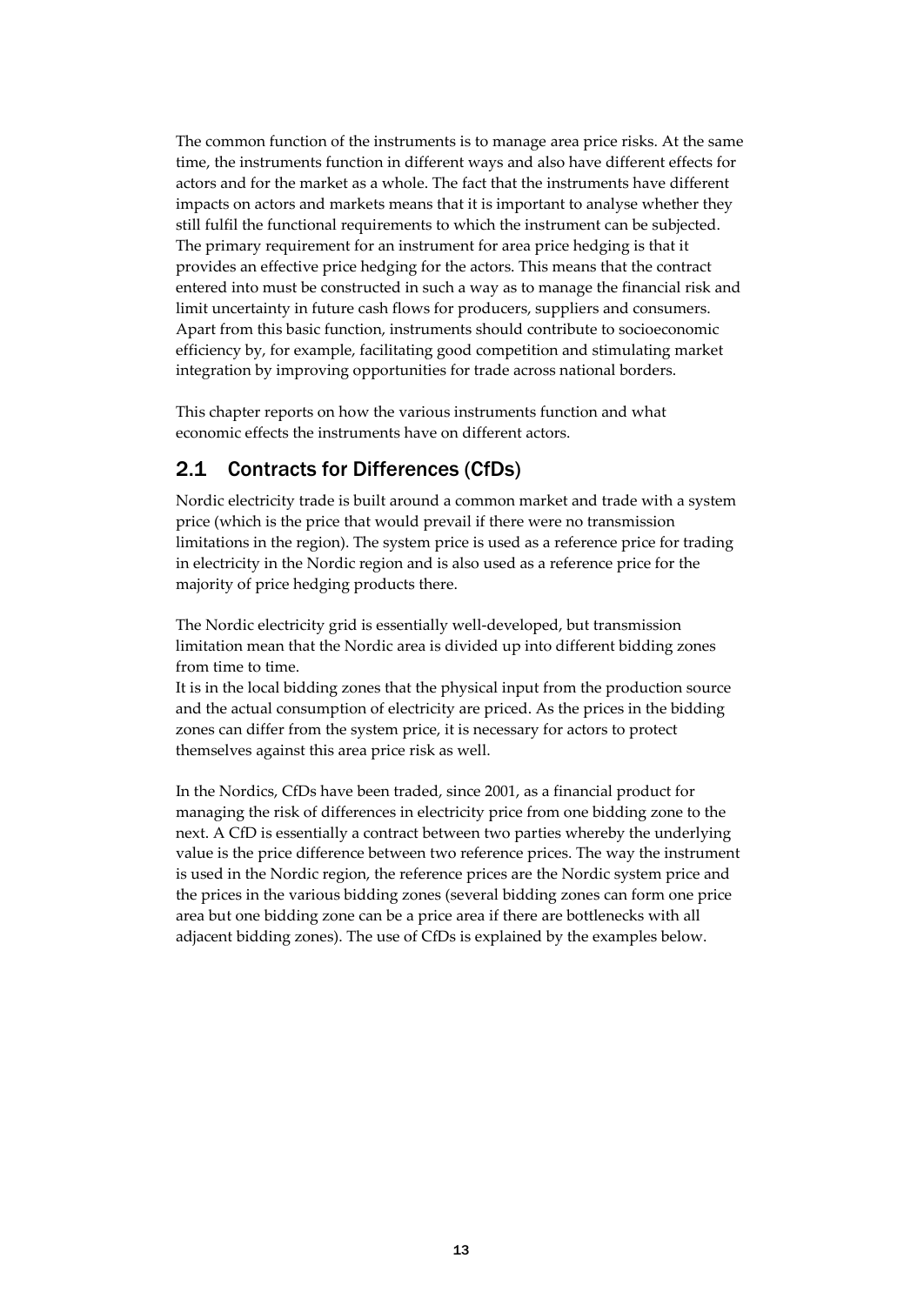



### Source: ENTSO-E

In Figure 3 it is assumed that the system price for a given hour is EUR 80/MWh. For the same hour, the price in bidding zone A is EUR 100/MWh due to transmission limitations between surplus zones and deficit zones, in the electricity system. Figure 4 shows the electricity supplier's activity on the market.





### Source: The Swedish Energy Markets Inspectorate

For an electricity supplier which has an obligation to supply at a fixed price to customers in bidding zone A, but which has only protected itself against the system price risk by purchasing system price contracts and has not purchased a CfD to protect itself against the area price risk, the loss is EUR 20/MWh. The value of the CfD is in this case EUR 20/MWh. These EUR 20/MWh are settled financially between seller and buyer.

A CfD is structured like an obligation<sup>6</sup>, which means that a person who buys a CfD can either receive payment from or make payment to the issuer of the CfD, depending on the outcome of the settlement between both reference prices during the settlement period in relation to the agreed price of the contract. The example in Figure 3 shows when the difference between the system price and the area price is positive and the seller of the CfD has to compensate the buyer. Had the price difference gone the other way, the buyer would instead be liable to compensate the seller of the CfD.

 $^6$  Here, the word "obligation" refers to a commitment which is binding.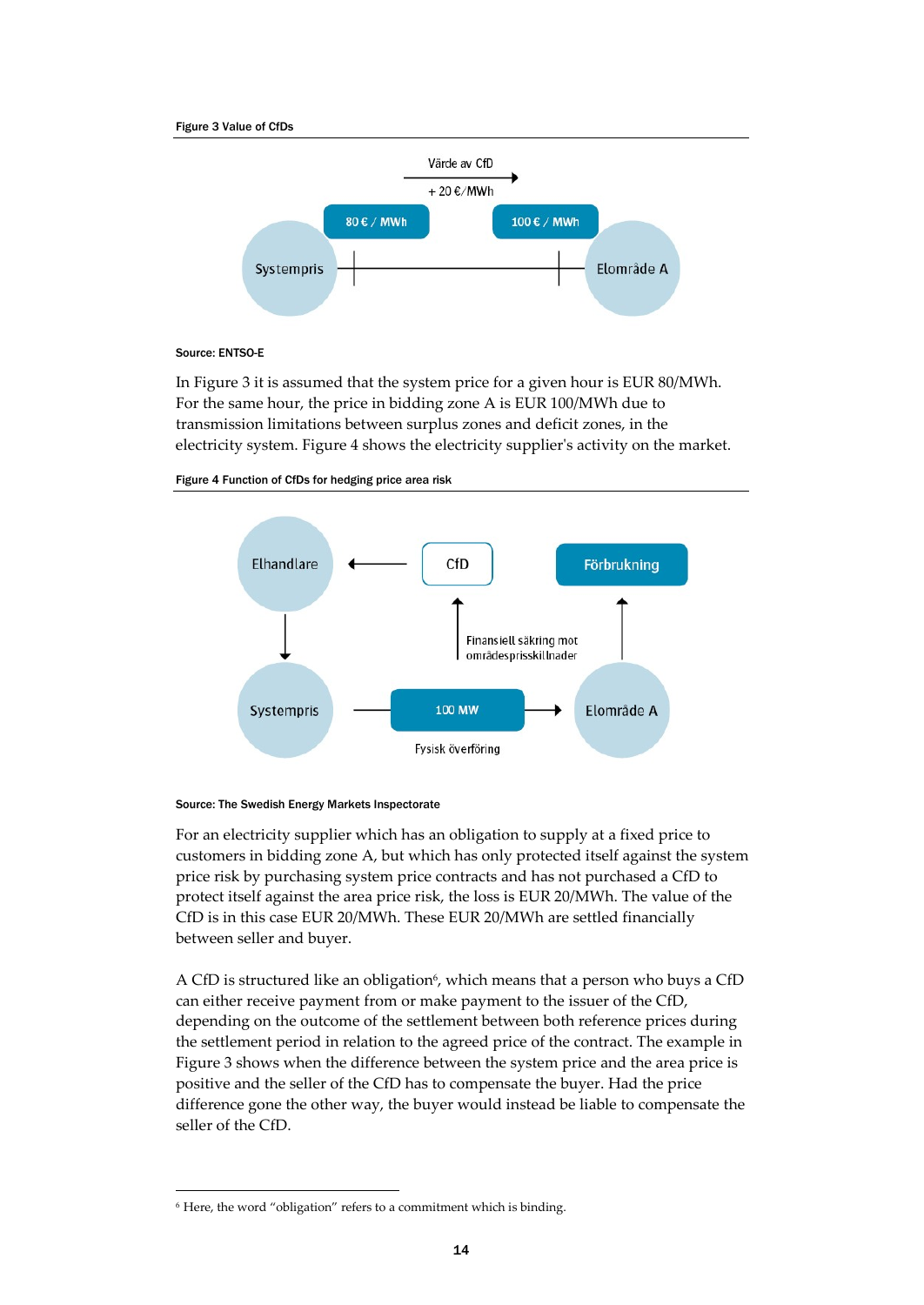The fact that a CfD is a purely financial product means that the remaining volume of CfD is not directly linked to the transmission capacity between different bidding zones. The price (or valuation) of the CfD is however linked to the market actors' assessment of the future physical transmission capacity between zones, as it is limitations in the transmission capacity which create the price differences that actors wish to protect themselves against.

Even if a CfD offers protection against the risk of deviations between a bidding zone's price and the system price, CfD contracts can also be combined in pairs in order to protect against the price difference between two or more bidding zones. This is illustrated in Figure 5 below.



Figure 5 Function of CfDs when a producer in Bidding zone A sells to consumers in Bidding zone B

Source: The Swedish Energy Markets Inspectorate

In order to hedge the price in A against the price in B, the producer can use two CfDs. By selling a CfD in zone A and buying in zone B, both the selling price in zone A and the buying price in zone B are secured and the producer thereby has the necessary security to offer a buyer in zone B a fixed price.

It is also possible to show the effects of such a transaction

| mathematically. CfDsell: EOA-SYS |  |
|----------------------------------|--|
| $CfD_{\text{buy}}$ : SYS-EOB     |  |

By combining equations (1) and (2), we get the following: CfD  $_{\text{sell}}$  +

$$
CFD_{buy} = (EO_A - SYS) + (SYS-EO_B)
$$
 (3) If we

Through shortening the equation (3), we get the following:

$$
CFDsell + CFDbuy = EOA-EOB.
$$
 (4)

A combination of buying a CfD in a bidding zone and selling in an adjacent bidding zone thus results in the system price disappearing from the equation, and instead we get an instrument which corresponds to an area price hedging between two bidding zones.7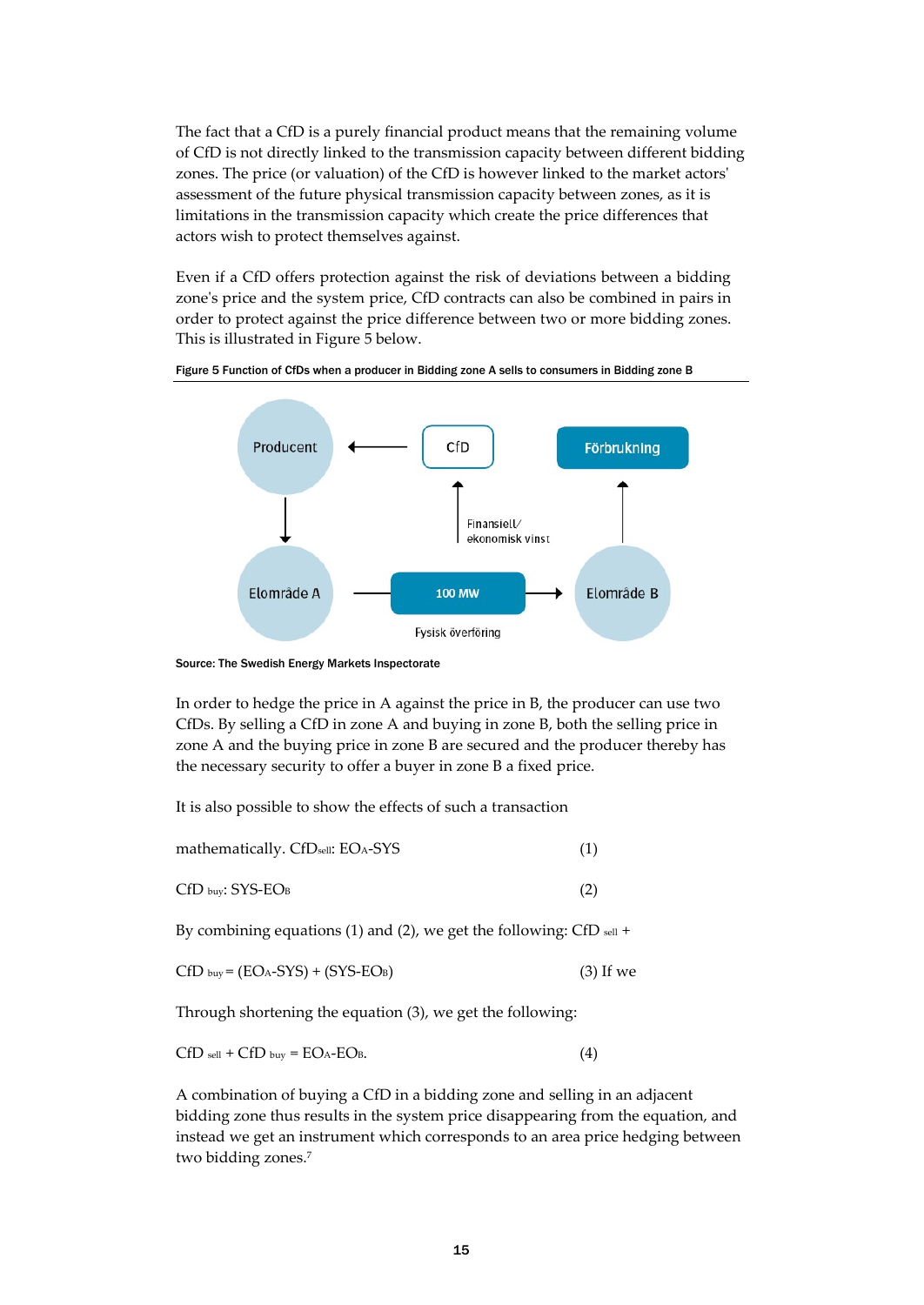Unlike other price hedging instruments discussed in the report, trade in CfDs normally does not involve transmission system operators (TSOs); but only market actors. A CfD can in principle be traded by anyone, but the natural candidate for a seller is a producer with base production capacity in a bidding zone<sup>8</sup>. Buyers can for example be electricity suppliers with sales commitments in the bidding zone in question or a customer consuming in the same. CfDs are primarily used by fundamental actors (with physical commitments/positions in the market) in order to manage area price risk, but just as with many other financial contracts, the instrument can also be used by traders<sup>9</sup> for speculation purposes. That the instrument is primarily used as a risk management product and not as much as a trading product is evident from the fact that the turnover is lower than for system price products, for example.

In this context, it should be mentioned that allthough the above description is based on how CfDs are used in the Nordic market, the Nordics are not alone in Europe in using CfD instruments for risk management. Today, there are functioning CfD markets between Spain and Portugal as well, and Nasdaq OMX has recently introduced CfDs between Germany and the Netherlands, Belgium, France and the Czech Republic. 10

## 2.2 Financial Transmission Rights (FTRs)

A financial transmission right is, according to the definition in the draft of NC FCA, "a right purchased in a transmission rights auction<sup>11</sup> and which is based on the transmission capacity between two bidding zones. The right gives the owner the entitlement to receive or pay out (depending on whether it is an option or obligation) financial compensation which is based on the outcome on the spot market for the two bidding zones in which the right originates. The right applies to a specific period of time and in a given direction"**.** The definition is general, and the contract type "financial transmission rights" can in turn be divided into FTR options and FTR obligations.

### 2.2.1 FTR options

A financial transmission right in option form is designed so as to give the holder the right to part of the revenue created by trade on the transmission connection in a given direction. The revenue that the FTR gives the owner is the difference between the market price on the various sides of the transmission connection, hour for hour, multiplied by the volume that the right concerns. This is known as the "bottleneck revenue", which otherwise goes to the owners of the transmission capacity; normally TSOs.

<sup>7</sup> As shown in Chapter 2.2.2, this corresponds to an FTR obligation.

<sup>8</sup> The reason these are considered to be natural candidates for sellers of CfDs is that they have the natural position/security to take on the risk entailed in issuing the contract (which is settled hour by hour during the contract period). In this context, "baseload power" refers to production units that are in more or less continuous operation.

<sup>9</sup> Here, the term "trader" refers to a trade actor with no underlying energy flows for which to handle price risks. A trader buys and sells transmission rights and other financial instruments based on future price prognoses and speculation in price fluctuations in order to maximise the profit from their portfolio.

<sup>&</sup>lt;sup>10</sup> The CfD offered by Nasdaq OMX has the German system price (Phelix) as a reference pric[e.](http://www.nasdaqomx.com/commodities/markets/products/power/cfds/) [http://www.nasdaqomx.com/commodities/markets/products/power/cfds/.](http://www.nasdaqomx.com/commodities/markets/products/power/cfds/)

<sup>&</sup>lt;sup>11</sup> Forward Capacity Allocation.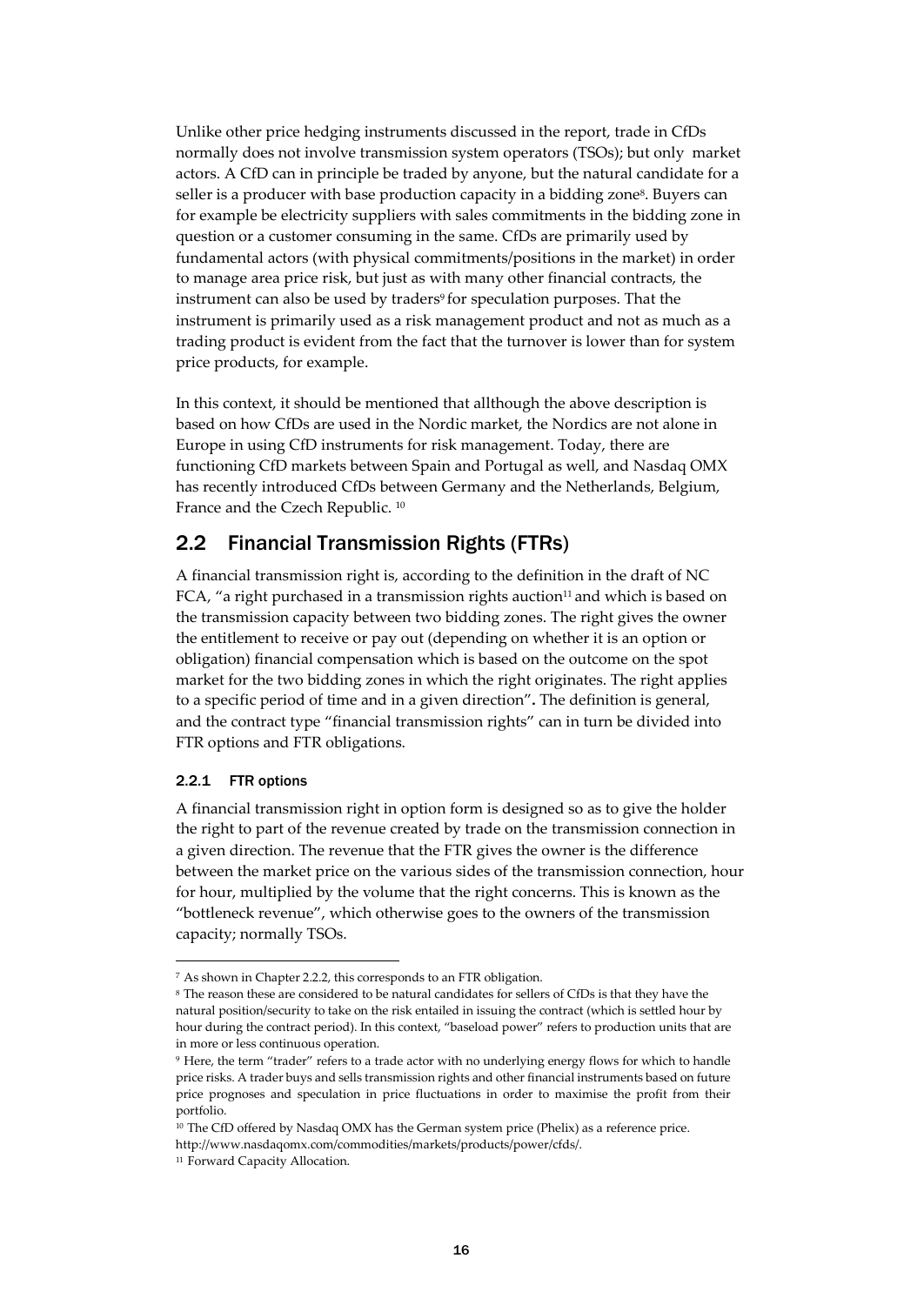Use of FTRs requires the existence of a functioning spot market on which various bidding zones are interlinked via market couplings. If there is a functioning market coupling, it is guaranteed that the capacity on the connections between zones is allocated in an effective way on the spot market, as the energy flow is always moving from low to high-price areas so as to even out the prices between areas as far as possible.

In order to show the effects of FTR options, we provide a short example below. We assume that a producer in zone A has a sales commitment in zone B and that the transmission connection is sometimes limited. If the producer is to fulfil its commitments, it must be active on the spot markets on both sides of the transmission connection; selling in zone A and buying in zone B.



Figure 6 Value of an FTR option

#### Source: ENTSO-E

Figure 6 shows the results of the trade in one hour where the prices are EUR 80 /MWh in zone A and EUR 100/MWh in zone B. Figure 7 shows that, for the producer, this means that they sell in zone A for EUR 80/MWh but have to buy at EUR 100 /MWh in zone B, which means a loss of EUR 20/MWh. In order to protect itself against this cost different, the producer can purchase FTR options, which entitles it to financial compensation to the value of the area price difference, in this case amounting to EUR 20/MWh. By buying FTRs, the producer gains the security that the price (offset by the FTR option) in zone B is the same as what the producer is paid for their production in zone A. The FTR is thus a secure price hedging against price differences between the areas.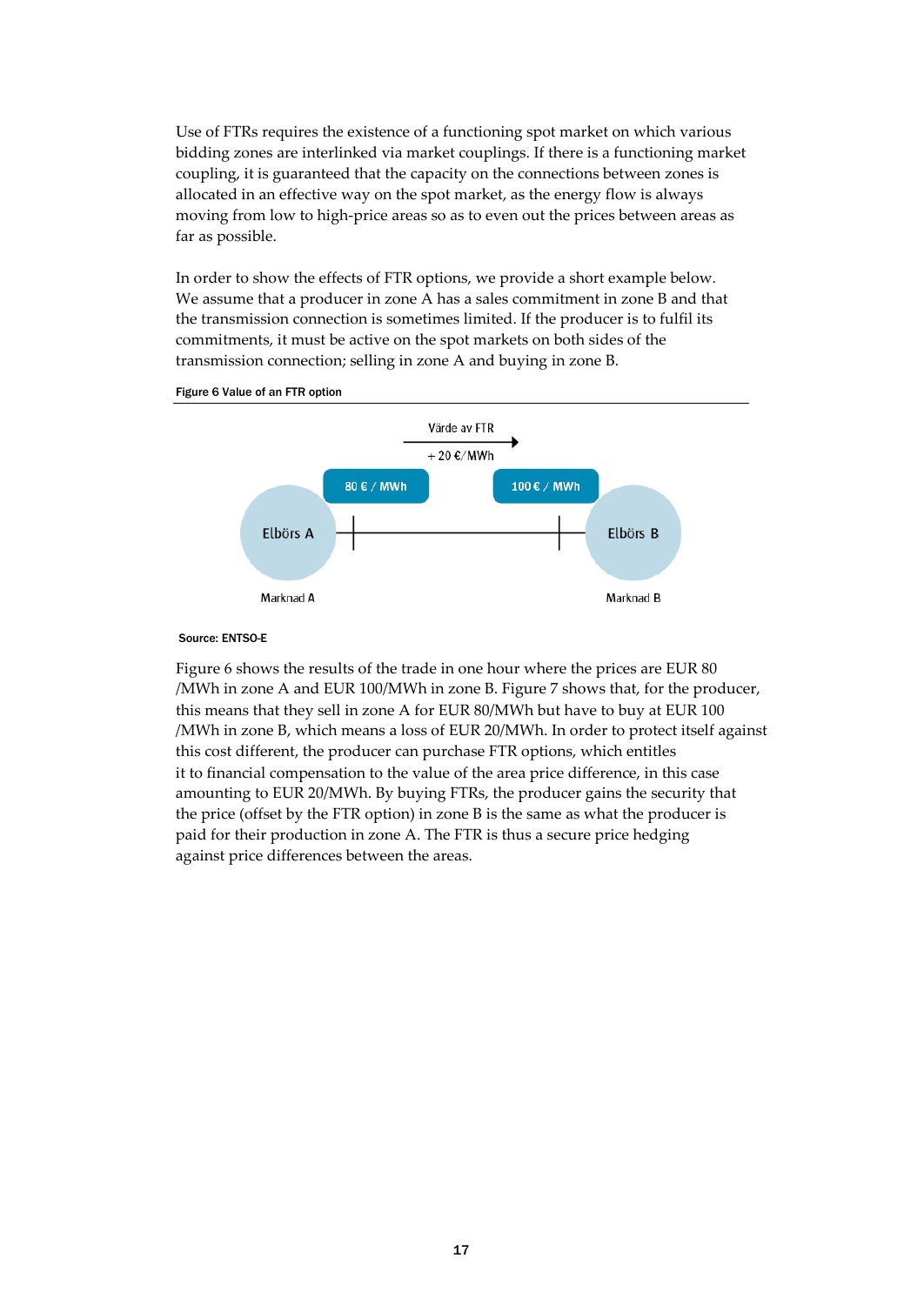#### Figure 7 Function of an FTR option.



### Source: ENTSO-E

Responsibility for how much of the capacity on a transmission connection is allocated to transmission rights lies with the TSO. In accordance with the draft of the FCA network code, the allocation procedure is to be harmonised between the Member States so as to increase transparency.<sup>12</sup> Normally, the TSOs are also responsible for the auction of FTRs.

### 2.2.2 FTR obligations

Unlike the option, the owner of an obligation is not just entitled to compensation in the form of the hourly price difference between two bidding zones for a specific period in a given direction; they are also obligated to pay compensation if the price difference goes in the other direction. This means that an FTR obligation can provide the holder with financial remuneration, but may also entail a cost that the holder would not have had if they had not buy the transmission right.

To explain the difference when compared with the FTR option, we continue with the example above. For the producer in zone A, the outcome of an FTR obligation is the same as with the option – provided the price difference between zone A and zone B is as it is in the example. It is if the price difference goes in the other direction that the difference between instruments arises. In the example shown in Figure 8, we switch the area prices around, thus making the price in zone A EUR 100/MWh and in zone B EUR 80/MWh.

<sup>12</sup> ENTSO-E (2013).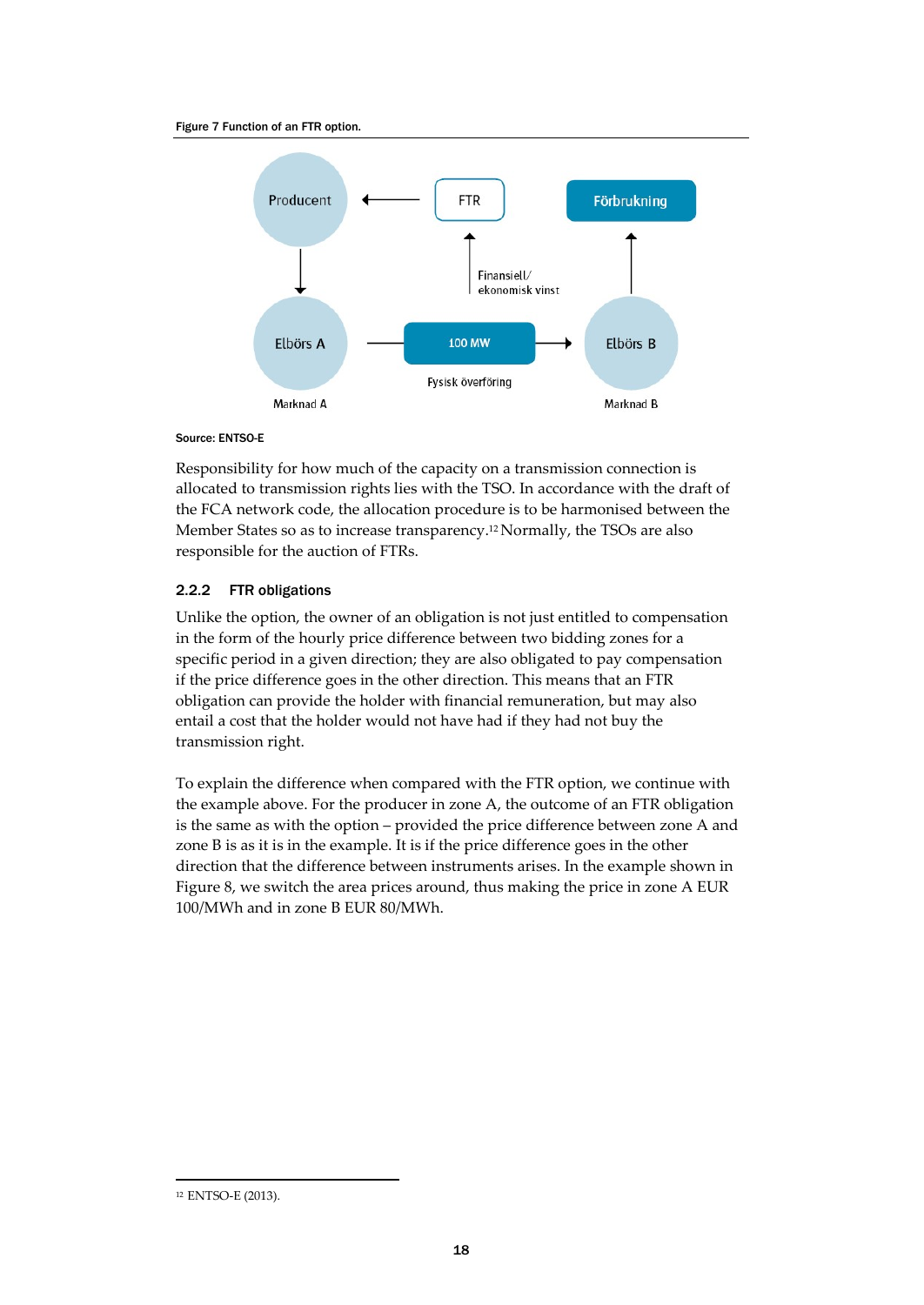#### Figure 8 Value of an FTR obligation



### Source: ENTSO-E

With an option such as the one in the previous example with the direction A to B, no payment is made by the time it reaches maturity (apart from the compensation paid by the buyer at the time of buying). Figure 9 shows that a producer in zone A which has a commitment in zone B and which has purchased an obligation will sell energy in zone A for EUR 100/MWh and buy energy in zone B for EUR 80/MWh. This transaction thus provides a profit of EUR 20/MWh. If the producer purchased an FTR obligation instead, however, the producer is liable to pay the negative price difference of EUR 20/MWh to the issuer of the obligation, which is normally the TSO. Overall, an FTR obligation means that the producer in A always (irrespective of the direction of the price difference) knows what margin they gain in a business transaction and gains a perfect price hedging for their commitment in zone B.





#### Source: ENTSO-E

In this context, it can also be said that an FTR obligation has the same function as CfDs in the Nordics. The main difference is that FTRs are issued for transmission connections and are offset against the price differences between two bidding zones (and are auctioned off by TSOs), whilst CfDs are settled between the system price and a specific bidding zone. The CfD-design can therefore be said to support and maintain that of the system price in the DA market, whilst the transmission rights have a tendency to steer attention away from the system price to the area price.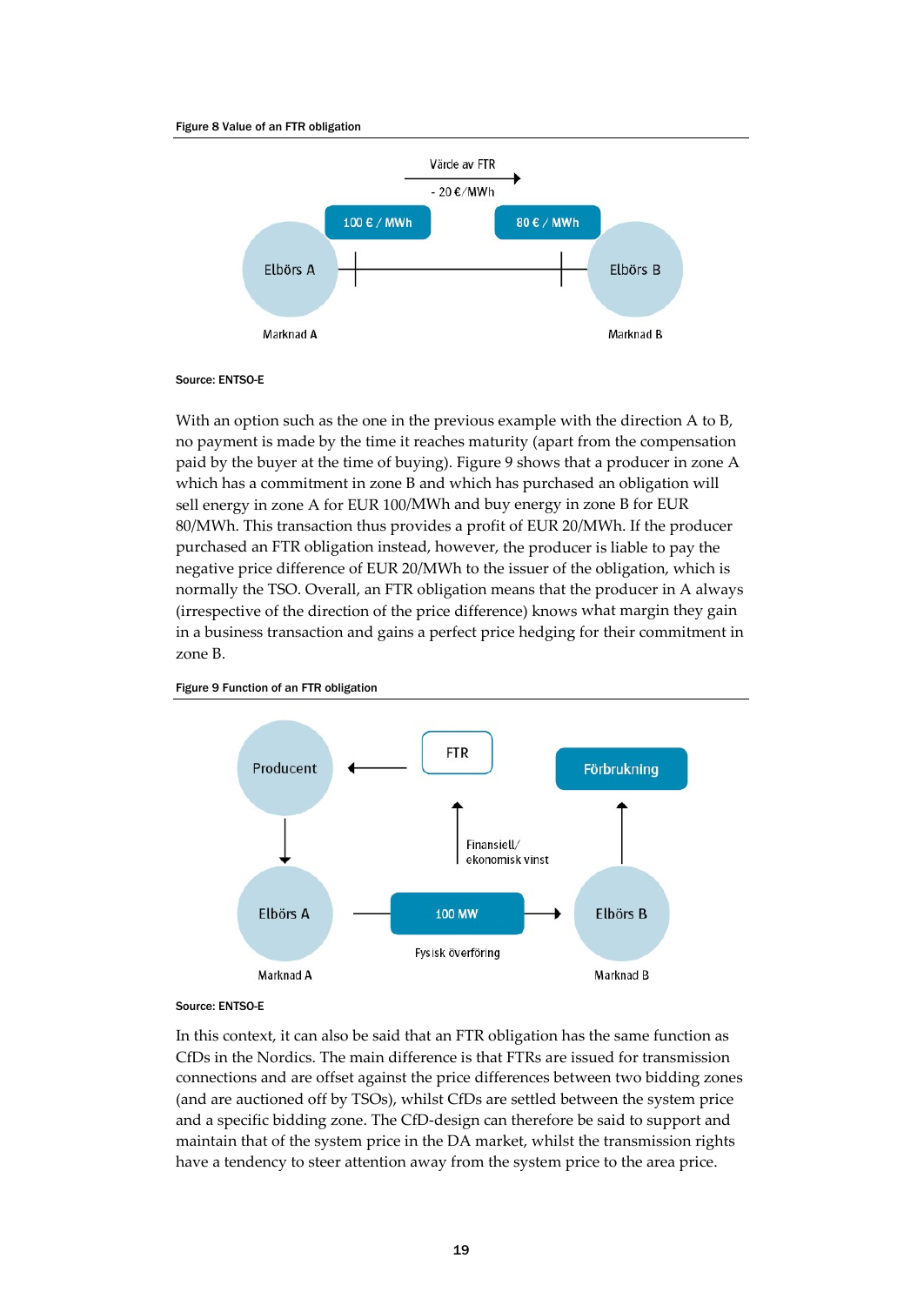# 2.3 Physical Transmission Rights (PTRs)

A physical transmission right (PTR) can be described as the right to transmit a certain quantity of energy across a given cable in a given direction and during a given period of time. PTRs in the form discussed in Europe have a similar structure to options, with the addition of "use or sell" (UIOSI - Use It Or Sell It).

The transmission right can be used to channel energy from one market to another, irrespective of whether the energy is bought on an established power exchange or outside of it, so called OTC-trade (over-the-counter) trade. An actor with physical positions on both sides of the cable can also use the transmission right to optimise its own portfolio.

An actor which has purchased a transmission right can use it in two ways. First of all, the holder can use the right to transfer the energy (Use It) and thereby utilise its share of the transmission connection. For this, a nomination procedure is adopted whereby the holder of the right informs the TSO of its intention to utilise its transmission right. In this case, no other actor, nor the DA market can use the nominated/reserved part of the transmission connection. Alternatively, the holder may choose not to use the right to transmit energy. If this alternative is chosen, i.e., not to nominate the right, it is instead sold back to the spot market (Sell It) and the holder is then compensated in the amount that the DA market valuated the sold capacity at (i.e., the volume multiplied by the price difference between the two areas).

Just as for FTRs, it is the TSOs that are responsible for calculating how many PTRs can or should be sold for each transfer connection. It is also the TSO that is responsible for issuing and auctioning PTRs. The TSO is also responsible for the nomination procedure, in which the TSO receives and compiles the PTR holder's nominations. Before the TSO hands over available capacity to the DA market, the nominated capacity is drawn from the total technical available capacity.

The use of PTRs is best illustrated via two examples. Assume we have a producer in zone A that has a commitment to sell energy in zone B. Between the zones, there is a transmission connection and the zones have a market coupling, but the transmission connection is periodically insufficient and the zones thus have different prices.

With physical transmission rights, the producer needs to ensure it is in fact able to transport the energy to zone B and thereby fulfil its commitments. The producer can secure future transmission rights by purchasing the required number of rights in a PTR auction. Figure 10 shows an example whereby the producer purchases the physical right to transmit 100 MW from zone A to zone B. The producer nominates (informs the TSO that the right is to be used) and thereby transmits 100 MW to zone B, thus fulfilling its commitment to the buyer in zone B without needing to become involved in the spot market.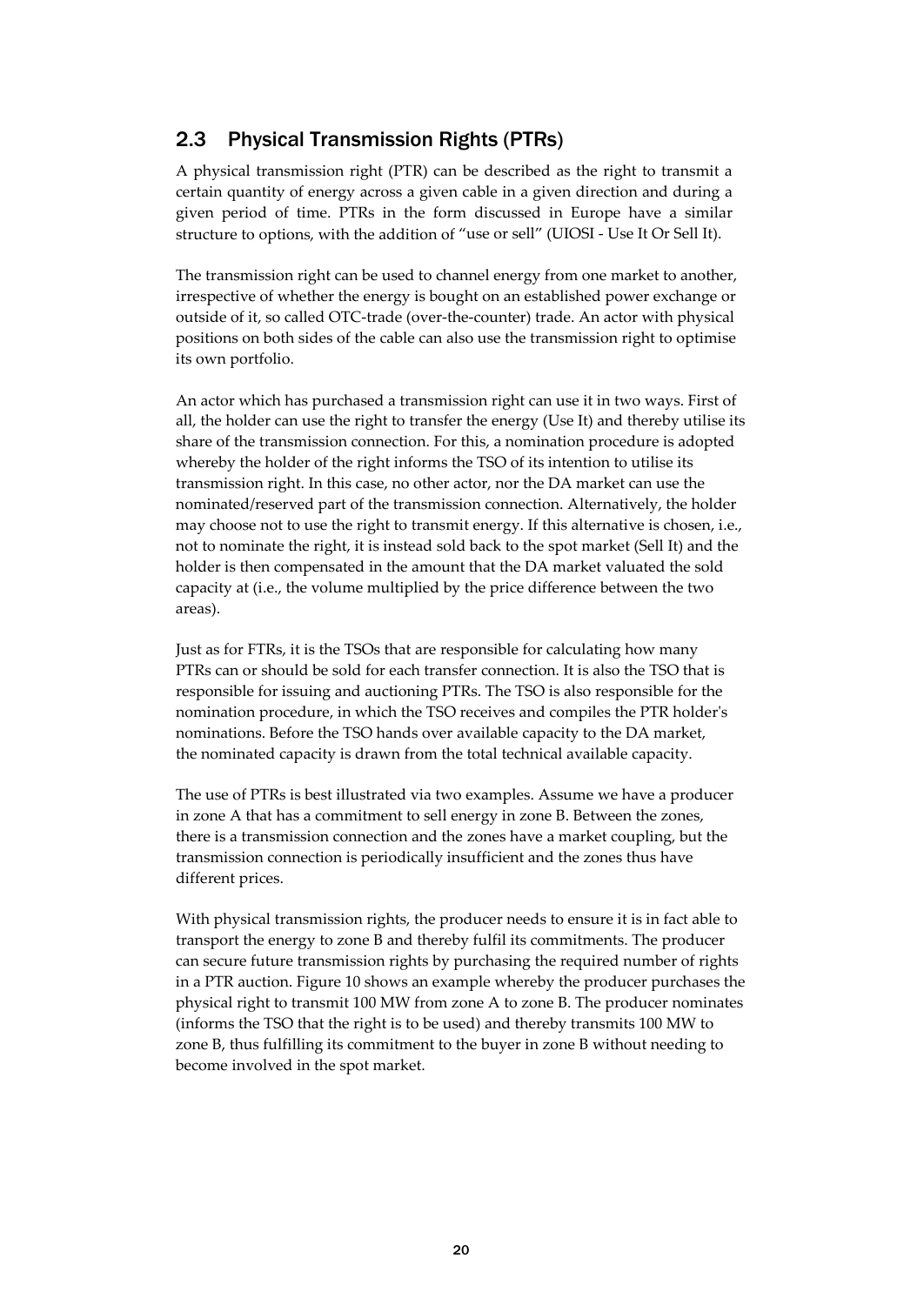

### Source: ENTSO-E

The alternative for the producer in zone A is to not utilise their physical transmission right at all and instead sell it back to the spot market as in Figure 11. In this case, the right goes from being a physical right to instead functioning as a financial transmission right option, where the owner is compensated in an amount corresponding to the price difference between the areas multiplied by the contracted volume.



Figure 11 Function of a PTR with the addition "use or sell"

### Source: ENTSO-E

If the producer in zone A acts in this way, they must instead act on the spot market on either side of the connection. The producer must act as seller in zone A (assuming they choose to produce at all) and as buyer in zone B in order to fulfil their commitments in zone B.

# 2.4 The economic effects of transmission rights for market actors

Primarily, the "fundamental actors", i.e., actors with physical commitments or resources on the market (producers or sellers) and pure trade actors, i.e. traders, are the market actors who are likely to use transmission rights. In addition, the issuer of the transmission rights, normally the TSO, is also an actor on the market.

The fundamental actors' utilisation of transmission rights is mainly intended for managing risks tied to contracts entered (buy or sell) in two or more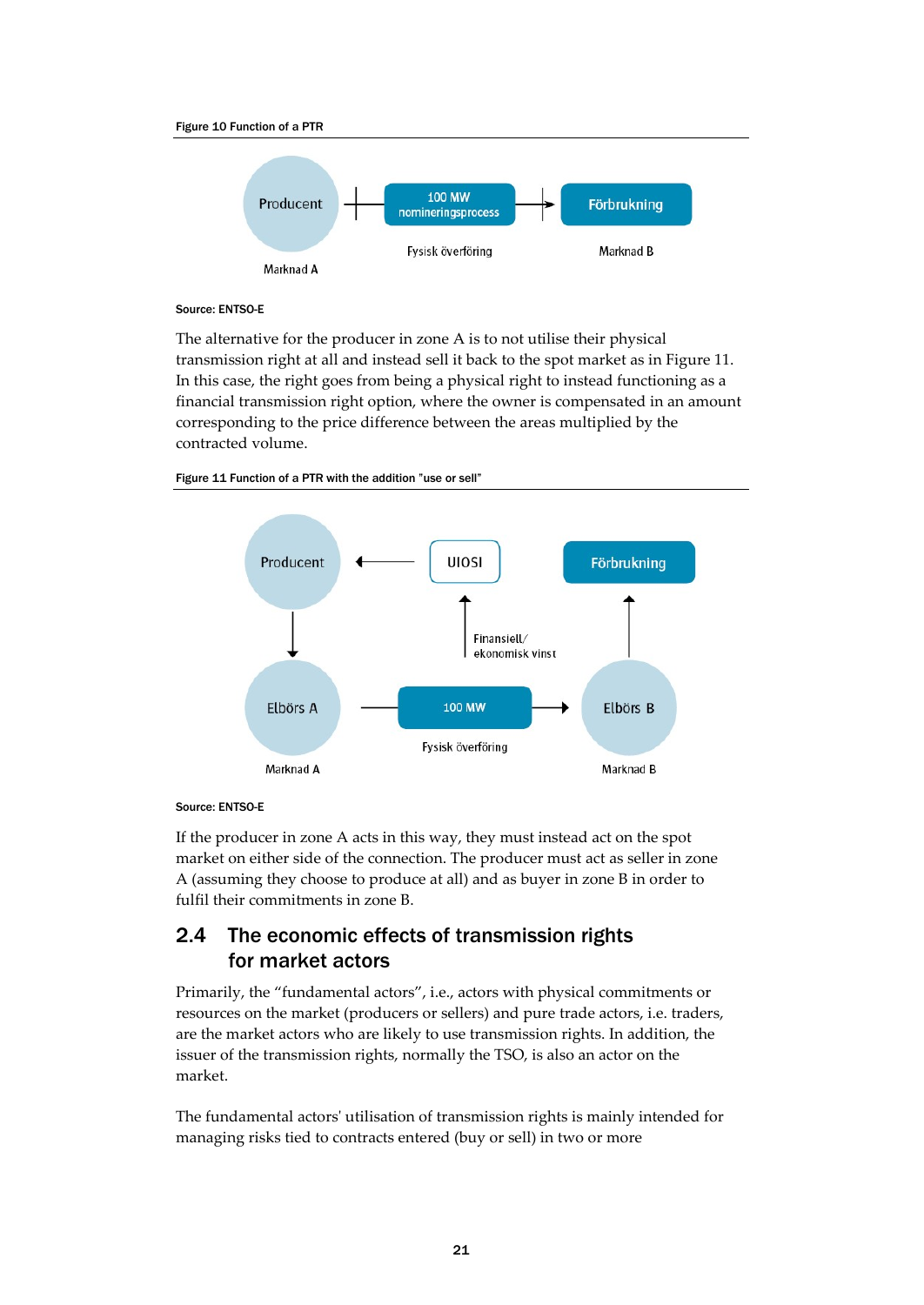bidding zones that may have differences in price. A trade actor primarily uses transmission rights as a financial product in their trade portfolio which they will attempt to maximise the return on.

Before an analysis of transmission rights and CfDs is made, it is necessary to discuss the economic effects that the concerned actors are faced with when using the various instruments. The focus of this paragraph is primarily financial transmission rights. Physical transmission rights which are not nominated and are instead sold back to the DA market have a financial outcome similar to that of FTR options, which means that PTRs are not discussed explicitly.

### 2.4.1 Fundamental actor

In order to describe the effects to which fundamental actors are subjected, Figure 12 provides the example of a producer in zone A which has a sales commitment in zone B. To the left we see the outcome of options and to the right the outcome of obligations.



Figure 12 Profit function for a producer with an FTR option and an FTR obligation respectively

#### Source: ENTSO-E

In Figure 12, the vertical axis shows the company's profit and the horizontal axis shows the price difference between zone A and zone B. The left side of Figure 12 shows the effects when the producer buys an FTR option from zone A for zone B in order to protect itself against price differences between the areas. The downward sloping line shows the producer's profit function without FTRs. In the illustration, we can see that the producer's profit declines when the price in zone B approaches that of zone A. If the producer does not buy an FTR, the dotted line shows that the profit will become a loss once the price in zone B is higher than in zone A. In order to protect itself against this loss, the producer buys an FTR option, which gives it rights to part of the bottleneck revenue if the price in zone B is higher than in zone A. Figure 12 shows this in terms of the producer's profit function breaking and becoming a horizontal function when the price difference between the zones is zero. The distance between this horizontal line and the x axis illustrates the size of the premium that the producer pays for the option. In this case, the producer has a price hedging against the area price difference. We can also note that if the price in zone A is higher than in zone B, the producer will make a greater profit as FTRs do not hedge the price difference on that side.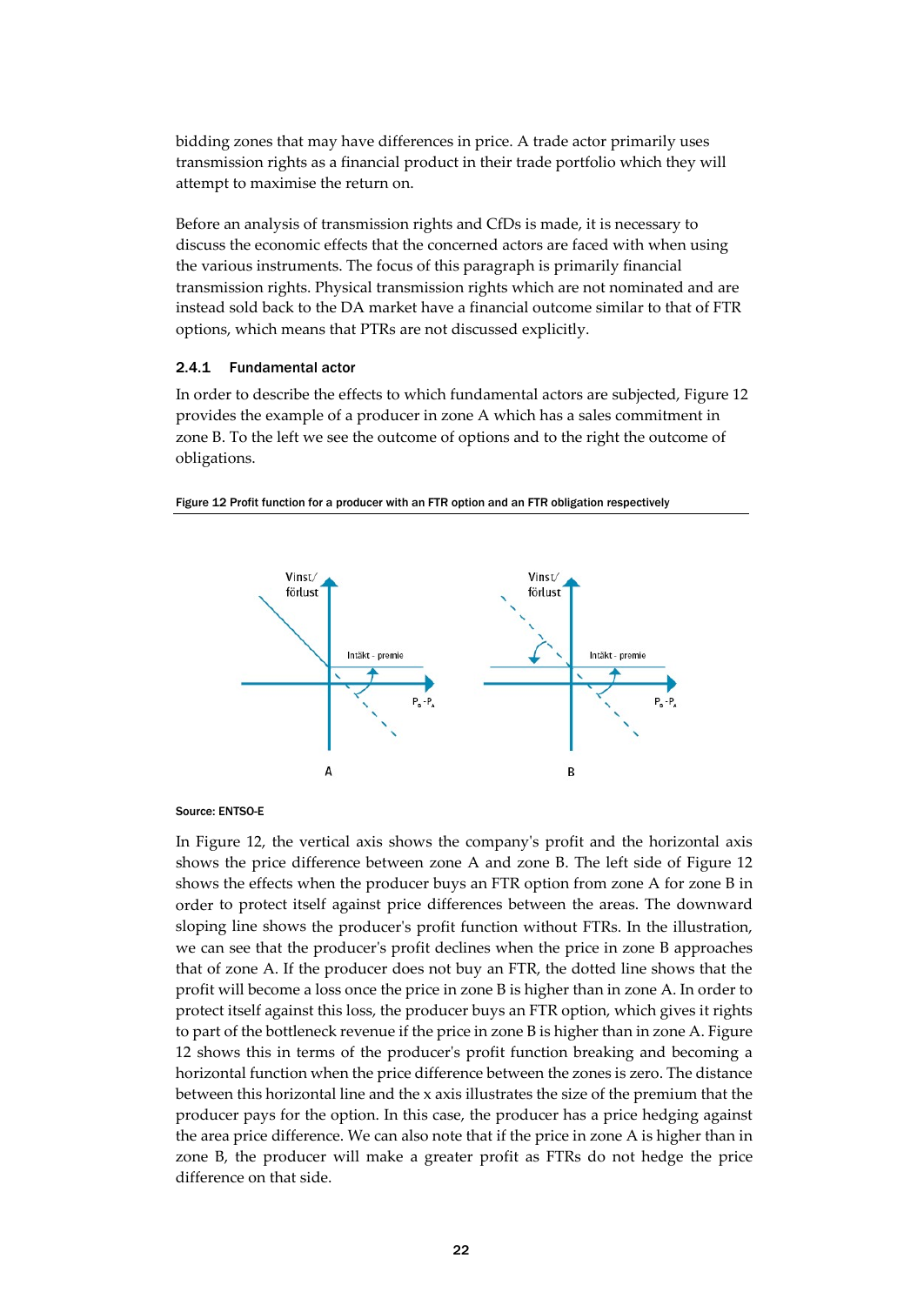The right side of Figure 12 shows the outcome if the producer instead purchases an FTR obligation. Here, the same conditions apply as with an option if the price in zone B is higher than in zone A, i.e., the producer receives compensation corresponding to their part of the bottleneck revenue in the same way as with an FTR option. The difference with the obligation instrument is that the producer has also undertaken to pay the issuer of the obligation in an amount corresponding to the area price differences if the price difference goes in the opposite direction; i.e., if the price in zone A is higher than in zone B. The effects of this position for the producer are that both losses and profits have been limited and that the producer knows exactly what their revenue will be, irrespective of area price differences.

### 2.4.2 Trading

The second type of market actor that is interested in trading in transmission rights is pure trading companies; traders. Traders have no underlying energy flows for which they need to manage price risks; rather, they buy and sell transmission rights and other financial instruments based on future price prognoses and speculation in price fluctuations.

A typical trader with interest in transmission rights analyses and makes prognoses for price differences between two areas. If the company's analysis shows that the price will be higher on average in one area than in another, there are grounds for purchasing transmission rights for speculation purposes in this expected price difference.

Provided that the expected profit is greater than the cost of the transmission right, the purchase of the transmission right means an expected profit for the company. One alternative trading strategy is of course to trade on the price fluctuations, i.e., buy when the market is perceived to be generally undervaluing the instrument and sell at a later stage once the price has risen.

The word speculation sometimes has somewhat negative connotations, but in this case the effect on the market's function is quite the opposite. Through traders' participation in the market, the number of actors increases, which can lead to higher liquidity and higher credibility in the determination of prices for transmission rights and other instruments.



Figure 13 Profit function for a trader with an FTR option and an FTR obligation respectively

Source: ENTSO-E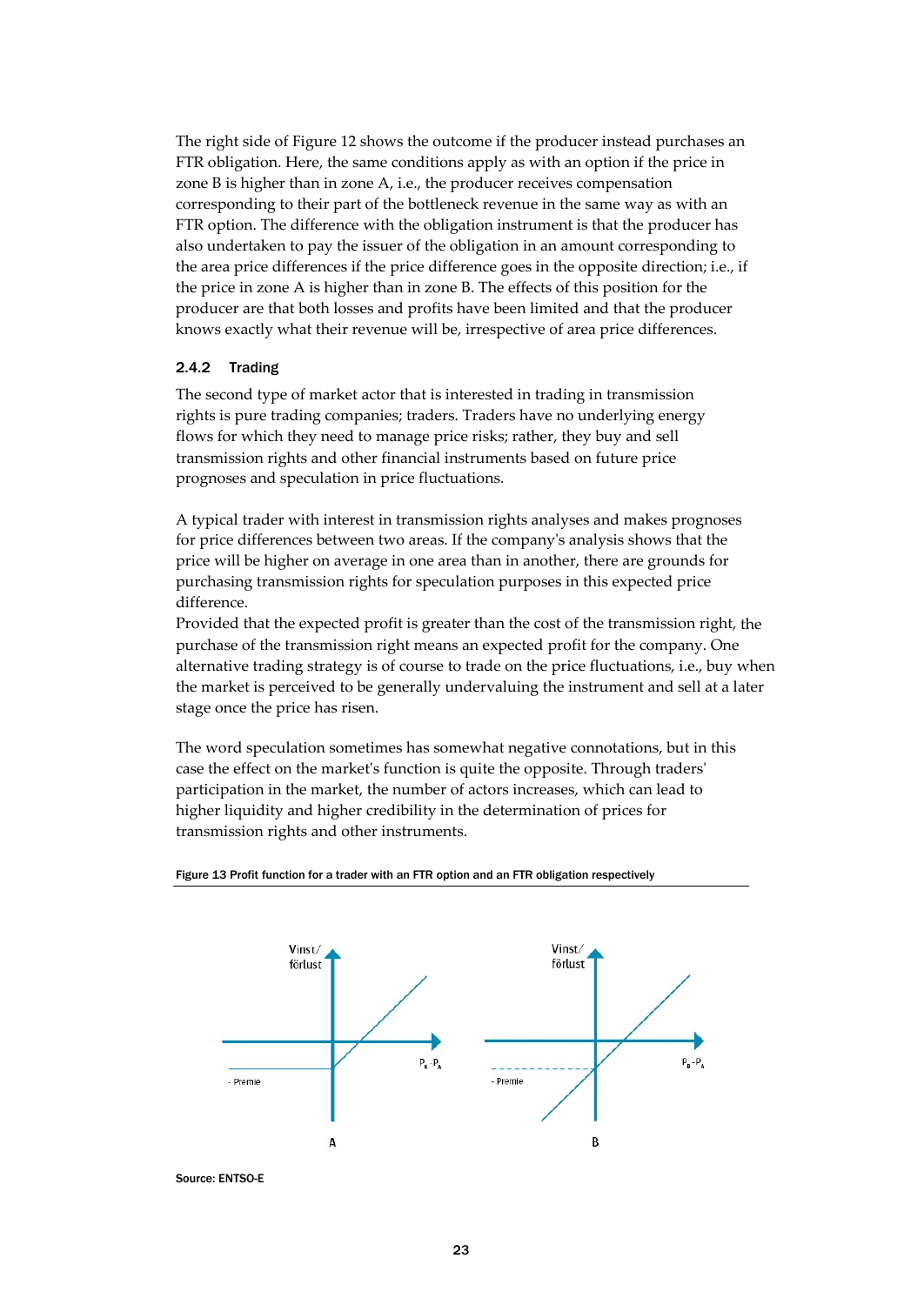Figure 13 shows the economic situation facing a trader who is active in the market for transmission rights with no underlying physical commitments. The left side of Figure 13 shows an option that gives the trading company a positive return if the price in zone B is higher than in zone A. The risk the company takes is to lose what the transmission rights would cost if their price forecast proves inaccurate.

The right side of the figure shows the outcome of an obligation. Unlike the option, the company must pay the corresponding bottleneck revenue if the price is contrary to expectations. In a comparison with fundamental actors, however, traders have no production at the base that they feel is worth price hedging. The downside in the outcome of the obligation, where the actor in the example is identical, is that there is only an increased financial risk, because in an unfavourable outcome it has undertaken to pay the area price difference to the issuer of the transmission right. Overall, financial transmission rights in the form of an obligation entail a higher risk for a trade actor than if the transmission rights were structured like an option.

### 2.4.3 Issuer of transmission rights

The natural issuer of transmission rights is the owner of the transmission capacity; normally the TSO. In accordance with FG CACM, it is also the TSO who takes care of auctioning off and payments to the holder of transmission rights.

The settlement of transmission rights also has economic effects for the TSO. In order to show these effects, we start with an example from a situation in which TSO auctions off FTRs from zone A to zone B. The outcome of the auction means that TSO has sold off any future rights to bottleneck revenues13 for this transmission connection. For this, the TSO receives the proceeds of the auction, which are the number of transmission rights sold multiplied by the auction price for the rights (n\*premium).

The transmission rights are settled in the DA market at the time they mature. Following the sale of transmission rights, the TSO's revenues depend on both area prices and the number of transmission rights auctioned out. If the area price difference is zero, the TSO retains the proceeds of the auction but does not need to pay any compensation to the holder of the transmission right. Furthermore, the TSO has no bottleneck revenues as the area price difference is zero. If the area price difference is positive, the TSO must pay the holder the proportion of the bottleneck revenue that the holder purchased the right to. If the area price difference is negative, the TSO receives bottleneck revenues, but if no transmission rights have been sold in this direction, there is no counterparty that is due payment; the TSO retains the entire bottleneck revenue.

<sup>&</sup>lt;sup>13</sup> The bottleneck revenue is based on area price differences and is calculated as the available capacity for the market coupling between zone A and zone B, multiplied by the absolute price difference between the areas.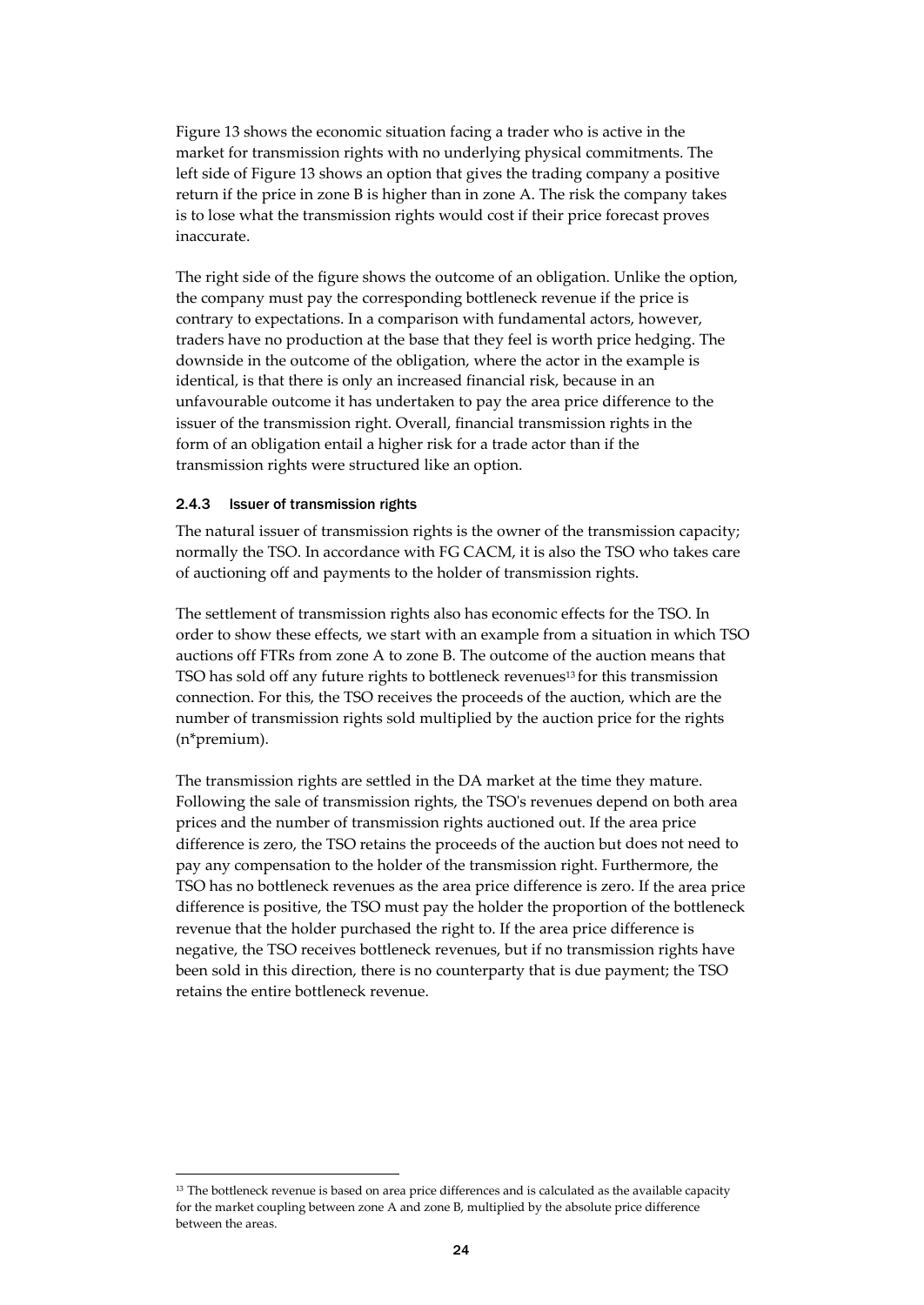

#### Source: ENTSO-E

Figure 14 shows the TSO's profit function when selling transmission rights as options for transmitting from zone A to zone B. What can be seen is that to the right, when the price in zone B is higher than in zone A, the revenue function is flatter than for negative area price differences. This is because the TSO has sold transmission rights in that direction and is thereby unable to retain the bottleneck revenue, which they can if the price difference goes in the opposite direction. If the TSO has instead auctioned off obligations, they would also have had additional revenues when the area price difference was the opposite, i.e., area A would have higher prices than zone B.

Provided there is a functioning market for the TSO, there is no financial risk involved in auctioning off transmission rights, whether options or obligations, as long as the physical transmission capacity available in the DA market is greater than the volume of transmission rights sold. This applies if the bottleneck revenues can be used for settling transmission rights. Provided the capacity available in the DA market is greater than the number of transmission rights, the bottleneck revenues will always suffice for paying the holders of the transmission rights. If the transmission capacity available in the DA market for some reason, such as a broken transmission connection, proves to be lower than the number of transmission rights sold, however, there is a financial risk ("firmness risk") for the TSO. This is because the bottleneck revenues will be insufficient to compensate the transmission rights holders in the event of an area price difference.

Regarding the TSO's financial risk, the same reasoning applies to both options and obligations. One important difference between both types of FTR is that with FTR obligations there is an opportunity for the TSO to net off the sale of capacity in one direction against the sale of capacity in the other. As an obligation provides an income for the TSO when the price difference is negative, the cash flow can be used to cover commitments when selling an obligation on the same transmission connection, but in the opposite direction. Under certain conditions involving FTR contracts structured like obligations, the TSO can issue significantly larger volumes (which also exceed physical capacity available on the connection) of transmission rights without increasing their economic risk14. Naturally, this requires the market to demand transmission rights in both directions.

<sup>14</sup> This reasoning is based on the assumption that the TSO's counterparties are creditworthy and in all situations manage to meet the commitments to the TSO, or that there is a clearing house which functions as a counterparty.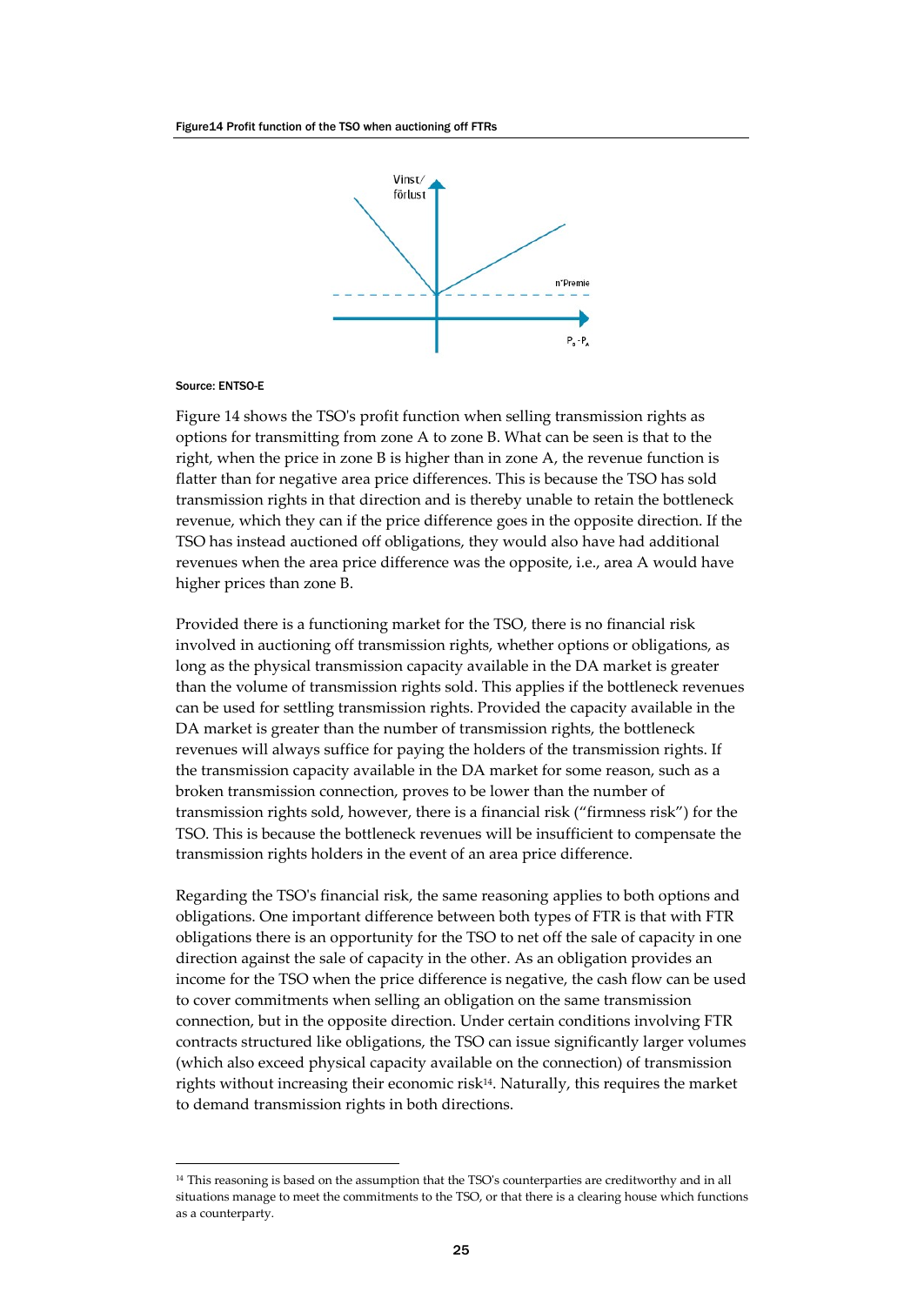# 3 Nordic market design and area price hedging

## 3.1 Market design in the Nordics

Nordic market design is built on a common physical wholesale market, Nord Pool Spot, with a common system price as a reference price. Participants in the trade on Nord Pool Spot are electricity producers, electricity suppliers and portfolio administrators. However, the market model has also gained a high level of confidence among larger consumers such as industrial enterprises, real-estate companies, and municipalities and county councils which themselves (or via a representative) follow the market and make independent decisions concerning their own running purchases directly on Nord Pool Spot .

Participation in trade on Nord Pool Spot is voluntary, but all cross-border trade on the day-ahead (DA) market must take place via Nord Pool Spot. The market share for Nord Pool Spot comes to almost 80 per cent of the electricity produced in the Nordic region. The remaining 20 per cent is traded bilaterally or within companies. Participation in physical and financial stock exchange trading in the Nordics is high compared with other comparable countries in Europe, where, just as in the Nordic region, stock exchange trading is not obligatory.

## 3.1.1 Implicit trade in capacity

The capacities for transferring energy between bidding zones are calculated and coordinated between the Nordic TSOs and are handed over to Nord Pool Spot before prices are calculated. The prices for the bidding zones and flows between these are calculated at a later stage. The applied algorithm ensures that electricity will flow from low-price area to high-price area. If the transmission capacity is sufficient, the prices are balanced out between the areas. If not, price differences between the areas arise.

This implicit trade in capacity is one of the characteristics of the liberalised Nordic market. Via this, the available transmission capacity is used to integrate spot trade in the various bidding zones with the purpose of maximising the total societal benefit. In the Nordics, the spot market is thus allocated all of the available capacity (according to the TSO) and at present there is no separate trade in transmission rights. The flows on the cables are determined by the bid from the market actors in the different areas.

## 3.1.2 Opportunities for area price hedging today

The Nordic market is based on a combination of a liquid spot market and a liquid financial forward market which relates to the system price. The system price is the hourly spot price that would be calculated for the Nord Pool area as a whole if there are no transmission restrictions. By structuring the system price in this way, a larger and more stable market is achieved, one which more actors can relate to, instead of a fragmented market divided into a number of areas with fewer actors each and thereby a risk of worse liquidity in each individual area.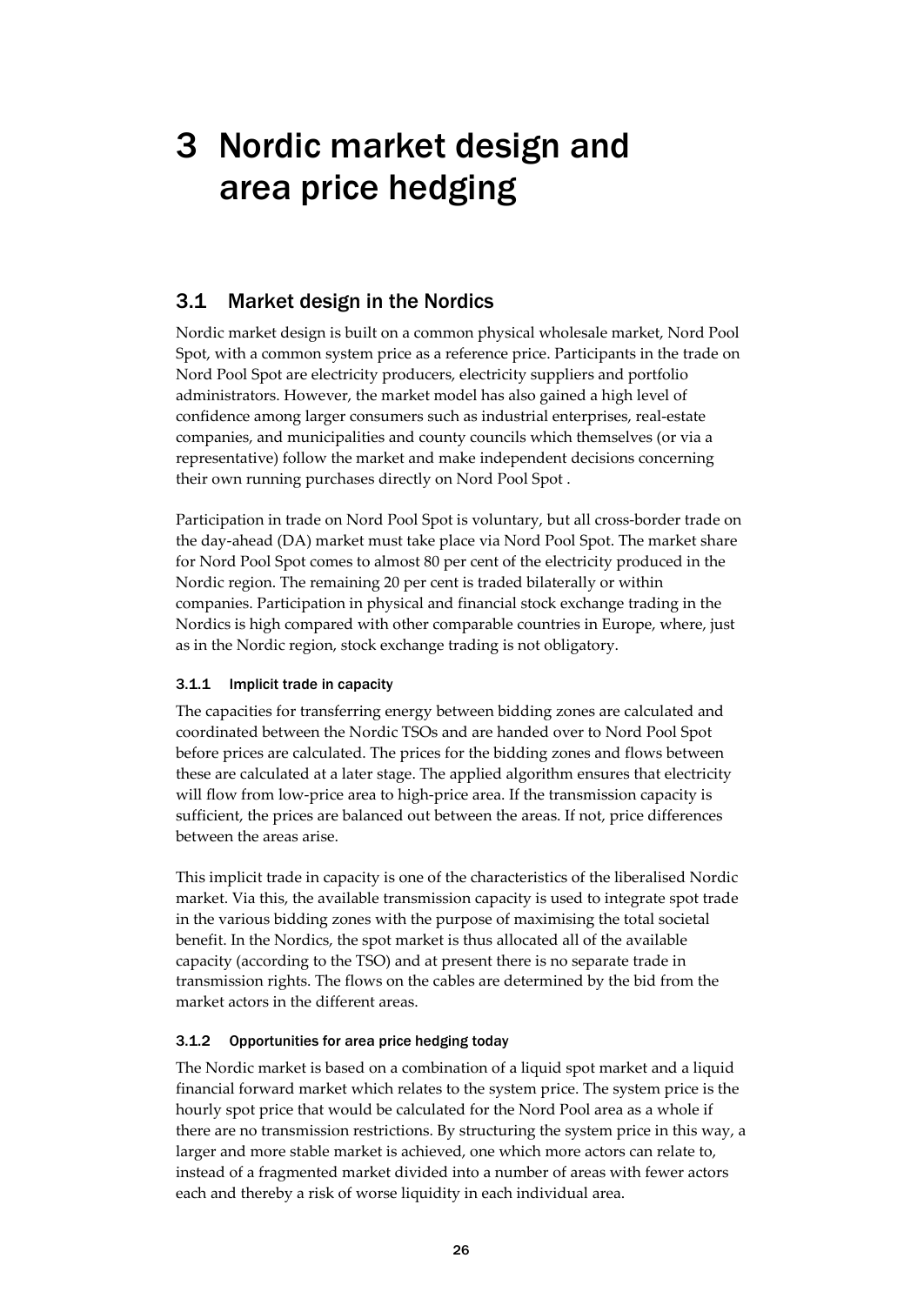There are two main steps for an actor that wishes to cover their price risk in the Nordic market.

The first is to purchase a financial forward contract which refers to the system price.15 The forward contract means that a person who wishes to buy electricity for future needs buys "in the future". The actor signs an agreement concerning the supply of electricity, in which the volume and price are established in advance. With this method, the price for the volume of electricity to be delivered will be fixed, but as the contract is financial, it is also settled financially. The contract must thus be supplemented with an agreement concerning physical delivery. This often originates from the DA market. In the Nordic forward market, a total of 1,747 TWh was traded in 2011 and 1,663 TWh in 2012 at Nasdaq OMX Commodities. The underlying physical volume traded at Nord Pool Spot amounted to 334 TWh in 201216. The financial trade is thus considerably larger than the physical.

Other than buying forwards which are offset against the Nordic system price, buyers and sellers also need to hedge risks linked to bottlenecks in the transfer system in the Nordics in order to have full certainty of the future price. The method employed for this in the Nordic system is the CfD. As described in Chapter 2.1, a CfD is a means of price hedging between the system price and a specific area price. The purchase and sale of CfDs for different areas can be combined to create a hedging of the price difference between two areas. The total volume of CfDs traded on the Nordic market has in recent years amounted to around 130-170 TWh annually. 17 Trade in CfDs is thus more limited than in system price forwards, which is also a sign that the CfD is used primarily for price hedging and not for trading.18

## 3.2 What are the problems with Nordic market design from the perspective of actors outside the Nordics?

The Nordic market design has been highlighted as successful in many contexts and has also largely acted as a model for the target model adopted for the internal market. There are however areas where the Nordic and continental views are not aligned. Examples of such areas are instruments for cross-border trade and methods of area price hedging. The criticism targeted at the Nordic market design from other parts of Europe is linked to two matters:

1. A general problem put forward is that the Nordic and the continental trade function in different ways. As transmission rights (in different forms) are the most common product for managing area price risks in Europe, the need for continental actors to use other products and another means of trading when they arrive at the Nordic border is perceived as highly inconvenient. A number of continental actors have pointed out that they

<sup>&</sup>lt;sup>15</sup> This is done in the financial forward market, where Nasdaq OMX Commodities is the dominant marketplace for system price contracts. For CfDs, OTC trade still dominates.

<sup>16</sup> Nord Pool Spot (2012).

<sup>17</sup> [www.nasdaqomx.com.](http://www.nasdaqomx.com/)

<sup>18</sup> Hagman & Björndalen (2011).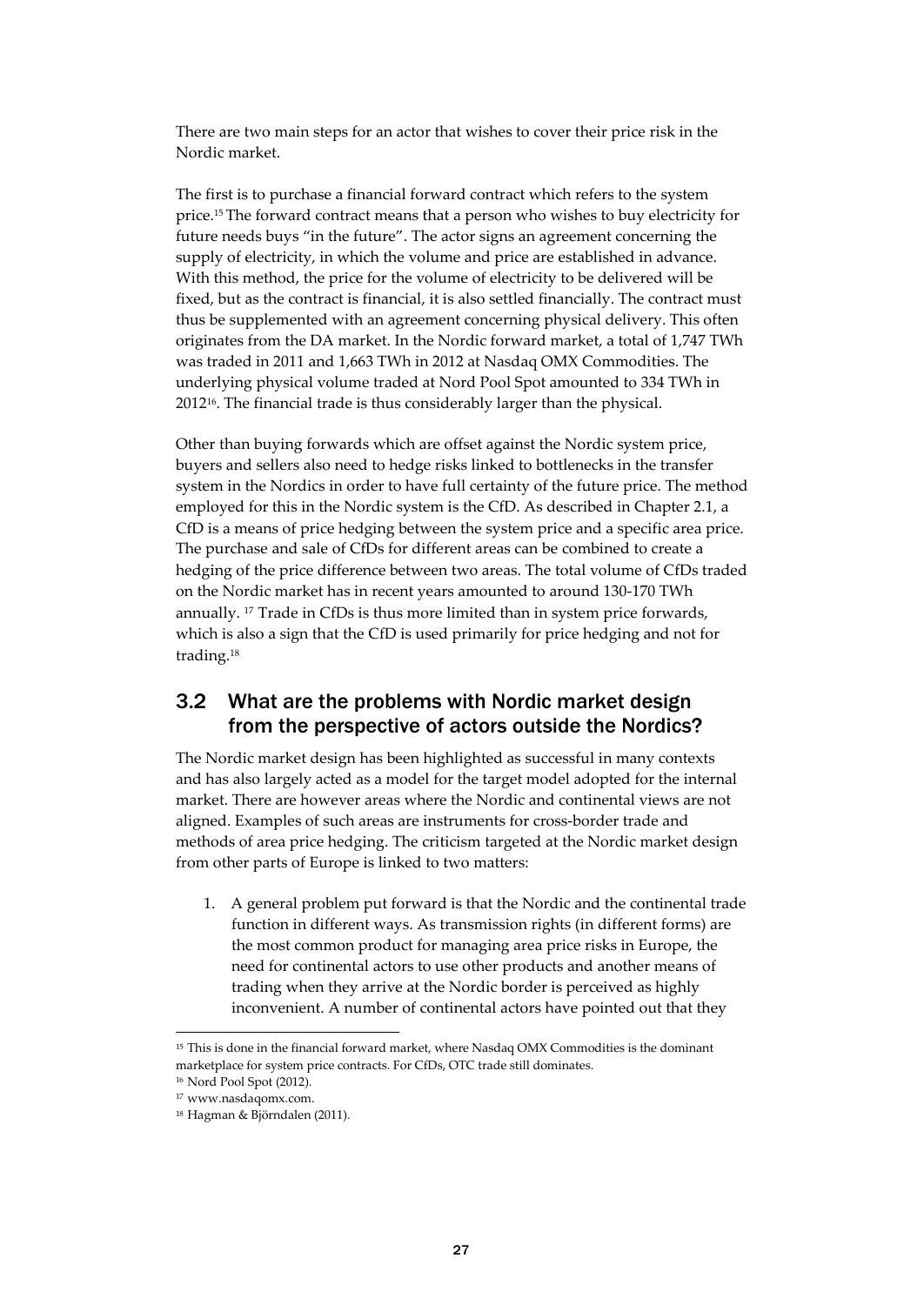perceive this way of trading as a barrier to competition on the Nordic market.

2. Based on the requirement in FG CACM for the existence of instruments which can be traded on liquid financial markets on both sides of a crossborder connection, it has been discussed whether this is the case when for example entering Sweden from the south. It is thus referred to here that it is not enough to have good opportunities to both buy and sell system price contracts with good liquidity. The discussion has also applied to the supply of CfDs in e.g., bidding zone four (SE4). The lack of transmission rights or a greater supply of CfDs can be considered a barrier to competition on the forward market.

This criticism emphasises different aspects of the Nordic situation, but is also linked to the lack of experience and knowledge about how the Nordic market actually works.

However, in a continental European context, where transmission connections between countries have in many cases been weak, a structure with a system price, and forwards which are offset against this, is not common. The tradition of reserving physical capacity between the domestic market and the "export market" is strong. Likewise, the market on the continent has been largely characterised by bilateral contracts, physically settled contracts and a comparatively limited financial trade.

The Nordic model has developed with a clear focus on transparency, a liquid and functioning DA market and exchange-traded financial contracts. This has also provided space for a rather large number of actors without their own production to act as electricity traders with relatively good opportunities for competition.

On the continent, the markets have more tangibly continued to be dominated by the larger integrated companies, i.e., companies which have both production and electricity trade in their activities.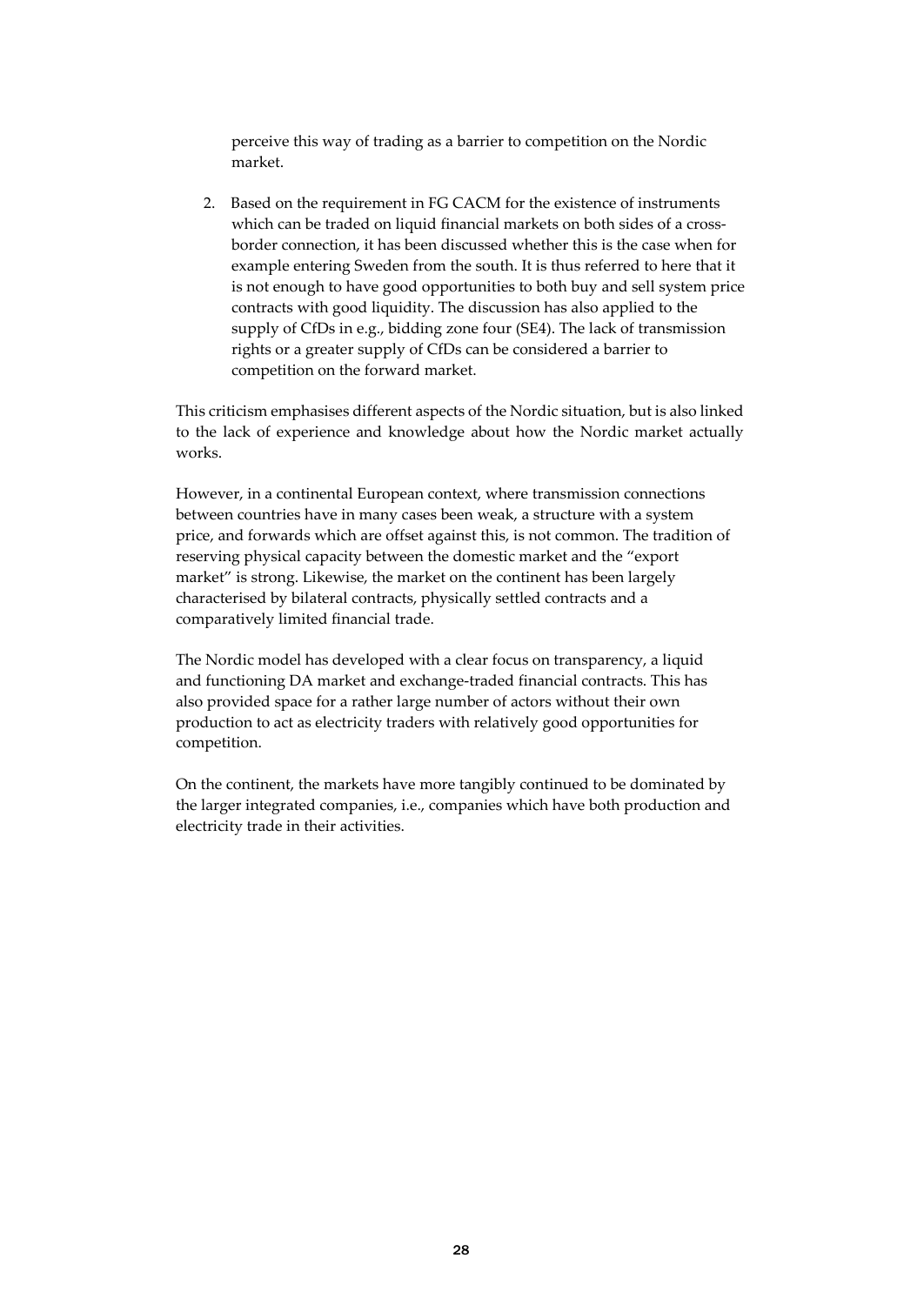# 4 Function of the instruments in relation to Nordic market design

A natural point of departure in an analysis of different area price hedging instruments is how the Nordic market functions today and how it should be expected to develop in the event of a change such as the introduction of trade in transmission rights. For this report, this means that the point of departure is the existing Nordic market model described in Chapter 3, where the foundation is trade in system prices and area price hedging with CfDs.

Initially, we report on what the actors in the Nordic market have expressed concerning the function of the market with the instruments of today versus transmission rights.

## 4.1 What do the market actors say?

The majority of actors in the Nordic market, who have been interviewed in various contexts over the past few years<sup>19</sup>, have expressed doubt in face of the introduction of transmission rights in the Nordic system.

Hagman & Björndalen (2011) interviewed sixteen market actors, including fundamental actors, traders and authorities, in Sweden, Norway and Finland. All fundamental market actors wished for greater liquidity in CfDs. Some believed that the introduction of FTRs would increase the liquidity in CfDs whilst others believed the opposite.

Several of the actors who have trading as their primary activity were interested in FTRs as a complementary product. Some of the fundamental market actors expressed that FTRs as a complementary product to CfDs could provide better hedging for vertically integrated companies with production in one zone and sales to customers in another. At the same time, it was pointed out that the majority of Nordic actors use gross bidding, whereby all sales and purchases of electricity are handled separately via Nord Pool Spot, which means that their trade is not managed in this way. Other actors were satisfied with using current systems with system price contracts complemented with CfDs for hedging.

The majority of the actors interviewed in the study of Hagman & Björndalen (2011) predicted that the introduction of FTRs would affect the transmission system operator's (TSO) behaviour in the short-term regarding the planning of maintenance work and managing disruptions in the grid. With FTRs, there is greater incentive for TSOs to minimise the impact of problems in the grid-side of the market.

<sup>19</sup> Hagman & Björndalen (2011), NordREG (2012), the Swedish Energy Markets Inspectorate (2012).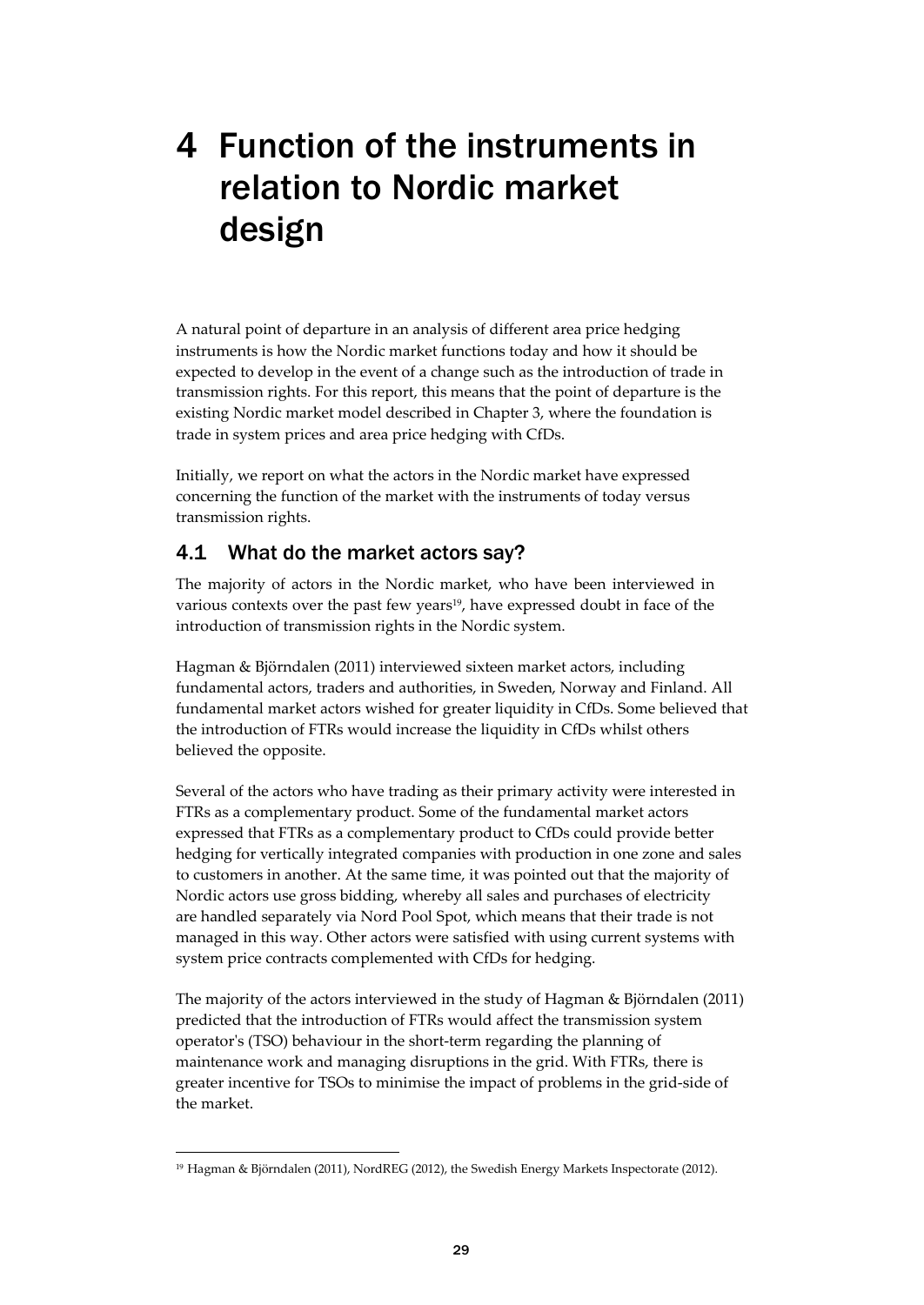Via their cooperative organisation NordREG, the Nordic regulatory authorities have responded to ACER concerning how the Nordic actors perceive that long-term price hedging in the Nordic region works<sup>20</sup>. In a questionnaire, actors in Norway, Denmark, Sweden and Finland had the opportunity to answer the question of what they think about transmission rights. The answers are in line with those received by Hagman & Björndalen (2011) in their series of interviews, but NordREG's study also included Denmark. The Danish actors generally have a view of transmission rights that differs from that of other Nordic countries. In the responses, the actors write that the liquidity in CfDs is far too low in both Danish bidding zones, and without effective price hedging opportunities, Danish actors are left with the area price risk. In summary, the Danish actors that responded to the survey were in favour of the introduction of transmission rights with the purpose of providing Danish actors with good instruments for managing area price risks.

Norwegian actors are almost completely unanimous in their responses; that they wish to continue with the current arrangement with CfDs. The Swedish actors are also in agreement that the CfD is the product that should be used for area price hedging and that the product should not be replaced. Some actors, however, put forward the view that transmission rights could be introduced as a complement to CfDs. Just as with the Norwegian actors, the Finnish actors were of the opinion that CfDs are the method they need to hedge against area price differences. The Finnish actors also expressed that liquidity in CfDs is important and that measures for improving liquidity can further improve the function of the CfD.

The Swedish Energy Market Inspectorate's analysis (2012) looks at the effect of dividing Sweden into four bidding zones. In the report, Ei interviewed a number of Swedish actors with the purpose of finding out their opinion on the CfD market's functionality. The actors interviewed maintained that the financial market works well in the Nordic region. Regarding the CfD market, concern was expressed over the risk that the Swedish regional division will create small bidding zones, which can be a challenge in terms of liquidity in CfDs. However, dividing Sweden in this way can also make it more complicated to trade in electricity. Regarding liquidity, it was bidding zone SE4 that they were especially concerned over. Concern was primarily on the situation involving production deficit and the lack of natural candidates for issuers of CfDs in SE4. At the same time, a number of actors expressed that the CfD market was immature at the time of the study and that it was important that the market was given time to mature without further political intervention.<sup>21</sup>

In a report on potential alternatives to area price hedging on the NorNed cable between Norway and the Netherlands, Norwegian and Dutch actors were also interviewed.22

Fifteen actors were interviewed regarding their current strategies and their preferences and needs.23 Overall, the report finds that none of the actors see the need for area price hedging over NorNed. Two of the producers, however, saw

<sup>20</sup> NordREG (2012).

<sup>&</sup>lt;sup>21</sup> It can be noted that in the subsequent consultation, several market actors pointed out the problem with a lack of natural candidates for issuers of CfDs in SE4. Suggestions were also received that TSOs should be involved in the markets by issuing CfDs.

<sup>22</sup> Redpoint (2013).

<sup>&</sup>lt;sup>23</sup> The group of actors interviewed was made up of two TSOs, a trader, three exchanges, five producers and four large industries.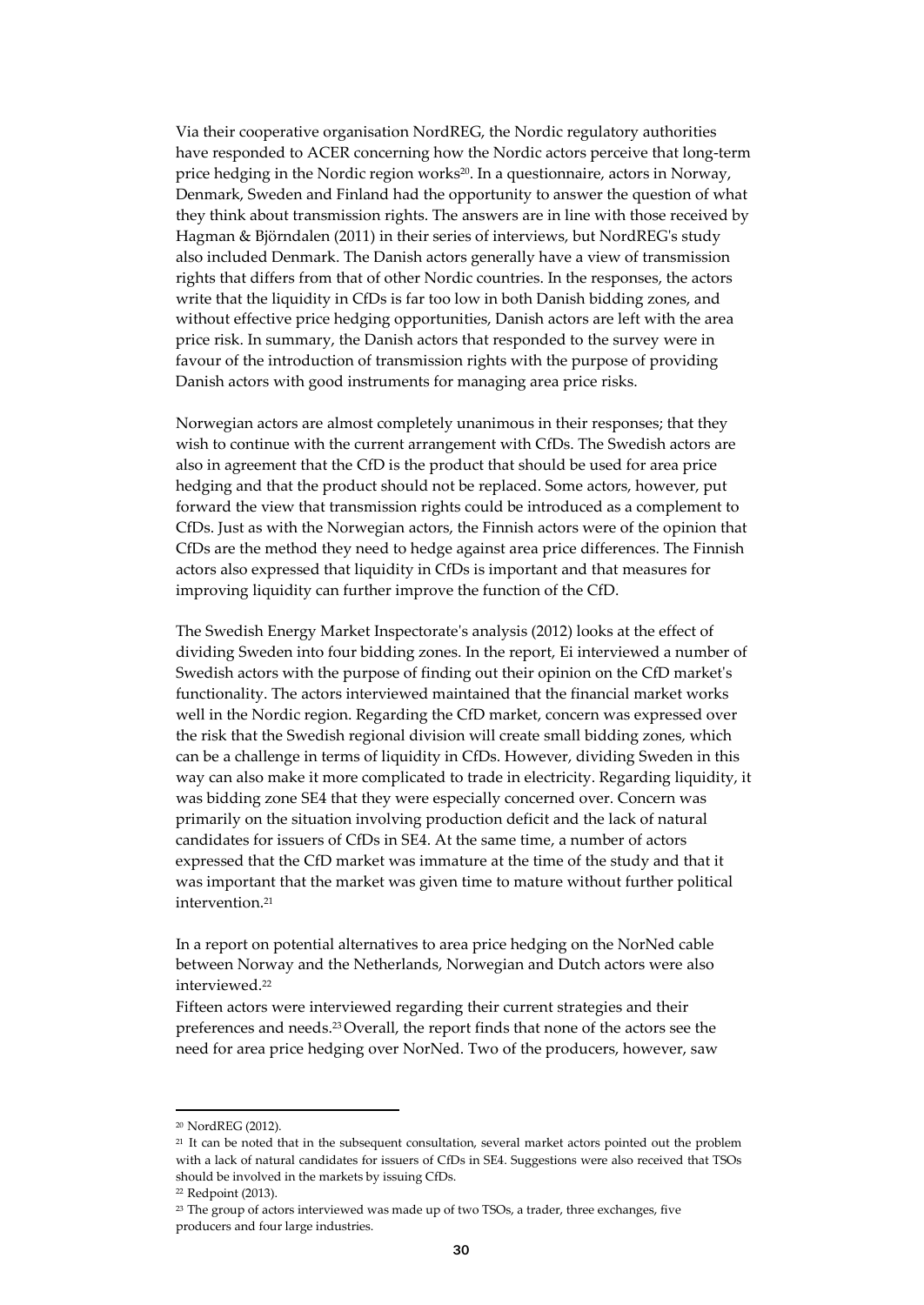the potential to move their position to a more liquid financial market with the help of transmission rights as an opportunity.24

## 4.2 Analysis of the instruments' advantages and disadvantages

Access to transmission capacity between the different zones affects the value of production resources (the revenues vary with the price area constellations) and also affect the prices which the consumers in different areas are faced with on the DA market. Also via financial trade in CfDs, the market's actors today take positions based on the expected accessibility of transmission capacity, whilst they themselves do not have the tools to influence this.

## 4.2.1 Impact on actors

Apart from Denmark, there is no tradition on the electricity market in the Nordic region of trading in either financial or physical transmission rights. This means that it is difficult to say with any certainty which actors will trade in transmission rights in the Nordic region, if such trade is introduced. However, regardless of whether or not an actor itself trades in instruments, the effects of these will affect it via changes in the market in terms of e.g., competition, liquidity and transparency. Such general changes are discussed later in the text.

## Producers

Based on the compilation of previous interviews with the market actors in the Nordic region in Chapter 4.1, it is primarily vertically integrated companies which are also involved in trade to end users which would be interested in transmission rights. It is also this group of actors which, together with trading companies, have the largest area of application, theoretically speaking, for the instrument.

A vertically integrated company25with capacity in zone A and a customer in zone B sells its production in zone A (financially, this can be achieved with CfDs for zone A) and then buys back the corresponding volume in zone B (this time by purchasing CfDs – if we want to have the volume subject to price hedging). If instead there were transmission rights that the company could purchase in order to hedge the price of the transfer between both areas, these could be used instead of CfD-contracts.

For a vertically integrated company with production in one zone and a destination market in another zone, it is clear that transmission rights would create additional options for how the company conducts its business. For pure production companies, the advantage of greater choice is not as obvious. On the contrary, it is often difficult to perceive. The producer sells in the zone in which they operate. Buying transmission rights to then sell electricity in another bidding zone should as a rule constitute speculation in the mispricing of rights.

### Electricity suppliers without their own production

An electricity supplier with their own production is a vertically integrated company and the effects for such companies are discussed in the previous section. An electricity supplier without their own production does not have the same needs or interest in using

<sup>24</sup> In the report, they refer to this use of the instrument as "bridge to liquidity".

<sup>25</sup> Applies to companies that do not manage their business via gross bidding on NPS.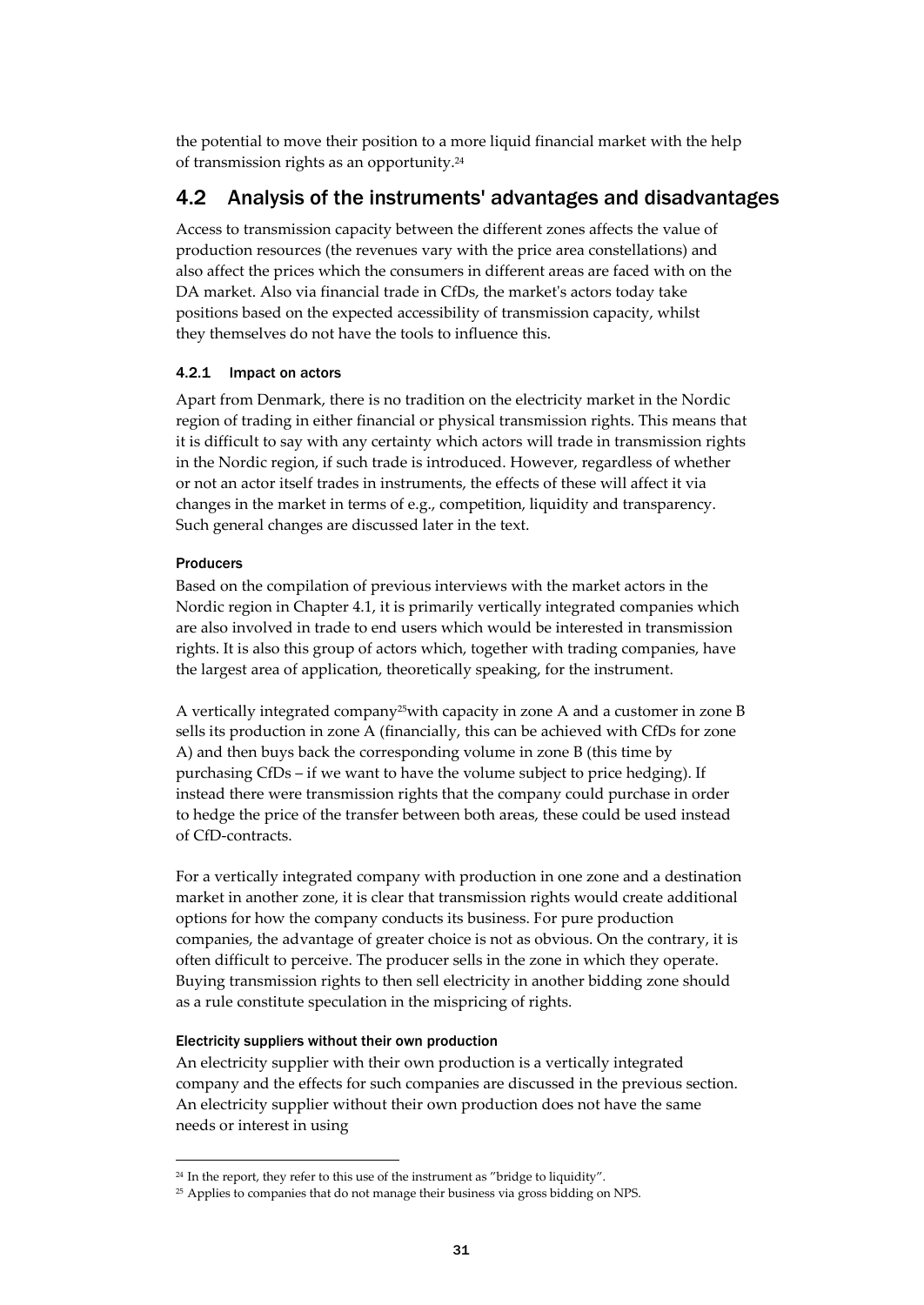transmission rights in their price hedging. It can of course be said that transmission rights open up for these to make their purchases in a cheap area, "transmit" the energy to a more expensive one and sell it there instead in order to make purchases and sales in the same area. For this to be profitable, however, it would be necessary to assume that the market does not function efficiently and that similar arbitrage opportunities would be available on a continual basis. Otherwise, trade strategies of this type would be of a speculative nature and could also result in significant losses. In a low margin business such as trading in electricity, it is not likely that this is an activity many would wish to engage in.

#### Electricity consumers

The situation for a large electricity consumer (industrial company or similar) is in many ways like the situation for an electricity supplier without their own production. There are however situations in which it is conceivable that an industrial customer would have interest in transmitting energy from one zone to another. This is in cases where an industrial company makes redistributions in their production plans between their supply points situated in different bidding zones. In such situations, it could be appropriate to use volumes which were previously subjected to price hedging in one area for a facility in the other. To make this move without creating new price risks, a transmission right could be used between both areas.

However, these scenarios would likely be both relatively uncommon and also occur at relatively short notice and with great irregularity, which is why regular trade interest from this type of actor is limited. It should also be noted that an electricity consumer can resolve problems of this nature with the instruments already available on the market. The effect of introducing transmission rights in this case is thereby solely to create an additional choice.

### Summary: impact on the market actors

Overall, it seems likely that, at least initially, it is the actors which on a group level sell the largest volumes that would see the greatest value in gaining an additional instrument in the portfolio. It is also here we find the largest resources for handling and analysing additional contracts and, in some cases, experience from other markets regarding how instruments work and provide returns in a business.

It is worth noting that the majority of actors on the Nordic market today regard trade in system prices and CfD products as satisfactory. No-one has expressed a desire to switch the current system with one whereby trade is established based on individual bidding zones with direct trade between these. One reason for this is that for an actor with a fundamental position to hedge, today's financial instruments meet the primary needs – provided the pricing in existing products works efficiently. Both as a seller and a buyer, it is possible to gain certainty of the future sale or purchasing price. The need to hedge the price difference between two zones with transmission rights arises when a party trades directly between two bidding zones with potentially different prices.

### 4.2.2 Impact on TSOs

The introduction of transmission rights can affect the issuer (the TSO) in a number of ways. When the TSO auctions off future bottleneck revenues, this provides a guaranteed income in the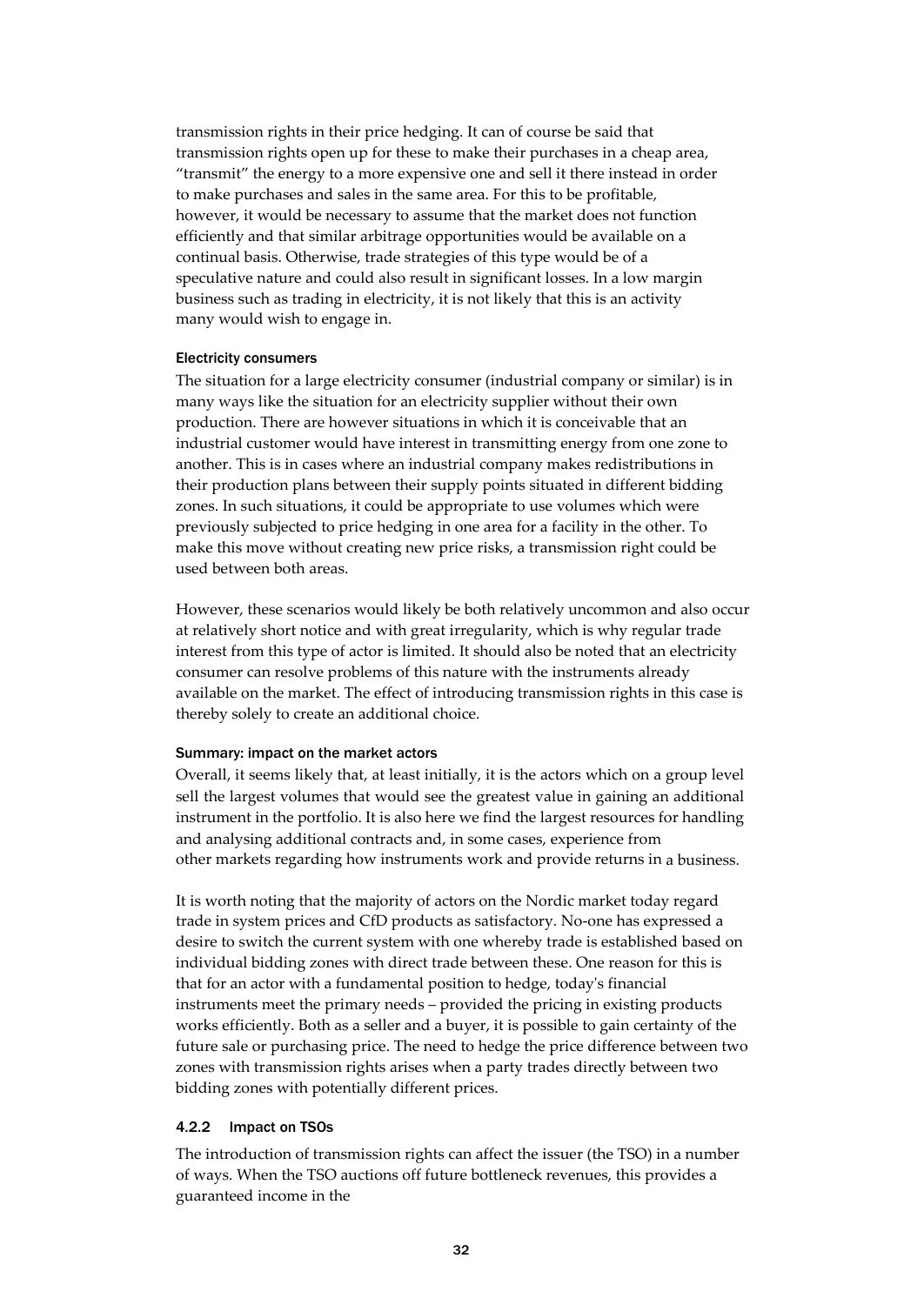form of the premium. Fees paid to the holder of the right are the bottleneck revenue for the given hour. As long as the volumes of rights auctioned off by the TSO do not exceed the available transmission capacity, the TSO runs no risk with the auction. If the volume of issued rights does exceed the available capacity, however, or if available capacity is for some reason reduced so that it falls short of the volume of issued transmission rights, the revenues from the auction will not cover the TSO's costs. This is normally referred to as firmness risk.

An issuer of transmission rights having a firmness risk can be seen from two sides. First of all, it can be said that by auctioning off transmission rights, the TSO subjects themselves to a financial risk. If the revenues from the bottleneck revenues and the auction together are insufficient to compensate the buyers of transmission rights, the TSO must still, as an issuer of transmission rights, cover the cost, which can be described as a financial risk. As an owner of a national grid, the TSO receives revenues from users of the grid.26 If the costs to compensate the owners of transmission rights become large enough to affect the TSO's financial situation, there may be a need to increase the tariffs in order to compensate the losses. The firmness risk can thus be said to be a risk that is finally backed up by all grid customers; i.e., the public.

It is also possible to turn this reasoning on its head and say that the firmness risk can be somewhat positive in terms of efficiency for the TSO and in the long term for society. Even if the TSOs work today with the aim of conducting business as efficiently as possible, the TSO would via the sale of transmission rights be able to have greater incentive to ensure maximal transmission capacity is available when it is valued most. The TSO is the actor best able to influence the risk of the transmission capacity being reduced. By auctioning off transmission rights, the risk of transmission limitations is moved to the TSO, whose costs will exceed the revenue if the available transmission capacity is lower than the volume of sold transmission rights. By keeping the service and repair of cables and secondary substations to points in time when the risk of affecting the market is lowest, the TSO can reduce their own firmness risk.<sup>27</sup>

Regarding the firmness risk, there is further argumentation for how it will affect the TSO's behaviour, that greater incentive for making capacity available does not lead to more capacity, but instead has other effects. A possible alternative measure which the TSO could take would be to reduce the designated maximum capacity (NTC28) on transmission connections in order to reduce their own exposure. If the TSO acts in this way, the result is that the transmission capacity allocated to the market will be reduced and the potential advantages created by transferring the risk to the TSO will be less. This is especially true if requirements are made for the TSO to issue transmission rights corresponding to a large proportion of the transmission capacity. If the requirements stipulate that only a small proportion of the transmission capacity be auctioned off, the potential risk is less for the TSO.

<sup>26</sup> The TSO's total revenues are regulated by the national regulatory authority, in Sweden's case Ei. 27 Firmness problems beyond the TSO's control may also arise. One example from Sweden is if available nuclear power capacity is reduced in SE3, which affects the TSO's opportunity to allocate capacity to SE4 due to the fact that there is insufficient reactive effect for maintaining the transmission capacity. Another example could be external damage to transmission cables, which reduces their availability. Thus, there are also risks which the TSO cannot influence, irrespective of firmness requirements and incentive. 28 NTC is an abbreviation of Net Transfer Capacity.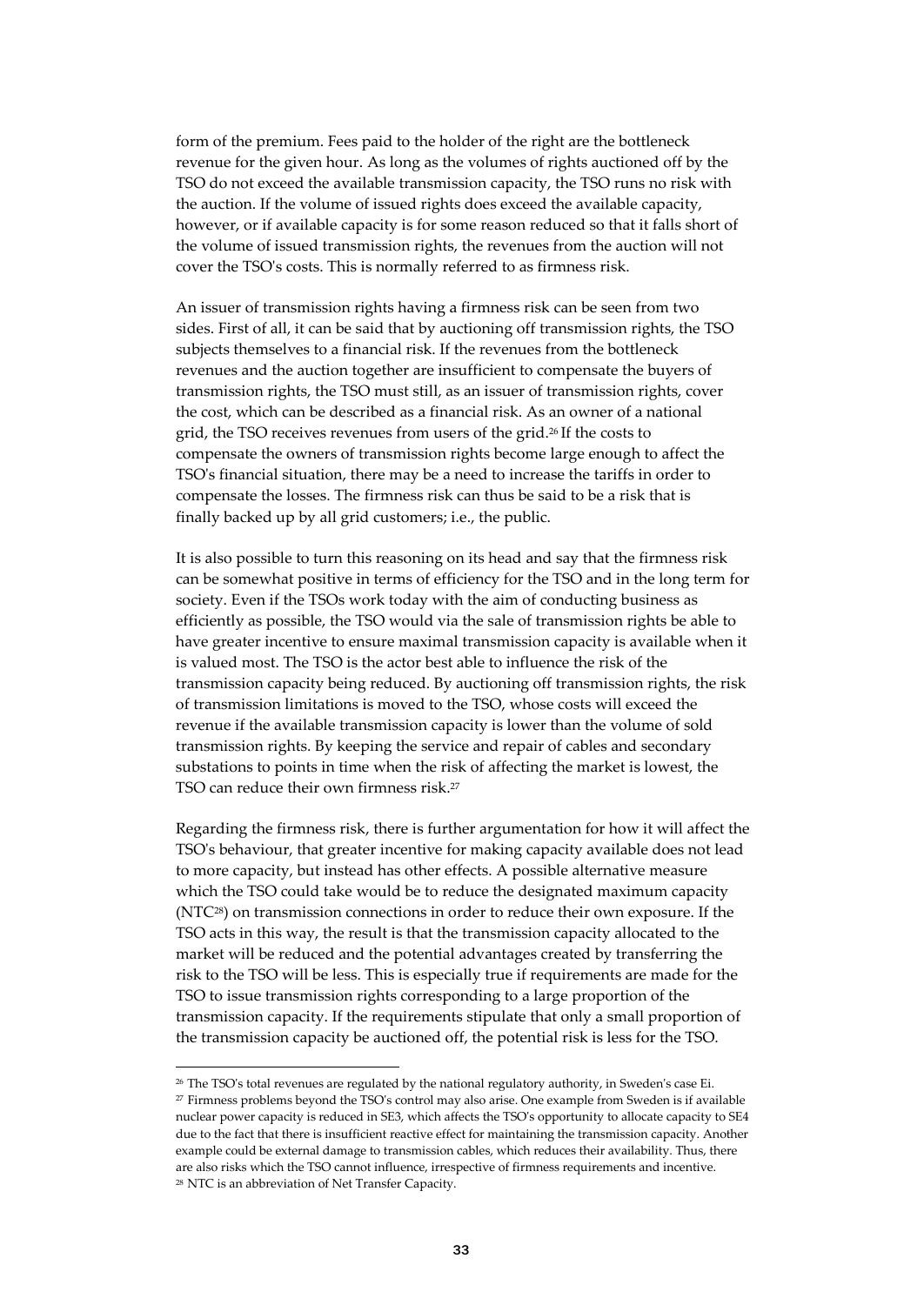In order to minimise economic impact for the TSO, there is also a theoretical opportunity for them, on occasions when there is a risk that the bottleneck revenues are insufficient to compensate the holders of transmission rights, to reduce the margins found in the regulations concerning operation. In this way, the capacity available to the DA market is increased, though at the cost of the grid's operational security.

Sometimes, the question of counterparty risks arises in auctions of transmission rights. There is a risk that buyers of transmission rights will become bankrupt and be unable to meet their commitments. The fact that the counterparty cannot fulfil their commitments is however nothing unique in the area of transmission rights; it is a risk that arises in all types of business agreement. This kind of risk can be minimised by introducing a clearing house as a counterparty. Another alternative is to impose credit requirements on the buyer.

Apart from the argument that auctioning off transmission rights leads to greater incentive for the TSO to provide transmission capacity when the capacity is most highly valued, it is often argued that this auctioning provides the TSO with predictable revenues instead of depending on the area price differences in the DA market, as is the case today. This type of argumentation is of course relevant for companies seeking predictability in their activities. For example, market actors buy transmission right for exactly this reason, among others. For TSOs, the situation is somewhat different, as the use of bottleneck revenues is regulated in EU regulations and limited to countertrade or grid investments. This means that the bottleneck revenues do not directly affect the TSO's results and therefore entail that there is also no importance in whether or not the bottleneck revenues are hedged.

In this context, it should also be mentioned that there is a discussion surrounding whether auctions of transmission rights really do give the TSO returns in the form of future expected bottleneck revenues or if the auction provides lower revenues. Hagman & Björndalen (2011) discuss how requirements on risk premiums among traders mean that transmission rights will never result in a price which corresponds to the expected bottleneck revenues; that the price in fact becomes systematically lower. In a theoretical discussion, it could be asserted that if there were only actors with interest in speculation and poor competition prevails at the time of the auction, the result would be a lower price than the expected bottleneck revenues. If on the other hand a large number of actors participate, this arbitrage opportunity will likely be traded away. If in addition there are fundamental actors in the auction (which are there to hedge an area risk), it is difficult to see that an underpricing would endure in the long term. Finally, the answer to this question is empirical.

One of the TSO's duties today is to provide transmission capacity. If we look at the economic effects alone, it is not conclusive that the TSO's revenues are always maximised by maintaining high availability. This is because the bottleneck revenues are a function of the price difference between two areas multiplied by the volume transmitted. In certain situations, a lower availability can thus result in a higher revenue. It should be noted, however, that there are no strong reasons to expect that Nordic TSOs would systematically prevent the maintaining of good accessibility in the transmission capacity with the purpose of gaining a greater revenue. First of all, as discussed above, the bottleneck revenues do not contribute to the TSOs' profits as their use is regulated. Secondly,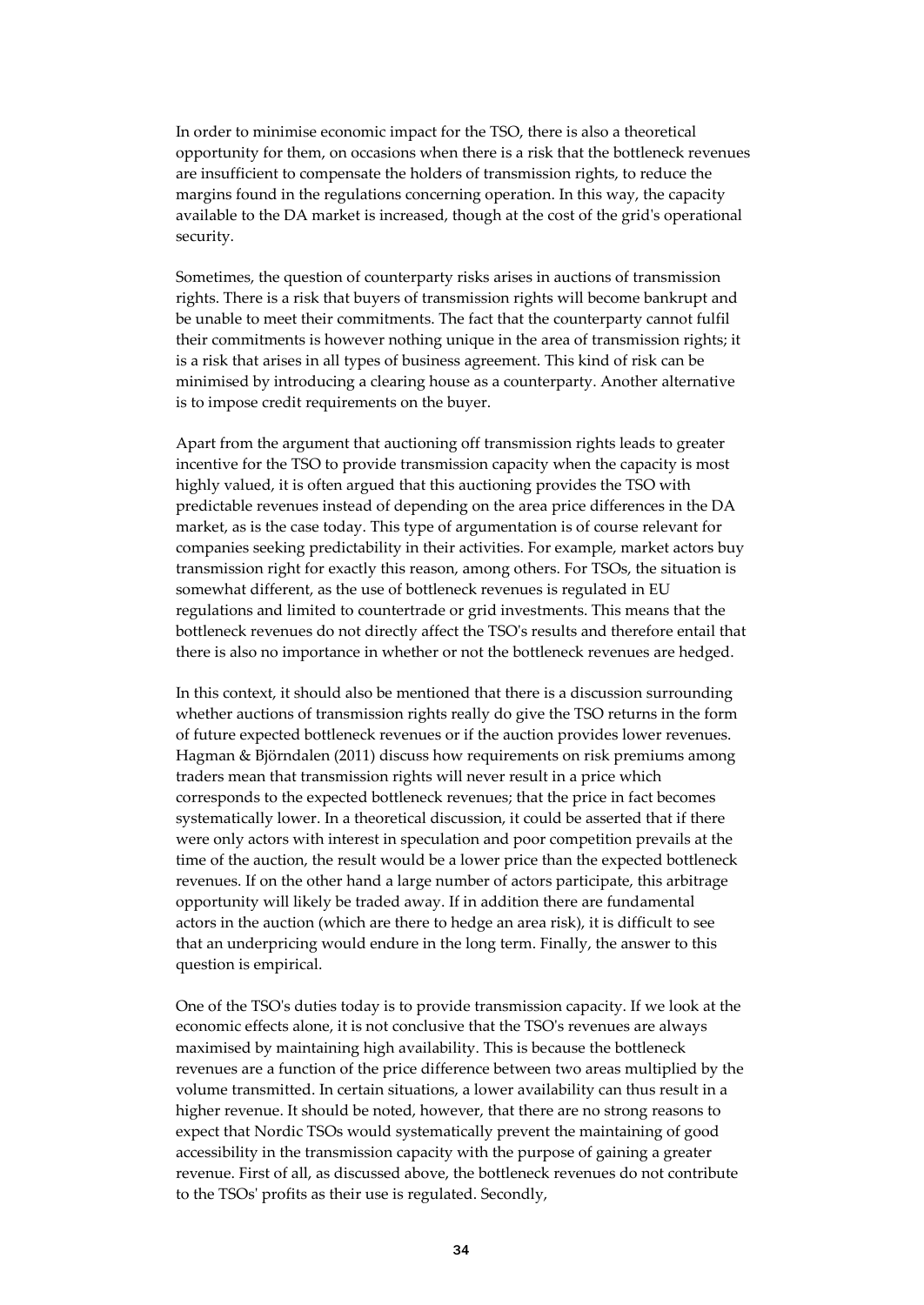their overall task is still not to generate profit without maximising the socioeconomic benefit of the jointly owned national grid.

The entire discussion surrounding the idea that the TSO will be commissioned to auction off transmission rights assumes that the TSO is able to use bottleneck revenues as security for payment to the buyers of rights. If this is not possible, the TSO has no natural security and bears the entire risk. It should be mentioned here that Regulation (EC) No 714/2009 of the European Parliament and of the Council, which regulates the use of capacity charges, is not entirely clear on the matter of what purposes the TSO may use the bottleneck revenues for. Article 16, point 6 explicitly mentions countertrade and grid investments, but there is also a formulation in the same paragraph which says that national regulatory authorities can allow the TSO to use the revenues for other purposes. From a Swedish point of view, the interpretation of this regulation would need to be reviewed if Svenska Kraftnät should begin auctioning off transmission rights.

Finally, it is important to emphasise that the TSO does not have full freedom in all decisions concerning what is discussed above. FG CACM describes the TSO's duties, as well as the framework that the TSO has to work within. Two examples that can be mentioned are how large a proportion of the transmission capacity shall be auctioned off and how firmness risks should be managed. The proposals are however not fully negotiated and final documents are not available. FG CACM also describes how the TSO should be monitored by national regulatory authorities. Here too, proposals are being developed and final documents will arrive once the comitology procedure is over and the network code has become law.

### 4.2.3 Liquidity

In discussions on functioning financial markets, the term "liquidity" frequently come up. Liquidity is a multifaceted term which can have a number of meanings. Normal usage of the word essentially equates it to "turnover", where a higher turnover always entails a better liquidity. There is another aspect to liquidity (which is primarily used in financial contexts), where the number of available buyers and sellers of a certain instrument in a given moment is also included in the assessment. If there are always several actors who are willing to do business in the instrument, it is easier for an actor to go in and out of a position, and the liquidity is thus considered better than if it were a "thin" market that was encountered, with only a few potential counterparties. In general, the size of the spreads is less in a market with good liquidity, where many actors with different interests in the market are continuously renegotiating the price. In this report, the term liquidity is used with both of these meanings.

### Impact on volumes in the DA market

Liquidity in the DA market is the same, irrespective of whether it is FTRs or CfDs that are used. In both cases, the DA market is allocated all available capacity. It is only in the case of PTR contracts that liquidity in the DA market can potentially be affected negatively. When nominating PTRs in the right direction, the available capacity reduces for the DA market, as the owner of PTRs uses part of the existing capacity themselves. The proportion of transmission capacity that the PTR holder uses is thereby reserved and cannot be used by another party, nor by the DA market. However, it is still guaranteed that the entire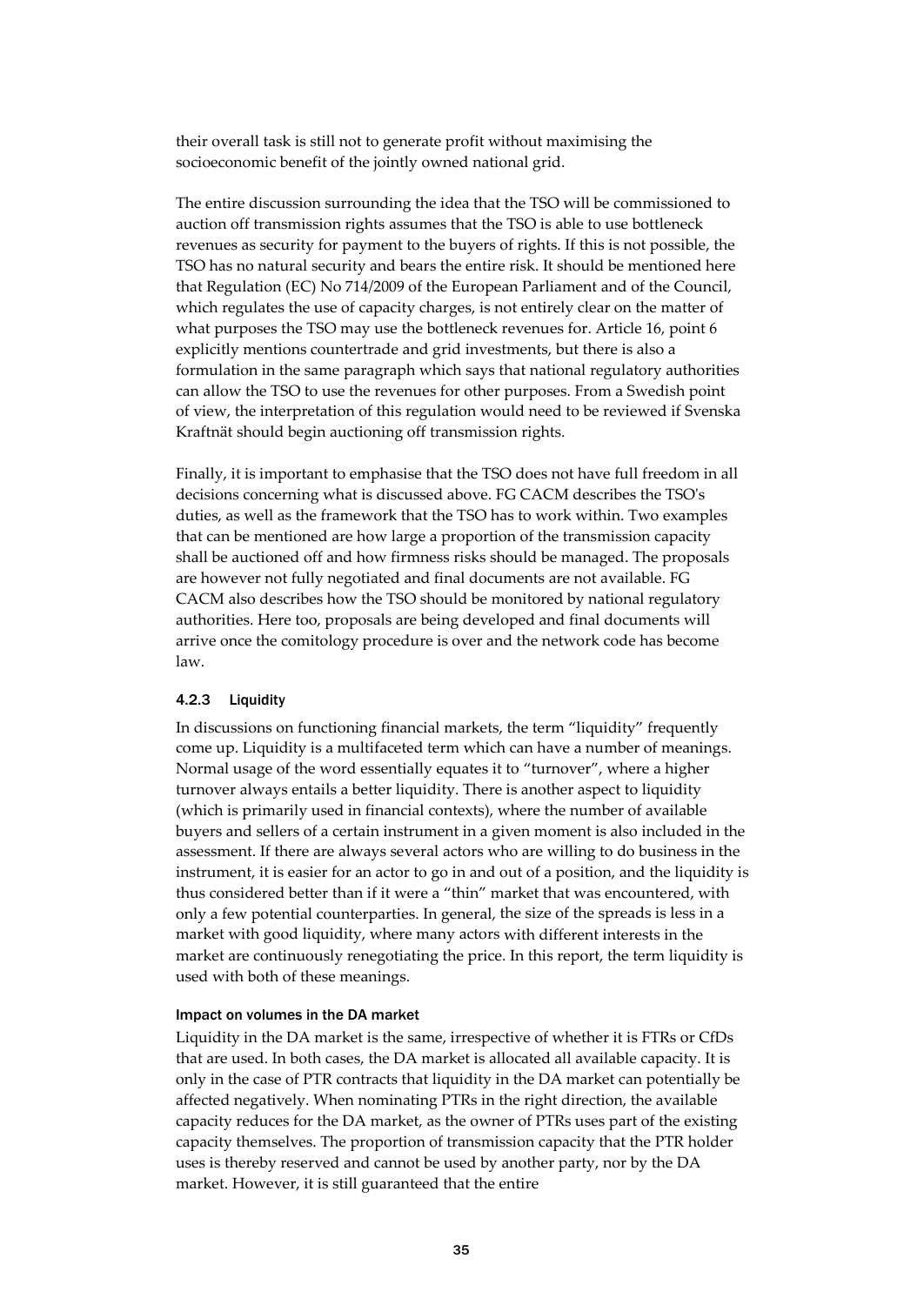capacity will be used for flows in the right direction, i.e., from low-price to highprice areas. This is achieved via the market coupling in the DA market.

### Impact on potential volume for area price hedging

The volume that can be provided to the market varies from one instrument to the next and depending on how emitted volume leads to the TSO incurring a firmness risk.

For CfD-contracts, the volume is theoretically unlimited, as the number of issued CfDs does not need to be linked to the physically installed capacity on any transfer in the system. Nor is the CfD fundamentally burdened by any kind of firmness risk.

Under certain circumstances, FTR obligations can be issued in both directions on a cable. This provides the opportunity to net off the outstanding commitments against each other, which also affords the TSO the opportunity to issue obligations in volumes which are not necessarily linked to installed effect on the transmission connections. For FTR options and PTRs (UIOSI), however, the issuable volume of capacity on the connections between the affected zones is limited.

### Impact on OTC trade

Trade on OTC platforms or bilateral trade, as it is also known, is on many financial markets a natural complement to the organised and dominating exchanges. It can also be mentioned that the majority of trade in the Nordic CfDs today takes place via OTC trade. OTC trade can be partly likened to stock exchange trade, but there are also elements of OTC trade which differ from established stock exchange trade. Some of these are:

- Requirements to provide securities for taken positions are reduced as there is no clearing house which requires securities to clear the trade (the actors often have set trading limits against each other on a bilateral basis), though there may be an opportunity to clear the contract.
- The purchased contracts can be more uniquely designed for both parties compared with the standard contract, which is traded in large volumes on the exchanges. In the electricity market, for example, this may be a matter of different types of structured products and contracts with a non-standard profile (a varying offset volume per unit of time).
- Volume, prices, etc. do not need to be revealed in full to the rest of the market if companies have not desired it to be so; i.e., the transparency of the OTC trade is lower than the stock exchange trade.

The bilateral trade can create a value for the market actors, primarily because the contract can be tailored to match outstanding positions, for example, with those of a third party. In order to achieve greater transparency in the market, it has traditionally been considered essential for the proportion of bilateral/OTC trade not to be too large, as this reduces the reliability of price indications and increases the transaction cost for everyone seeking a price on the market.29

<sup>29</sup> The Swedish Energy Markets Inspectorate (2010).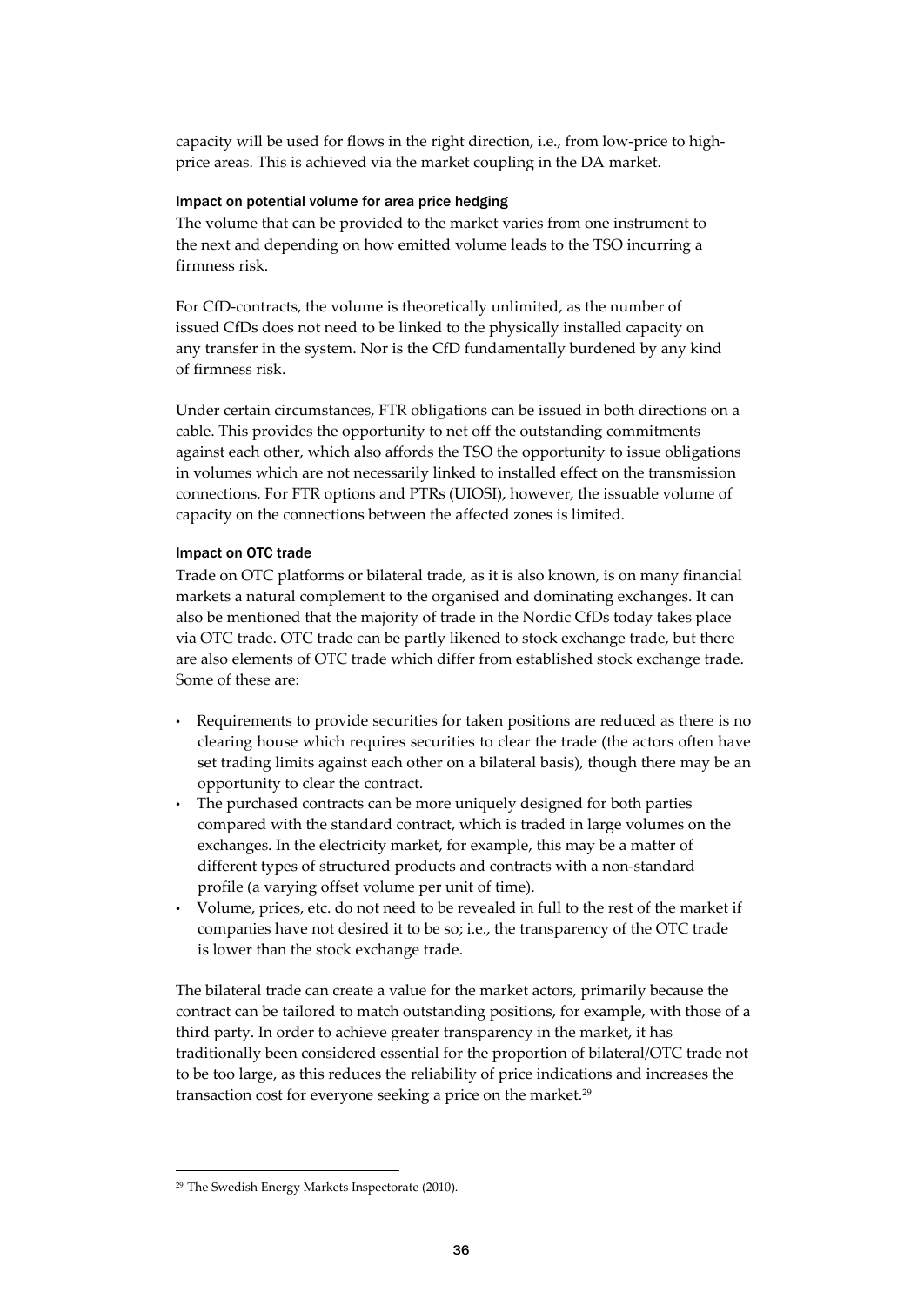The different types of transmission rights are used in different ways for bilateral trade. FTRs are settled financially and entails that actors in different bidding zones that wish to trade with one another must do so via the exchange. In light of this, there is no reason to expect that the proportion of bilateral trade would increase.

If the actors instead use physical transmission rights, capacity can be nominated and bilateral trade can be conducted without power exchanges needing to become involved, which makes it easier to trade in bilateral agreements. As these volumes do not need to be bid into the DA market, transparency in this stage decreases. It could also affect participation in the financial market, as the bilateral contract may also contain elements of long-term price hedging. All else being equal, a reduction in the use of the exchange as a marketplace leads to a reduction in the reliability of the exchange prices and entails the risk of a downward spiral in the degree of openness in the trade.

### Impact on the CfD market

In Sweden, discussion has been underway for some time concerning the impact of transmission rights on CfD trade. An important matter in this discussion is whether the instruments are complementary or substitutive in relation to one another.30

Theoretically speaking, trade in transmission rights has the potential to provide a wider range of issuers of CfDs if the instruments are complementary. This could for example be visible in areas where there is a deficit of fundamental sellers in relation to the number of buyers. The logic behind this is that the possibility to buy transmission rights from an adjacent zone with a surplus to an zone with a deficit also gives producers in zones with a surplus the security they need to issue CfDs in an zone where they otherwise have no underlying physical access for hedging of the position they take on the CfD market. Many believe this is exactly what happened in the zone DK1 (Jylland, Denmark), where PTR contracts with Germany are traded. The conditions in zones DK1 and DK2 (Själland, Denmark) are similar in many respects. In both regions, there are limited quantities of baseload power production, wherefore the number of natural candidates for sellers of CfDs is also limited. Despite the similar conditions in both Danish regions, however, we can see that the trade in CfDs for DK1 generally exceeds that in DK2. In some of the current futures contracts (e.g., quarterly contract Q4-13 and annual contract YR-14), the commercial interest in products for DK1, measured as Open Interest<sup>31</sup>, is 30-100% higher than for DK2.<sup>32</sup> Historical values for 2011 and 2012 also show a higher level of trade activity in the contract for DK1, even when considering the fact that the underlying consumption in DK1 is greater than in DK2.33

There are also objections to transmission rights being given a wider range on the CfD market. Hagman & Björndalen (2011) claim that the arrival of FTRs could

<sup>&</sup>lt;sup>30</sup> If two instruments are complementary, this means that they can be used together in order to strengthen one another, whilst goods that are substitutive compete with and displace one another. <sup>31</sup> Open Interest is the total number of outstanding contracts which have not been closed by the market actors.

<sup>32</sup> Market data obtained from Montel, 11 September 2013.

<sup>33</sup> [Anders Houmöller, "Hedging in Denmark and SE4", http://www.houmollerconsulting.dk/facts-and](http://www.houmollerconsulting.dk/facts-and-findings)[findings.](http://www.houmollerconsulting.dk/facts-and-findings)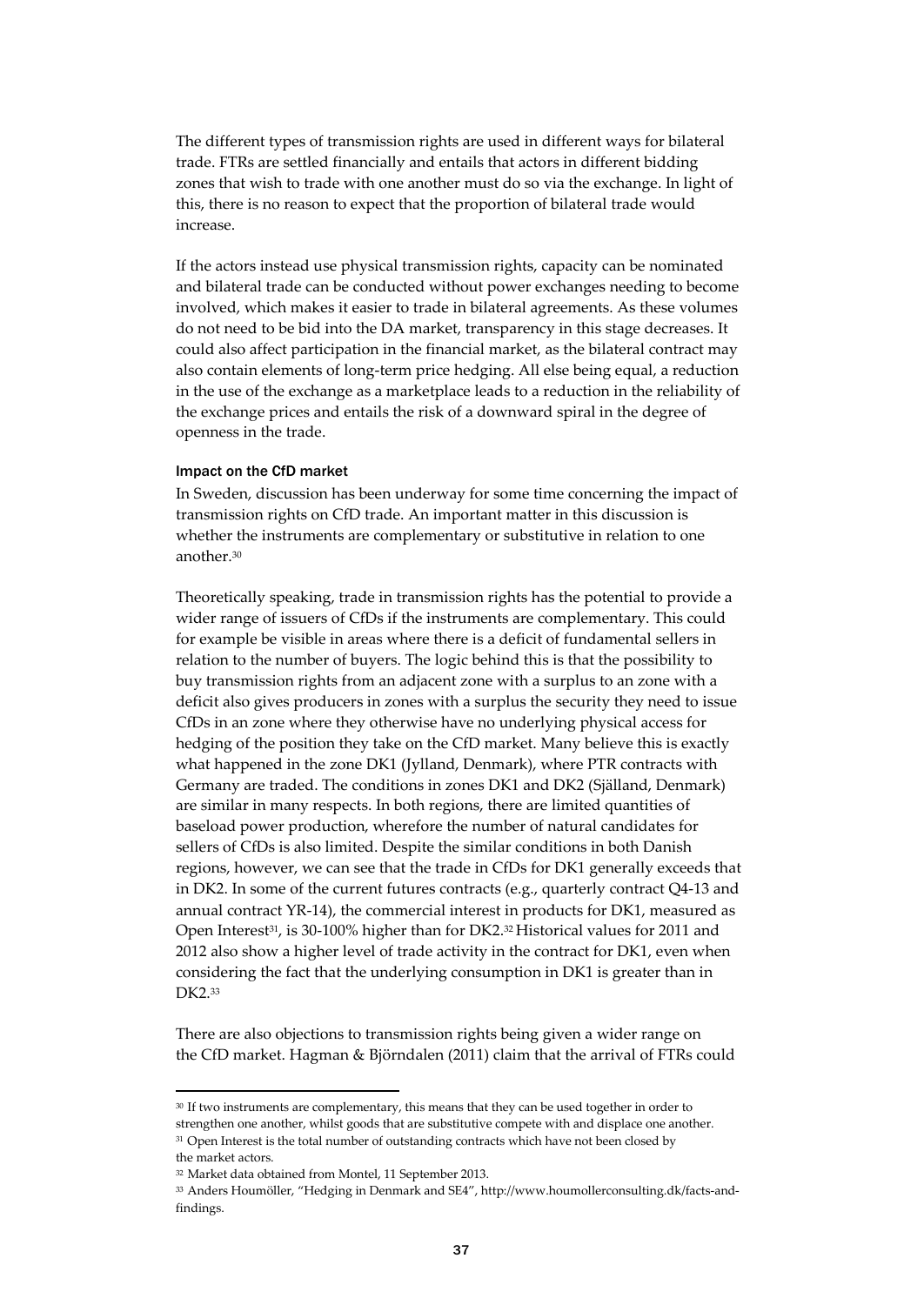just as well cause actors in zones with a deficit to choose price hedging in the zone with excess instead. Should this prove to be the case, there is a risk that liquidity would decrease in the CfDs that are at present difficult to trade.

Another argument against introducing new instruments on the market is that there is a limited amount of money among the market actors to invest in financial instruments. If the number of instruments to trade with decreases, the capital is spread out across this larger number of products, which consequently reduces the capital on average per product. If this is the case, it does not matter whether the instruments are complementary or substitutive; the liquidity in each instrument will still decrease.

Overall, the question of what effects the introduction of transmission rights will have on CfDs depends largely on whether these are substitutive of one another or complementary. Practical experience of introducing transmission rights in a wellestablished electricity market which is based on a strong system price with CfD trade for area hedging is very limited, and thus it is in principle not possible to provide an unequivocal response to the question of whether FTR contracts and CfDs are complementary or a substitute for one another. . The experience which can be gained from PTR trade on the border between western Denmark (DK1) and Germany provides no clear indications in any direction. Nor do the theoretical arguments provide any clear answer, which makes it difficult at the present time to comment on the outcome.

### Impact on prices and price formation

Trade in transmission rights should not have a major impact on the general pricing structure in the Nordic region in the short term. As long as we have a market and a pricing structure which is based on fundamental margin cost levels for the production of electricity with different technologies, the changes that the introduction of transmission rights can entail are relatively marginal.

This does not necessarily need to mean that money cannot be gained or lost via trading in transmission rights. However, the impact on the electricity price is probably negligible from an end-user perspective.

The cost parameters which may change are primarily costs for traders to introduce new components in their trading systems and changes in spreads (for better or worse, depending on the assessment of transmission rights' impact on the CfD market) in existing CfD products.

#### 4.2.4 Impact on transparency

Transparency in a market primarily concerns access to information on equal terms.

With physical transmission rights (PTRs), it is more difficult for the market actors to predict the capacity that will be allocated to the DA market day by day and hour by hour. As the holder of a transmission right can choose to nominate their capacity or not, adds a degree of uncertainty to the upcoming publication of available capacities and the daily bidding. Actors on the DA market already feel that it is at times difficult to predict the capacity the TSO's will calculate. In a market with transmission rights shall, in addition to this uncertainty, s, a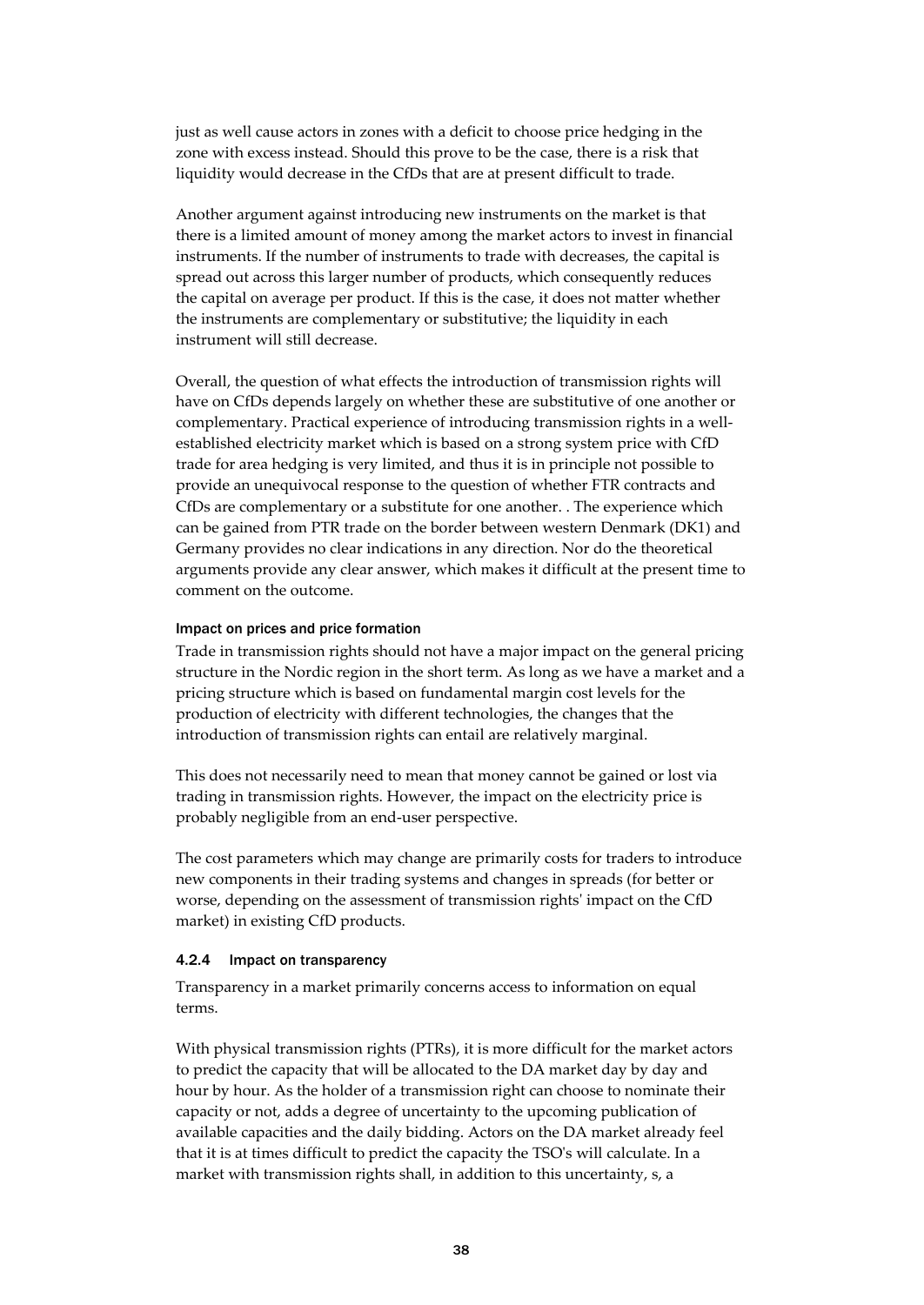previously unknown pattern of nominations over the hours of the day and on different connections be weighed in. Holders of transmission rights (especially where these consist of large items) gain a potential information superiority over other actors. Overall, the risk is that transparency will decrease in the market. As rights to parts of the bottleneck revenue lie with actors who have production interests, there is a risk that it will be difficult for the market actors to analyse the incentive and bidding strategies of their industry peers in the short term.

Despite the fact that financial transmission rights do not provide the same direct effect in the DA market and allocated capacities, it can be argued that transparency in the DA market can potentially decrease, even with FTRs. Access to part of the bottleneck revenue thus gives the holders of transmission rights a slightly different point of departure in the bidding compared with other actors. There are no actors today (other than the TSO, perhaps) that gain from the emergence of bottlenecks in the system. However, with entitlement to bottleneck revenues, some of the market's trading actors will end up in the situation that they can also earn money from bottlenecks. This situation can be perceived as problematic, not least in relation to the position for dominant actors with production on both sides of a connection.

The effect of this should not be overestimated, but should the "mixed incentives" and reduced transparency be perceived as inconvenient for other actors, it is conceivable that they would be less interested in issuing CfDs in future. The outcome of these contracts will thus not only depend on the TSO's allocated capacities and the market's bid in the DA market, but also on the competitors' strategic exploitation of opportunities for nomination and altered strategies so as to optimise the value of the portfolio as a whole.

### 4.2.5 Impact on the second-hand market

Physical and financial transmission rights are auctioned off by TSOs based on set conditions in terms of times and volumes. Market actors that participate in the auctions do so based on the needs they have and the conditions they are aware of at the time of the auction. However, as the auction concerns transmission rights for future use, new information can mean that the actors need to adjust their positions by buying or selling transmission rights. For this to be possible, a second-hand market needs to be available. It is also discussed in FG CACM that such a market should be set up. Exactly how this will be done, however, is still being analysed; whether trade will be regulated as a common European platform or the existing platforms are to be retained.

The impact of the instruments as far as the second-hand market is concerned is more a matter of differences between options and obligations than differences between PTRs and FTRs. PTR (UIOSI) and FTR options work the same in terms of trade on a second-hand market, whilst the liquidity on second-hand markets will likely be higher for FTR obligations than for options. The reason for this is that there are possibilities for TSO to sell more FTR obligations than options. Presuming there is a demand for obligations in both directions, TSOs are able to net off FTR obligations and thereby issue more rights per MW cable than for options.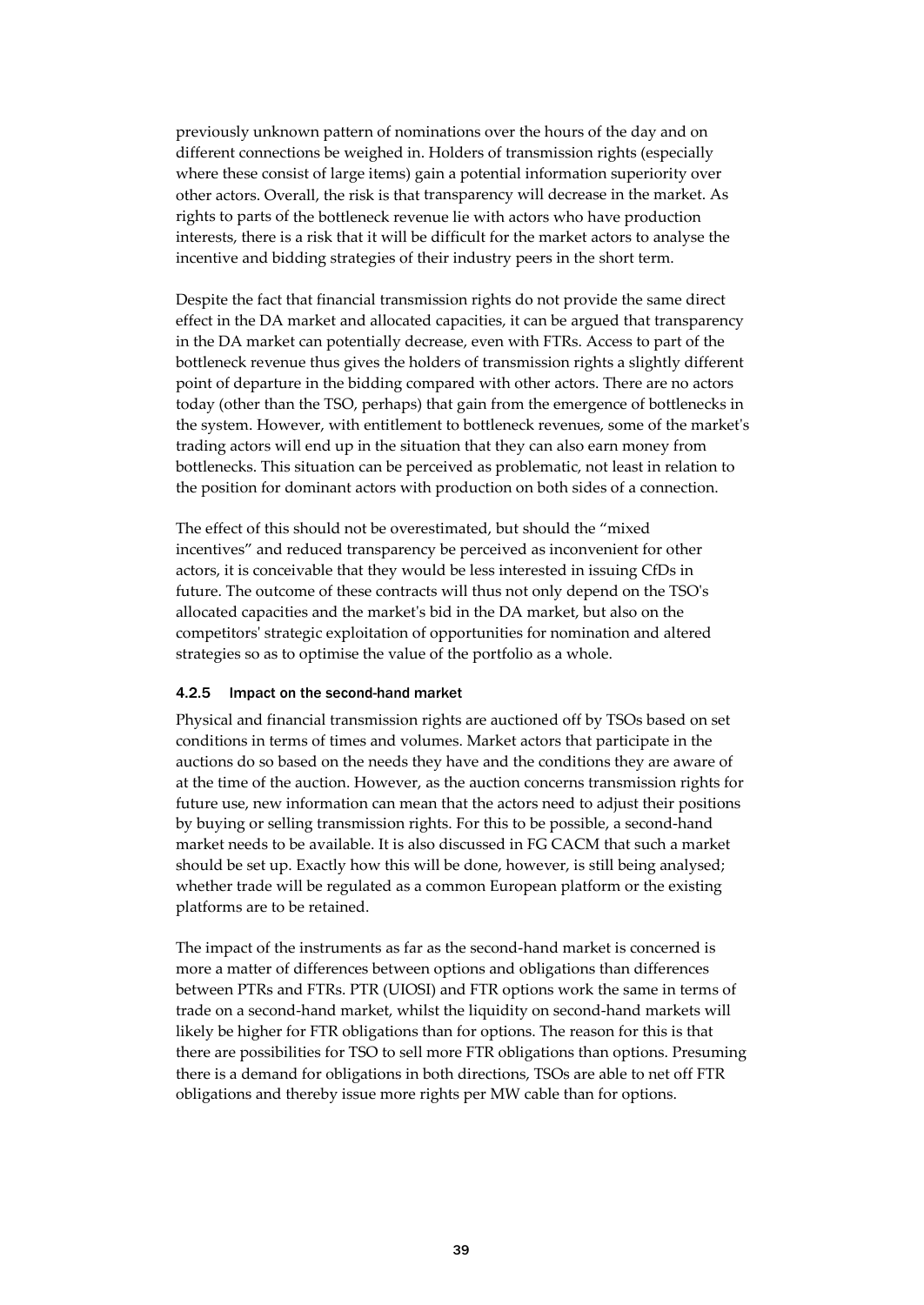If a second-hand market is to function without TSO involvement, it is necessary in cases of FTR obligations to involve a clearing house. Without this function, which can manage credit risks for the TSO, the TSO must approve every purchase on the second-hand market. However, regardless of which instrument is concerned, the TSO must be informed of who the holder is. Without this information, the TSO is unable to compensate actors who are due compensation when the instrument comes to be used, or claim compensation from FTR obligation holders if area prices show that this is the case.

CfDs, on the other hand, are traded without a primary auction procedure, as previously mentioned. From this perspective, a first or second-hand market cannot be said to exist.

## 4.2.6 Impact on competition

The main reason for introducing transmission rights is, in accordance with FG CACM, to improve competition in the forward market by making available efficient instruments in order to manage risks that prices will differ from one bidding zone to the next. Analysis of the instruments' impact on overall competition must be performed in three parts: competition in the initial auction process, effects on the competition in the DA market and the same effects on the forward market.

## Competition in the auction process

Where competition in the auction process itself is concerned, there are a number of matters which need to be investigated.

- 1. How many actors are interested in participating in the auction?
- 2. What types of actors are involved in the auction?
- 3. Which actors are willing to pay most for transmission rights?

It is not entirely simple to know in advance how many and which actors would be interested in trading in transmission rights. Hagman & Björndalen's report (2011) includes an analysis of which actors are most interested in the introduction of transmission rights into the Nordic market. The conclusion of the report is that it is primarily financial actors (traders), large industrial customers with consumption in several bidding zones and vertically integrated energy companies with production and consumption in different bidding zones that would be interested in transmission rights. Another conclusion they arrived at is that the majority of Nordic actors will likely retain the model used today and not use transmission rights; i.e., there is a risk that the number of actors that trade in transmission rights will be few.

This conclusion is supported by ENTSO-E, which concludes that it is possible that only a small number of actors are interested in participating in auctions of transmission rights.34 NordREG35 conducted a public consultation in the work to answer questions on transmission rights to ACER, in which Nordic actors were asked about their opinions on transmission rights. Apart from Danish actors, the

<sup>34</sup> ENTSO-E (2012).

<sup>35</sup> NordREG (2012).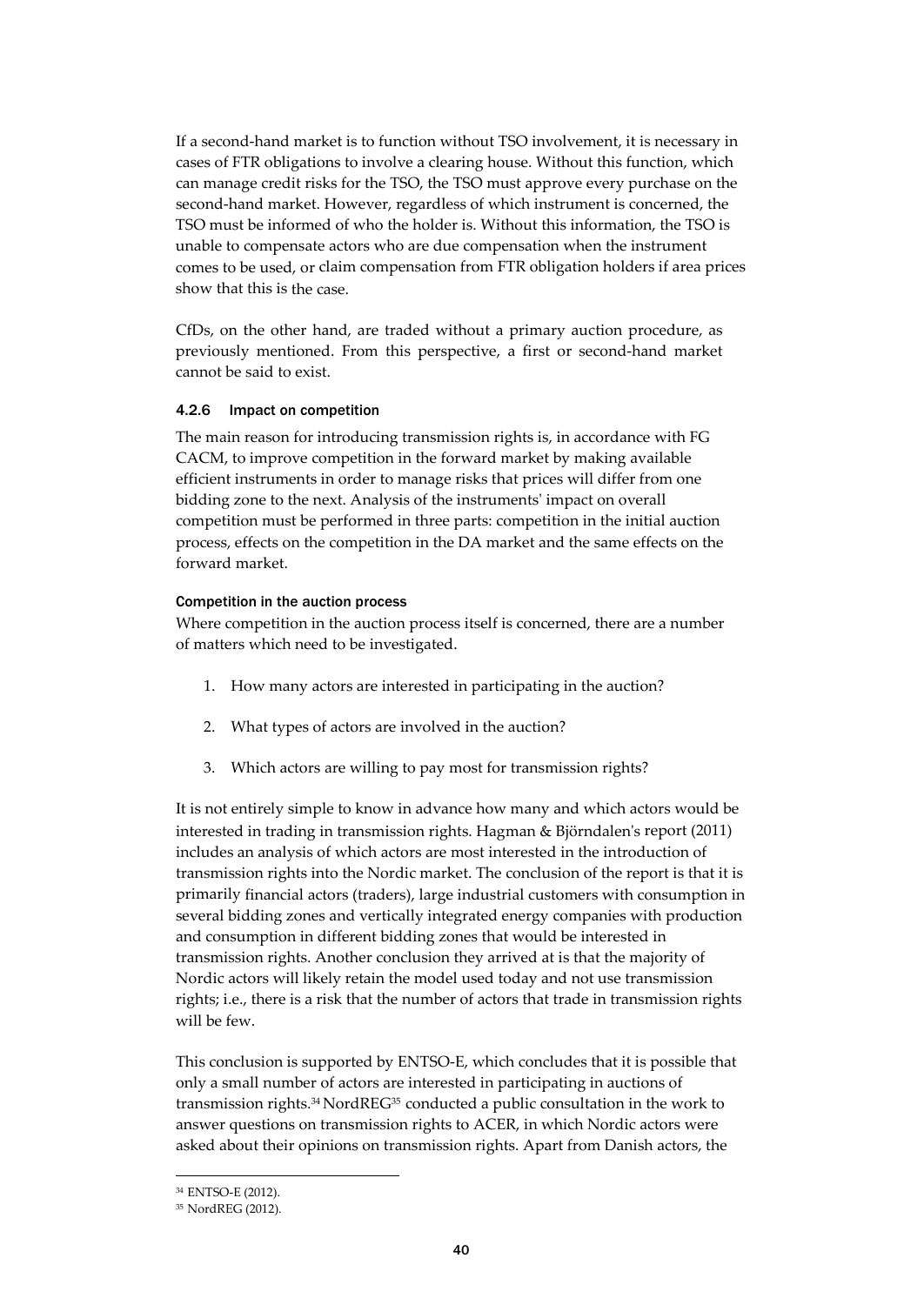general consensus was that it was the Nordic system of CfDs that was desirable to retain . Overall, the Nordic actors, excluding a small number, do not appear to be interested in transmission rights as a complement. Based on this, however, it cannot with any certainty be concluded that only a few actors will participate in auctions of transmission rights, as it is possible that actors choose to use the instrument when it is available for trade. There is however a potential risk that only a few actors will participate, and if this becomes the case, this can create potential competition problems in that it will facilitate price fixing.

In a comparison of the auction process between PTRs and FTRs, it can be established that a PTR, which is a physical transmission right, requires a nomination process for use. From an administrative perspective, an FTR is less complex, which means that it has an advantage as it reduces obstacles to the actors becoming involved and trading.

A question relevant to the above is whether auctions of transmission rights provide advantages to specific actors. In Sweden, it has previously been discussed that it is large actors who have shown interest in buying transmission rights and that in the long term this leads to distortion of competition on the DA market, with consolidation as a consequence.<sup>36</sup> The question is not easy to analyse because, as far as we are aware, there is no empirical evidence on the subject. Instead, the analysis must be based on theory and interviews with potential actors. According to the findings of Hagman & Björndalen (2011) in their questioning of actors, it is actors with commitments in several bidding zones that are interested in transmission rights. These actors are often relatively large. However, the fact that they are large and interested in transmission rights does not necessarily mean that this benefits them at the expense of smaller companies.

In a theoretical perspective, ENTSO-E reveals that actors with market power on the DA market can buy PTRs/FTRs and thereby increase their market power. They also show that such a company has a greater willingness to pay for transmission rights than other actors and will thereby win the auctions at the cost of smaller actors.<sup>37</sup>

Booz&Co (2011) argue instead that where PTRs are concerned, the monopolists will not have the highest willingness to pay. It is rather traders that have the highest willingness to pay and who will thereby bid the highest.<sup>38</sup>

In other words, exactly which actors will benefit from different instruments is uncertain. If they benefit large companies, there is of course a potential risk of consolidation, greater market concentration and potentially poorer competition<sup>39</sup>. If additional instruments are added to the existing ones, the market's complexity also increases, which is normally not an advantage for smaller companies with more limited opportunities to

<sup>36</sup> The Association of Independent Electricity Traders in Sweden (2011).

<sup>37</sup> ENTSO-E (2012).

<sup>38</sup> Booz&Co (2011) builds its argument on that the producer will only retain the domestic marginal revenue by using the PTR, whilst the trading company will retain the full market price of the PTR, which by definition is higher than the marginal revenue.

<sup>39</sup> It should be emphasised that a consolidation does not in itself result in worse competition in a market.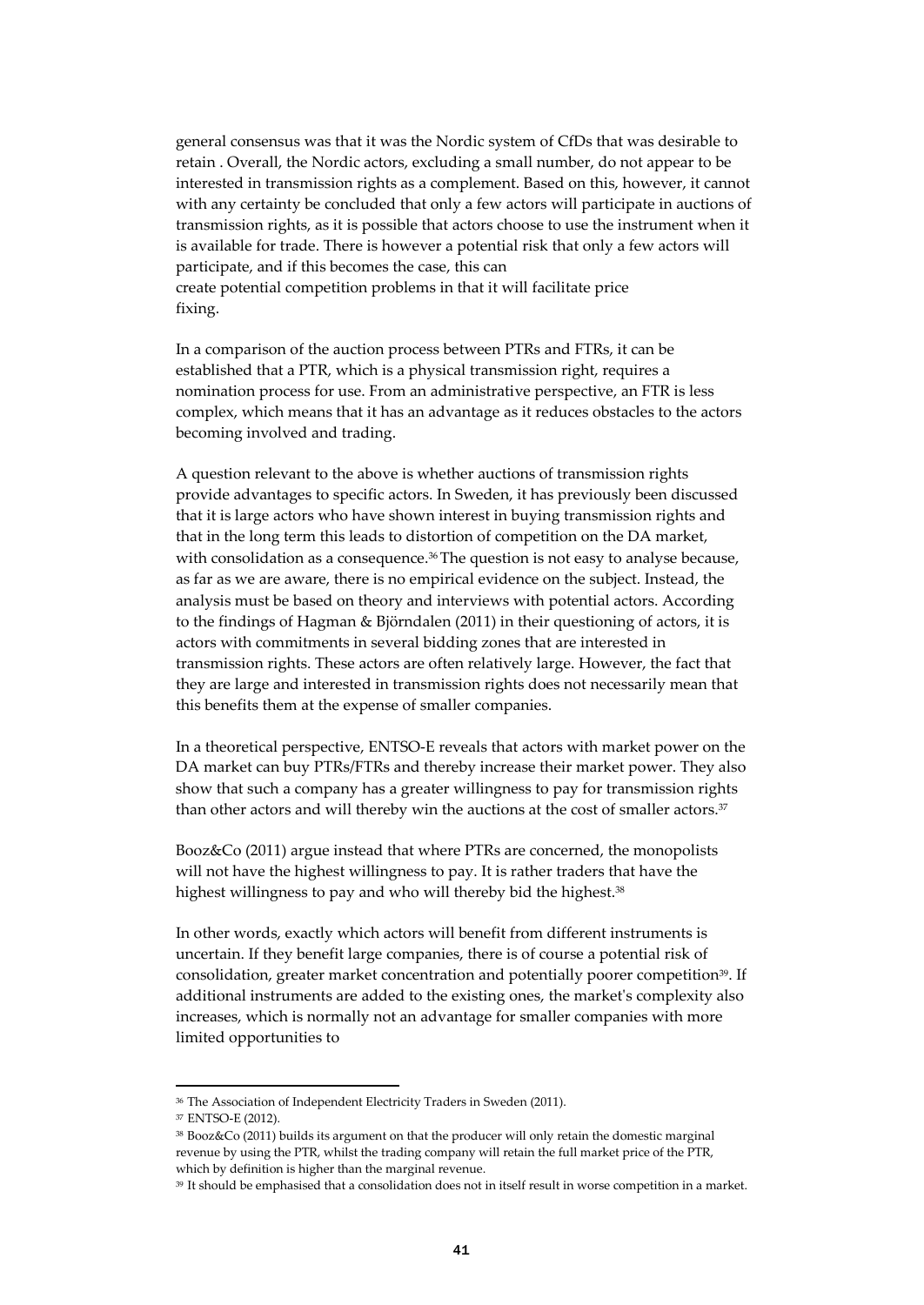participate in many different marketplaces and to maintain the critical mass of knowledge required to compete in the market.

Unlike transmission rights in their most common form, CfDs are traded continuously and by the market actors themselves, i.e., there is no initial auction of a limited number of rights as is normal for FTRs and PTRs. Based on this, there is nothing to say about competition in the auction process. Instead it could be discussed how CfDs are issued and what terms affect the competition in this. A CfD is a financial instrument whose price is decided, just as with other instruments, based on supply and demand. The supply depends on the number of issuers and CfDs are normally issued by producers with baseload power in the area that the CfD covers. The value of a CfD is in turn based on expected price differences between the system price and the area price. In order to affect the value of the CfD, the actors must affect the expected price difference experienced by other actors. This can for example be done by limiting the supply of CfDs or setting a higher price on CfDs. In an area with few issuers of CfDs, they could thus potentially affect the price of CfDs.

### Competition in the forward market

One of the purposes of FG CACM prescribing that TSOs issue transmission rights on the connections where there is a lack of liquid financial markets on both sides of the connection is to improve the functioning of the financial markets.

By means of the transmission rights providing the opportunity for an actor on one side of the connection to also trade on the other side, the potential competition in the forward market increases.

Applied to the situation in the Nordic market, the primary consequence would not be improved competition in forwards offset by the system price – even if this is also possible. It is first and foremost the trade in products for individual bidding zones that could increase. This would thus facilitate a stronger CfD trade with a balancing of the number of buyers and sellers in areas with regional imbalances.

### Competition in the DA market

The effects on competition in the DA market depend on which instrument is concerned. Above all, it is a matter of differences between physical and financial transmission rights.

According to a number of advocates of transmission rights, there is a positive effect from the TSO having to sell transmission rights on transmission connections in that it creates an incentive for the TSO to put the capacity at the market's disposal.

The current model, in which the TSO receives bottleneck revenues when there are limitations in the transmission capacity, means in practice that TSOs receive a revenue from something that is a cost to the market. By auctioning off transmission rights, the TSO auctions off future bottleneck revenues which are to be paid with bottleneck revenues from the DA market. If a TSO performs maintenance and repairs in the system during hours of high load and thereby removes capacity from the market, the TSO runs the risk of causing the costs of compensating the holder of the transmission right to be higher than the revenues from the bottleneck. The TSO should be interested in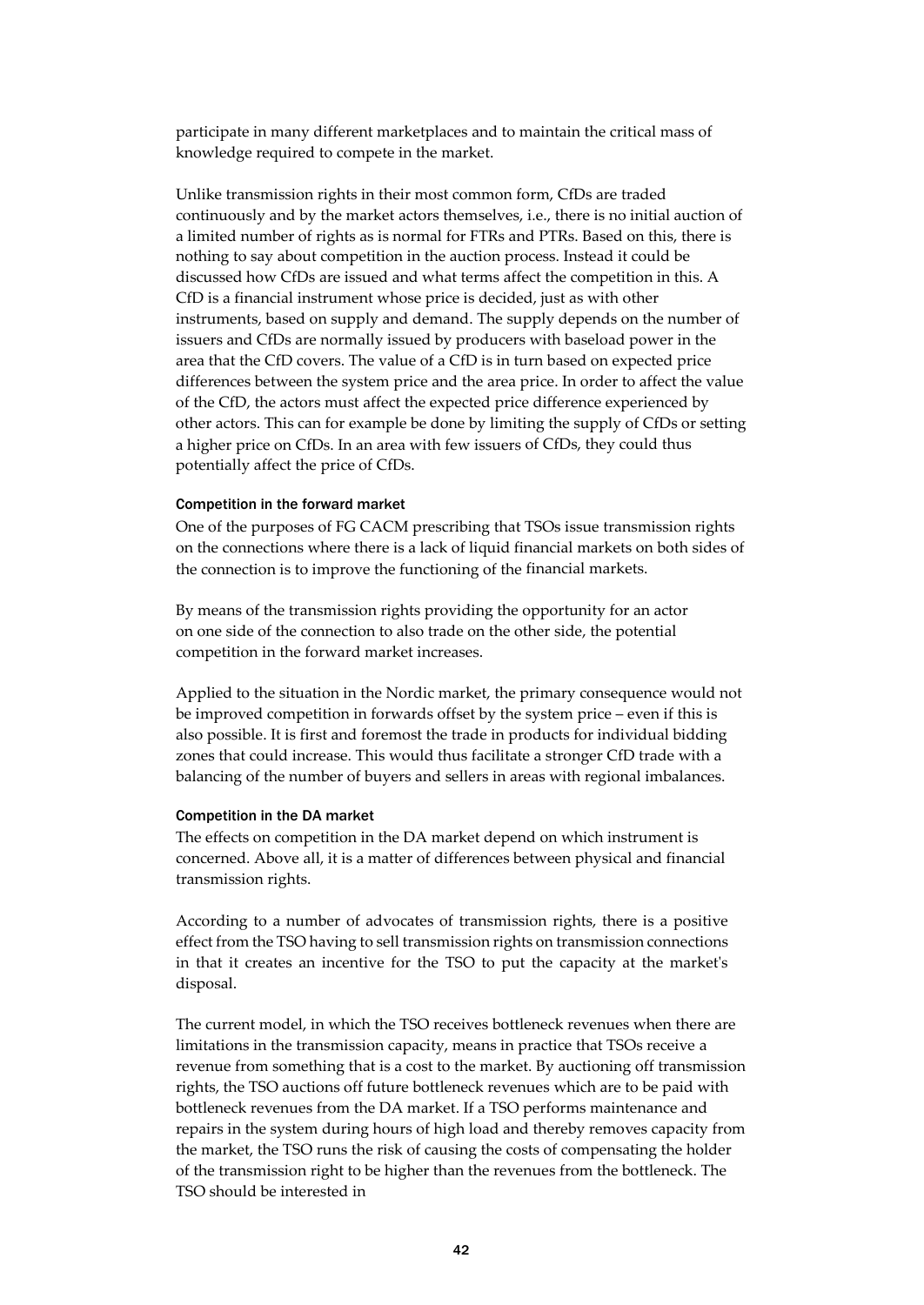minimising this risk and thereby attempt to allocate as much capacity to the market as possible

– not least during periods when the price is high and the value of availability at its peak. This means that available transmission capacity can be higher than it is in the current situation, which will benefit the DA market and is positive for the overall conditions for competition.

As a counter argument to this, it can be said that the TSO may, for the purpose of reducing their firmness risk, be interested in allocating a smaller part of the transmission capacity to the auctions of transmission rights or, if the proportion to be auctioned off is harmonised in EU regulations, attempt to decrease the transmission connection's official capacity.

Where physical transmission rights with UIOSI are concerned, these can have a negative impact on the overall conditions for competition on the DA market. This is because PTRs nominated (in the right direction) means that nominated capacity is taken from the DA market's implicit auction. As the capacity available to the DA market is reduced, the conditions for competition on the DA market also becomes worse. If the conditions for competition deteriorate, there is also a risk that actors will choose to leave the DA market and instead trade bilaterally.

Unlike PTRs, FTRs do not affect the physical flow on the DA market as FTRs are settled financially. In this way, it is also true that FTRs cannot affect the physical conditions for competition. There are, however, cases in which FTRs could be used for the purpose of limiting competition on the DA market. One concern which has arisen is that producers who hold FTRs use market power and invite unreasonable bids on the DA market as they have FTRs as a security against large price differences (they move their revenues from their sales virtually from one area to another). Indeed, an actor with an FTR can put in an extremely low bid so as to be sure to gain a footing on the DA market and thereby create an instrument that is similar to a PTR. As the producer in a Nordic context is paid in the zone where production takes place, this could lower the price in the zone and likely be a strategy for forcing competitors out of the zone. Whether or not this is a sustainable strategy will likely prove to be an empirical matter, just as it is a legal matter as to whether the action is permitted under competition law.

In this context, it should be noted that based on research into the exercising of market power on the Nordic electricity market, Tangerås & Fridolfsson (2009) establish that both the Nordic market model and competition within it have functioned well thus far.

## 4.3 The instruments in relation to consumer benefit and the Nordic end-user market

Those who will eventually use the electricity produced and pay for the electricity are the end-users. It is therefore important to remember that all changes, irrespective of which ones are discussed, will affect customer benefit.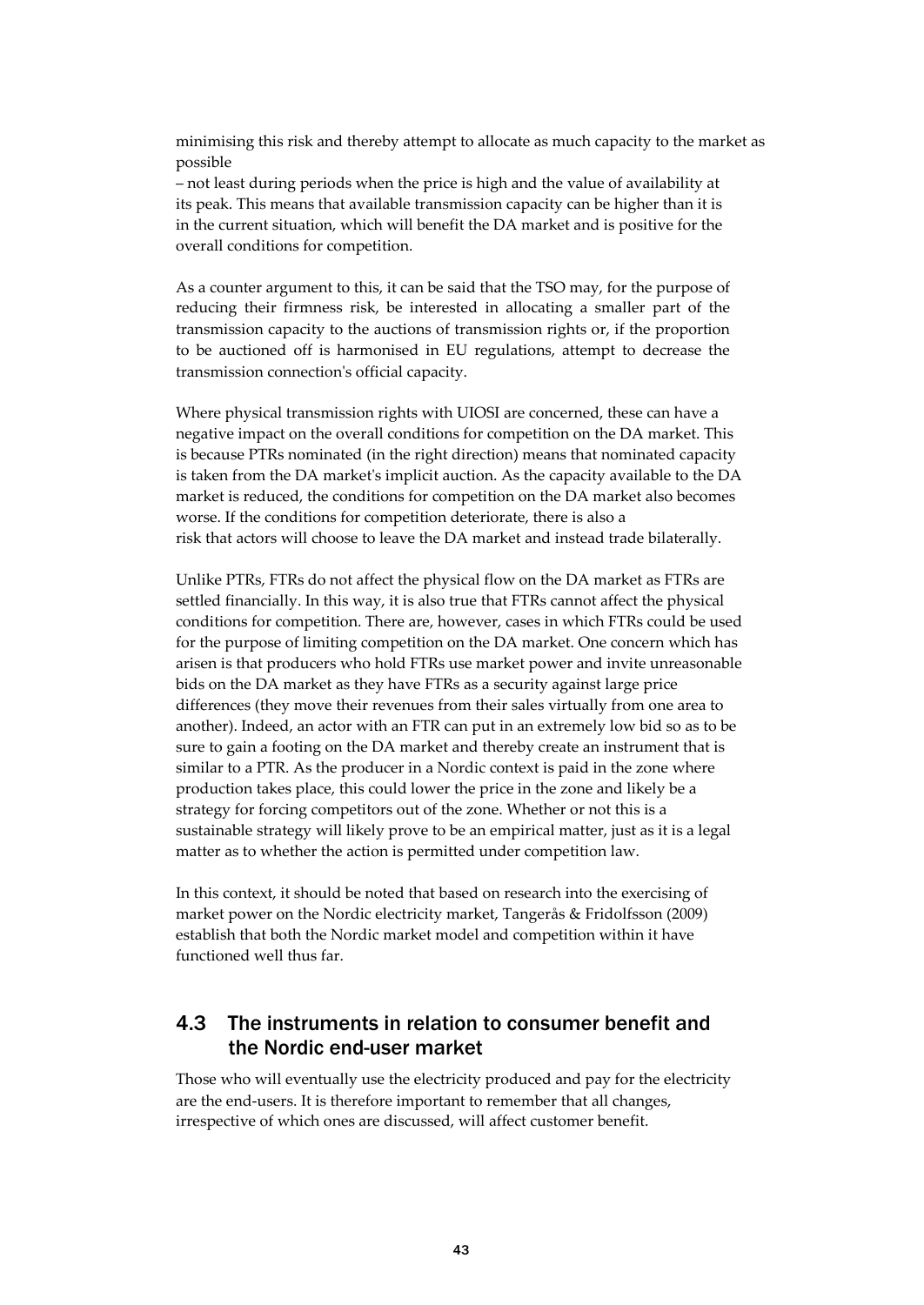## 4.3.1 Effects on consumer benefit

When the term "consumer benefit" is discussed in the report, the point of departure is that the consumer can generally be considered to benefit from higher levels of competition, choice, lower prices and market conditions which build credibility and reliability.40

Thus, should the market primarily develop in this direction, consumer benefit will increase.

In Chapter 4.2, we discussed the effects on competition in different contexts when introducing transmission rights. There nothing was mentioned about the effects on the end-users apart from the fact that competition effects spill over and impact the customers. The likelihood of spillover effects from the DA market and the forward markets is high as it is the customers who ultimately pay for the electricity, and it is the prices set on these markets that most customer agreements refer to. If the introduction of transmission rights improves competition, this benefits customers, and vice-versa.

As described in Chapter 4.2.6, an introduction of PTRs in the Nordic system runs the risk of having a negative impact on competition in the DA market, as a nominated PTR takes transmission capacity from the DA market. However, even if the holder does not consistently nominate the PTR, the instrument creates a higher degree of uncertainty for other actors in terms of the transmission capacity which will be available on the following day. PTRs can also help to increase bilateral trade, which in turn decreases transparency and liquidity on the DA market. A lesser degree of transparency and lower liquidity do not increase consumer benefit. Overall, it is difficult to find positive effects for consumer benefit entailed by the introduction of PTRs as a complement to CfDs on the Nordic electricity market. One potential positive effect would be if PTRs and CfDs were complementary products and the introduction of PTRs gave more actors the opportunity and incentive to offer CfDs in bidding zones with a deficit of baseload production. However, this potential effect is not unique for PTRs; it is general for transmission rights and is discussed in greater detail below when the effects of FTRs are discussed.

The introduction of FTRs as a complement to CfDs does not affect liquidity on the DA market in the short term as an FTR is a financially settled product which does not affect physical flows. As described in Chapter 2.2, CfDs and FTRs are different in that CfDs maintain the system price structure and associated area prices whilst FTRs are based on and serve to promote trade between different bidding zones. Since this is the case, it means there is a risk that the introduction of FTRs could lead to a shift from the current model towards a model based on trade between bidding zones. This kind of development entails the risk of reducing liquidity in system price trade and, ultimately, in the DA market as well. Decreased liquidity can affect actors' trust in the market and get them to trade more bilaterally than in today's system.

For a positive impact on consumer benefit, CfDs and FTRs need to be complementary products. If this is the case, the number of issuers of CfDs in zones with production deficits may rise, as discussed in Chapter 4.2.3. This is a result of producers in neighbouring zones with a surplus gaining the area price hedging they need –

<sup>40</sup> For a discussion on how consumers benefit from competition, choice, etc., see e.g. Carlton & Perloff (1994).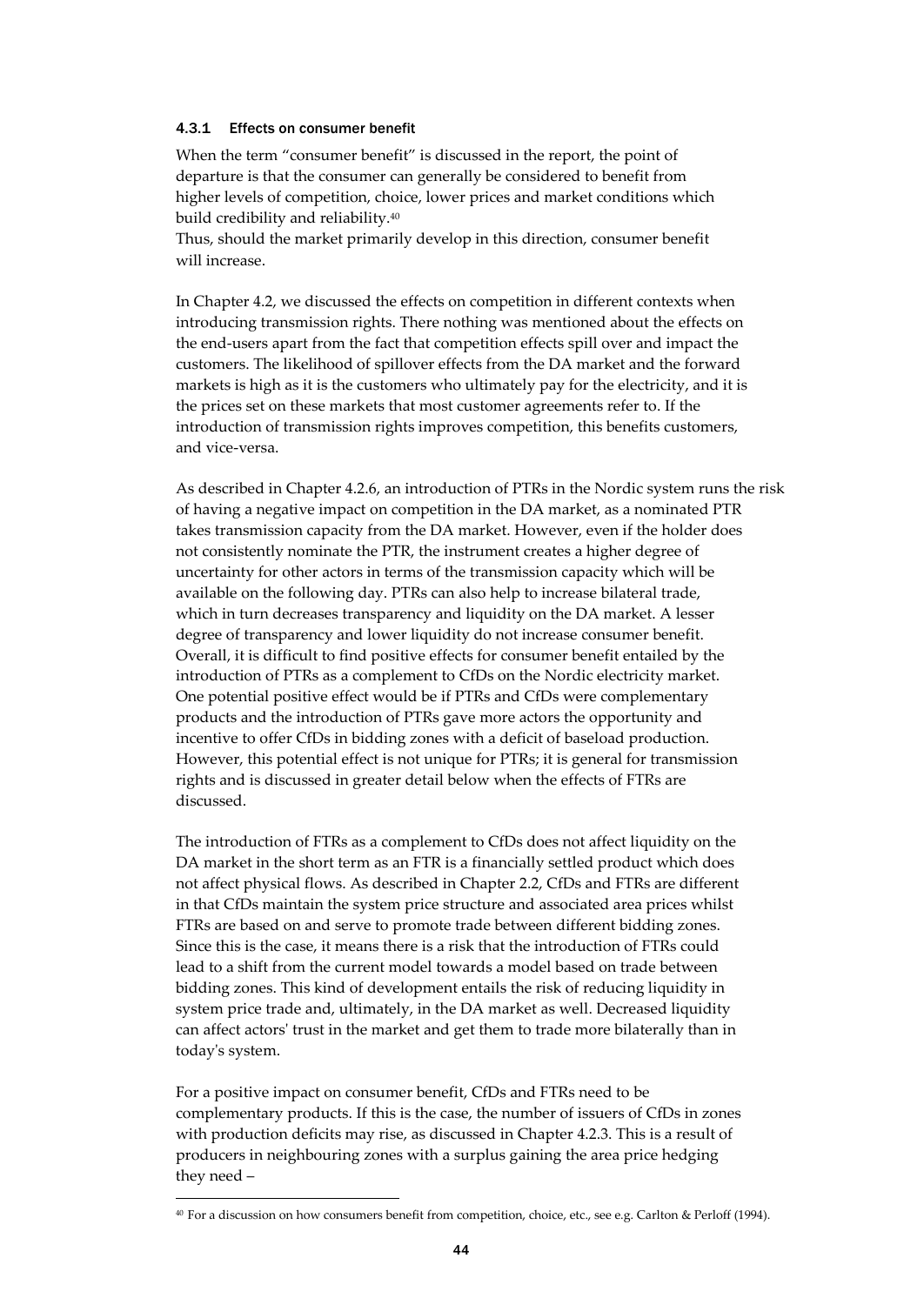by purchasing FTRs – to issue CfDs in the zone with a deficit without having their own baseload production as security there. If this is the result of the products' complementarity, there is a possibility that the competition in the forward market will increase in the zones with deficits. Increased competition could potentially increase the spreads in trade in CfDs and in the long term reduce the price paid by the consumers for the area price risk in zones with deficits.

In Chapter 4.1, we also discussed which actors potentially benefit from the introduction of transmission rights. Based on interviews and previous studies, it is difficult to determine in advance who has the highest willingness to pay for the transmission rights. There are both experiences from interviews<sup>41</sup> and theoretical arguments<sup>42</sup> that favour the view that it is large market actors with the potential to influence the market outcome that have the highest willingness to pay. At the same time, there are also arguments in the opposite direction; that fundamental actors will never have a higher willingness to pay than traders<sup>43</sup>. If the results from previously conducted interviews with the market actors in the Nordic region are correct and it is primarily larger and financially stronger actors that will have the willingness as well as the opportunity to professionally and continuously trade successfully in transmission rights, the introduction of these instruments will likely lead to a decrease in competition. This is because the introduction of transmission rights creates an imbalance between large and small actors and increases barriers to entry in parts of the market. In the long term, this will probably lead to a risk of decreased competition and higher prices for end-users.

Even if CfDs and transmission rights are complementary products and the consumer benefit in zones with deficits thereby decreases in zones with deficits, there is a risk that the net result of an introduction will be negative for society. The effects of increased competition and better spreads in areas with deficits occur via the system operator entering the market and taking an active role as well as a different risk from that of today. The system operator's "firmness risk" can potentially generate losses for the TSO in certain periods; losses which it cannot cover with bottleneck revenues. If this is the case, there is a risk that the system operator will need to cover its losses by increasing the network tariffs for its customers; i.e., consumers throughout the nation. This means therefore that a potential profit for some consumers must be set in relation to the transferral of costs to society as a whole and the transfer of assets that can take place from society in the form of the system operator and consumers to the actors that have purchased transmission rights.

Taking the Nordic market model as a basis, there are certain risks entailed in introducing additional products. One of the characteristics of the Nordic market has been a high degree of transparency and strong confidence in the pricing structure on both Nord Pool Spot and Nasdaq OMX. Complementing the market with an additional instrument is good from the perspective that the market actors gain a broader choice but negative in that the market becomes more complex and more difficult for the actors to understand and analyse. The fact that the market becomes harder to understand means that the actors think about how and in which market they will act. If confidence in the market reduces, there is a risk that they will instead move to increased bilateral trade, which is a market form with lower transparency and higher

<sup>41</sup> Hagman & Björndalen (2011).

<sup>42</sup> ENTSO-E (2012).

<sup>43</sup> Booz&Co (2012).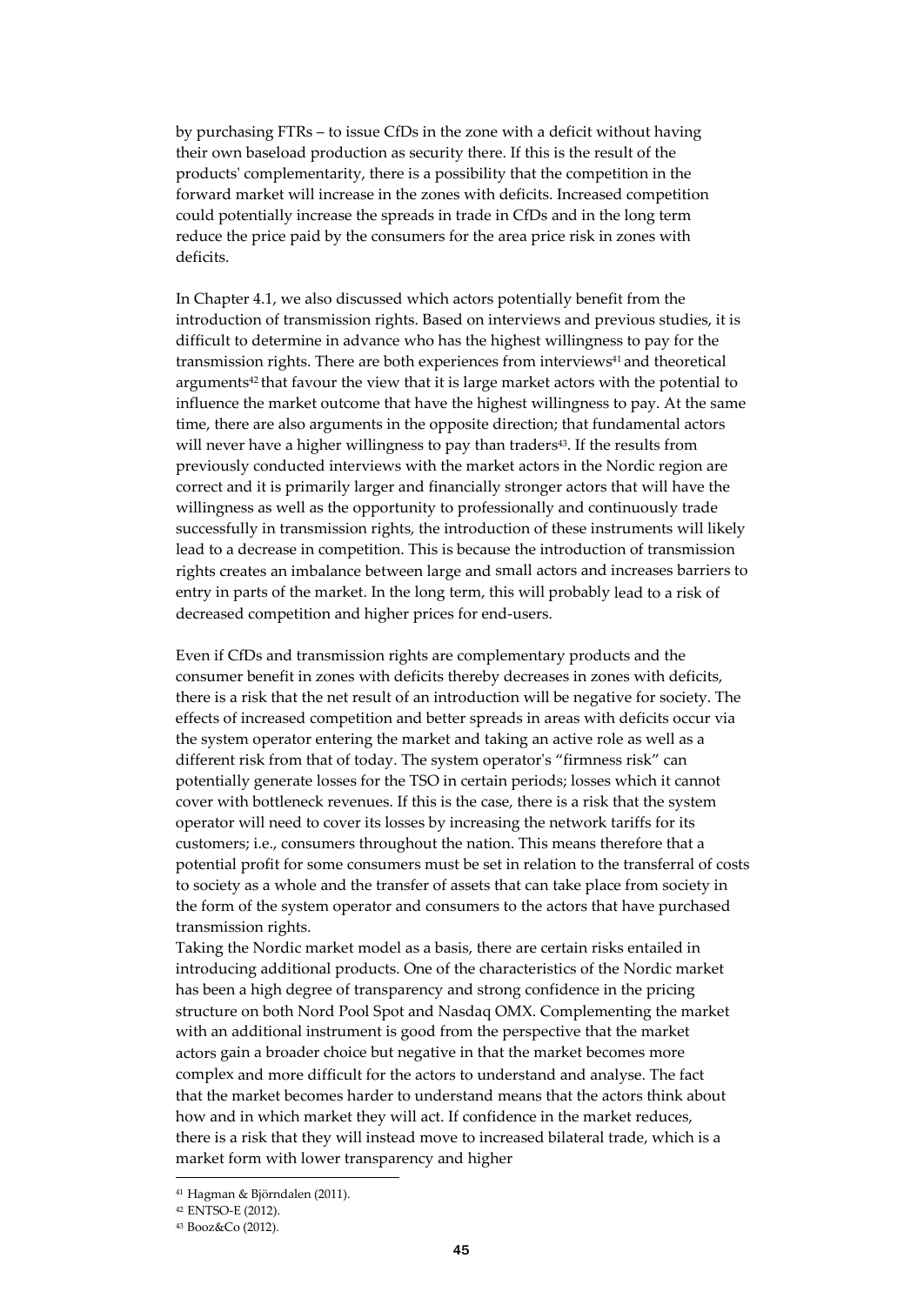transaction costs. This development is negative for the Nordic model but also for overall competition, in that increased bilateral trade reduces transparency and increases the transaction costs.

The overall assessment is that the effects on customers entailed by an introduction of transmission rights as a complement to CfDs are marginal. There are a number of potential disadvantages, such as a risk of decreased transparency. Potential advantages of introducing transmission rights as a supplement to CfDs are dependent on whether CfDs and transmission rights are complementary or substitutive. As there is no clear empirical evidence pointing in a particular direction, and as theoretical reasoning on the matter is also ambiguous, it is difficult to say whether consumer benefit will increase when introducing transmission rights.

### 4.3.2 Effects on the work with the Nordic end-user market

The effects of different area price hedging instruments for the introduction of a common Nordic end-user market should be limited, given that the Nordic countries act in a similar way where the introduction of instruments is concerned. With continued use of CfDs alone, we are in the same situation as today, where Nordic actors know how the instruments work.

Even if the effects can be assumed to be small, there is a risk that the introduction of transmission rights in the Nordic region, which will complement CfDs, will affect the Nordic end-user market. This holds true even if the countries introduce instruments in the same way.

The introduction of an additional instrument provides the actors with greater choice but also a more complicated market. A more complicated market benefits actors with financial strength and competence; normally large actors. A more complicated market runs the risk of deterring actors (for example a number of the larger end-users which are currently represented as actors at Nord Pool Spot and/or Nasdaq OMX) from trading on the exchange and causing them to move to bilateral trade. Overall there is therefore a risk that introducing transmission rights in the Nordic region will affect companies in a way which means there are fewer active parties in the trade on the Nordic end-user market. As described in Chapter 4.2, increased bilateral trade also runs the risk of decreasing liquidity on the open marketplaces and of decreasing transparency. Should this be the case, the likely outcome would be a reduced possibility for the Nordic end-user market to function optimally.

If the Nordic countries introduce different types of instruments, trade between the countries will be made more difficult and it will thereby become more difficult for actors who have the intention of acting as retailers in a number of Nordic countries.

In a comparison between the introduction of FTRs and PTRs as a complement to CfDs, PTRs entail a greater risk of impact on the Nordic end-user market. As previously discussed, the reason for this is that nominated PTRs take capacity from the DA market, which has a negative impact on the DA market in the form of lower liquidity and potentially reduced credibility. The extent to which credibility is affected depends to a certain degree on how large a proportion of the total volume is traded via the DA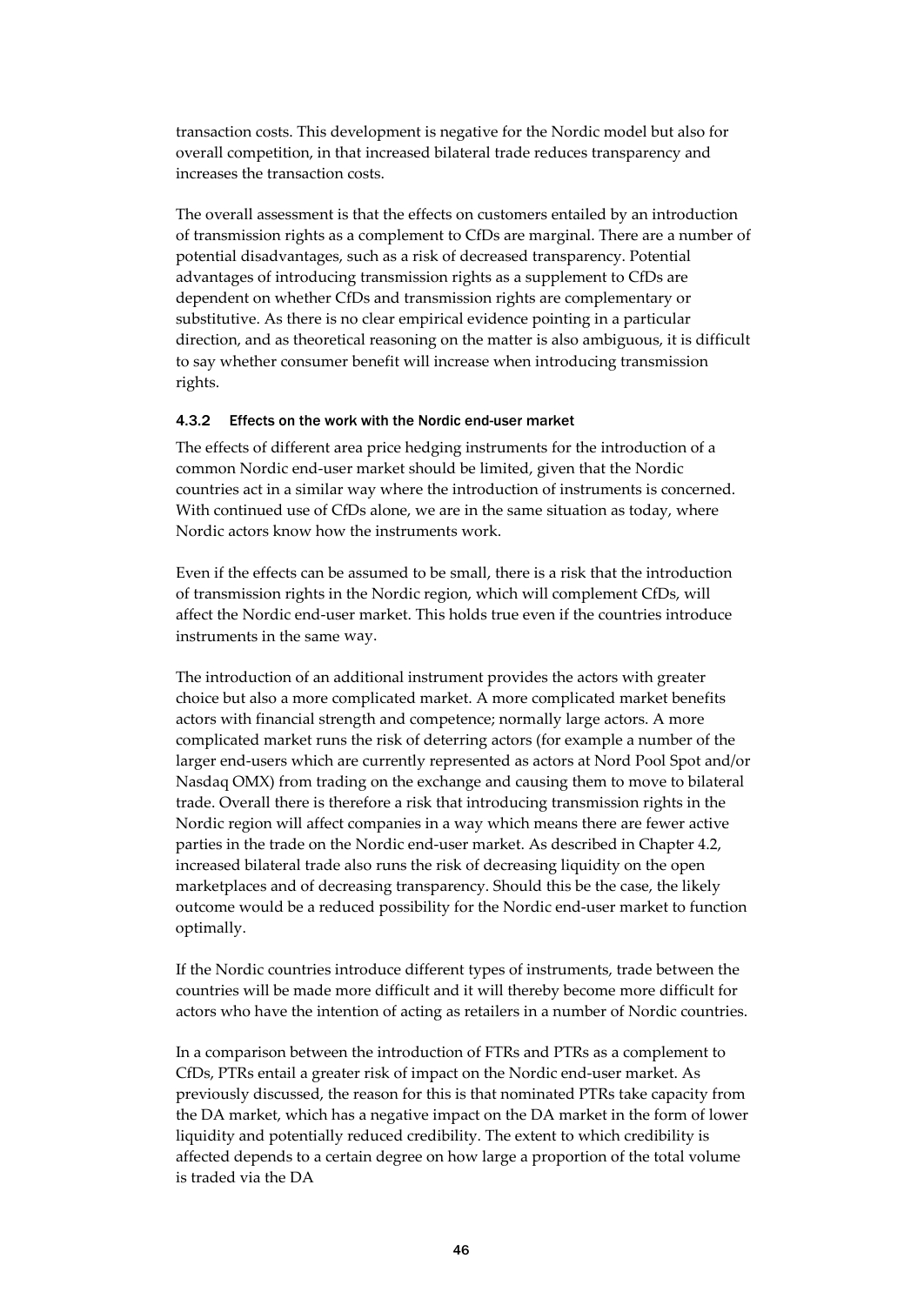market and whether it will decrease drastically upon the introduction of PTRs due to more actors choosing to trade bilaterally.

## 4.4 Nordic market design, transmission rights and the internal market for electricity

FG CACM and the draft of NC FCA mention financial and physical transmission rights as the instruments which should primarily be used to manage area price risks. The regulations also mention that financial instruments may be used. In FG CACM it is written that the requirement is that there are liquid financial markets on both sides of the transmission connection. From a Swedish and Nordic perspective, the current question is whether transmission rights will be introduced in the Nordic region via regulation in network codes or whether the Nordic model will continue to be developed without regulated introduction of transmission rights. As described in Chapter 4.1, the Nordic actors have indicated that the Nordic model of system price contracts and financial area price hedging with CfDs works well for their needs of area price hedging. In general, the actors feel that additional instruments for hedging area prices are unnecessary. Within the scope of NordREG, the Nordic supervisory authorities also stated, in an official letter to ACER in 2012, that the Nordic model functions well and that there is no need to additionally introduce transmission rights in the Nordic region.<sup>44</sup> Based on this, and the discussion on transmission rights in Chapter 4.2, it is uncertain as to whether an introduction of transmission rights would benefit the Nordic market model. The Nordic model with system prices and area price hedging against bidding zones differs from how transmission rights function with area price hedging from one bidding zone to the next. From this perspective, the introduction of transmission rights would run the risk of undermining the Nordic market model.

As described above, it is difficult to foresee how the wording of NC FCA will develop over time. Before the network code passes ACER and goes through the comitology process, many discussions and negotiations remain in which changes can take place. In a Nordic context, it is important to point out that CfDs function well and are an effective instrument for fundamental actors to manage area price differences in the Nordic region. CfDs as a financial instrument in the Nordics also function as an area risk management instrument, based on what is prescribed in the Third Energy Package and the target model for an internal market for electricity.

As the Nordic market model works well for actors with area price hedging needs, and as there is no convincing evidence in favour of transmission rights, it is crucial that Sweden and the Nordic region work to retain the opportunity to use financial instruments for area price hedging. It is important that there are clear and transparent criteria for the grounds on which area price hedging instruments are to be introduced.

<sup>44</sup> NordREG (2012).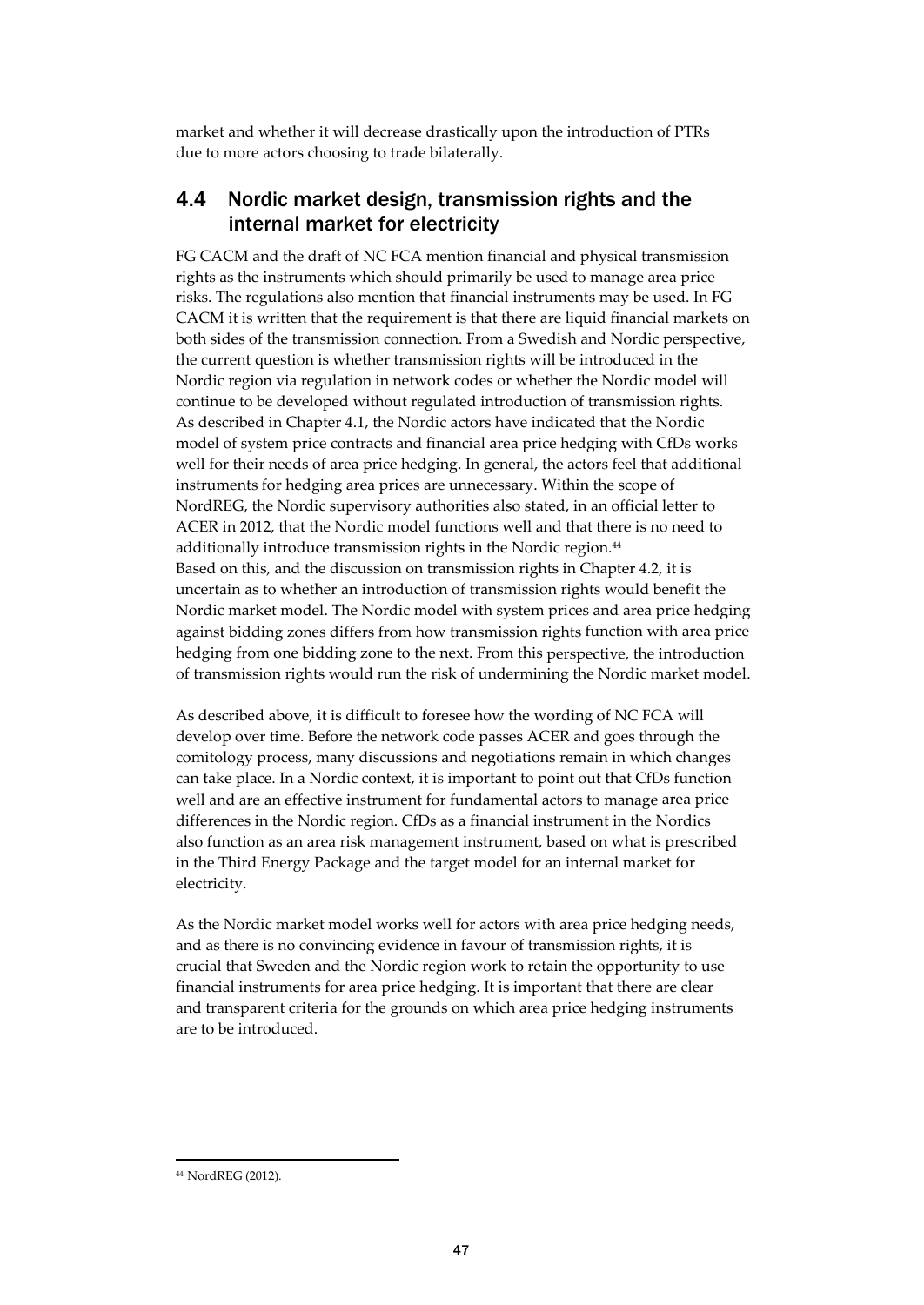# 5 Summary analysis, conclusions and recommendations

In accordance with Directive 2009/72/EC concerning common rules for the internal market in electricity, ENTSO-E is developing proposals for a common EU regulatory framework, known as "network codes", for cross-border trade in electricity. The network codes shall then be evaluated by ACER and become legally binding following a decision from the European Commission.

In the network code that regulates the forward markets (NC FCA), it is recommended that the European system operators be obligated to auction off transmission rights with the purpose of facilitating the market actors' management of area price risks and competing on the forward market via cross-border trade.

The final content of the network codes is not yet decided, but current proposals contain three main contract types which are intended to facilitate trade across market boundaries. These are physical and financial transmission rights and financial contracts (in the Nordics, CfDs – Contracts for Differences – are used).

It is apparent that in many areas there is a lack of clear theoretical arguments or empirical evidence that could unequivocally confirm or dismiss the possibility of a successful and socioeconomically beneficial use of transmission rights in the Nordic region. The Energy Markets Inspectorate's conclusions are therefore based on an overall assessment of the indications provided by previous studies on the subject, as well as the situation of the Nordic market and the implementation of the Third Internal Energy Market Package.

It is important to point out that whilst the definition of transmission rights is unambiguous, they are implemented in different ways on different markets. They can take different forms in different markets and the methods for how they are provided to the market can also vary. Such design choices can be expected to produce different effects on the functioning of the market, its degree of transparency, competition, etc.

## 5.1 Transmission rights deviate from the established Nordic market model

The Energy Markets Inspectorate can initially establish that the recommendation concerning trade in transmission rights deviates from the model which has for some time been in use in the Nordic region in at least two different ways. Firstly, the introduction of transmission rights would mean the introduction of explicit trade in capacity between individual bidding zones, whereas the Nordic model has been built on implicit trade in capacity based on the energy trading bids within the common system area. Secondly, the transmission system operator (TSO) would be given a role in the market which thus far has not been customary in the Nordics.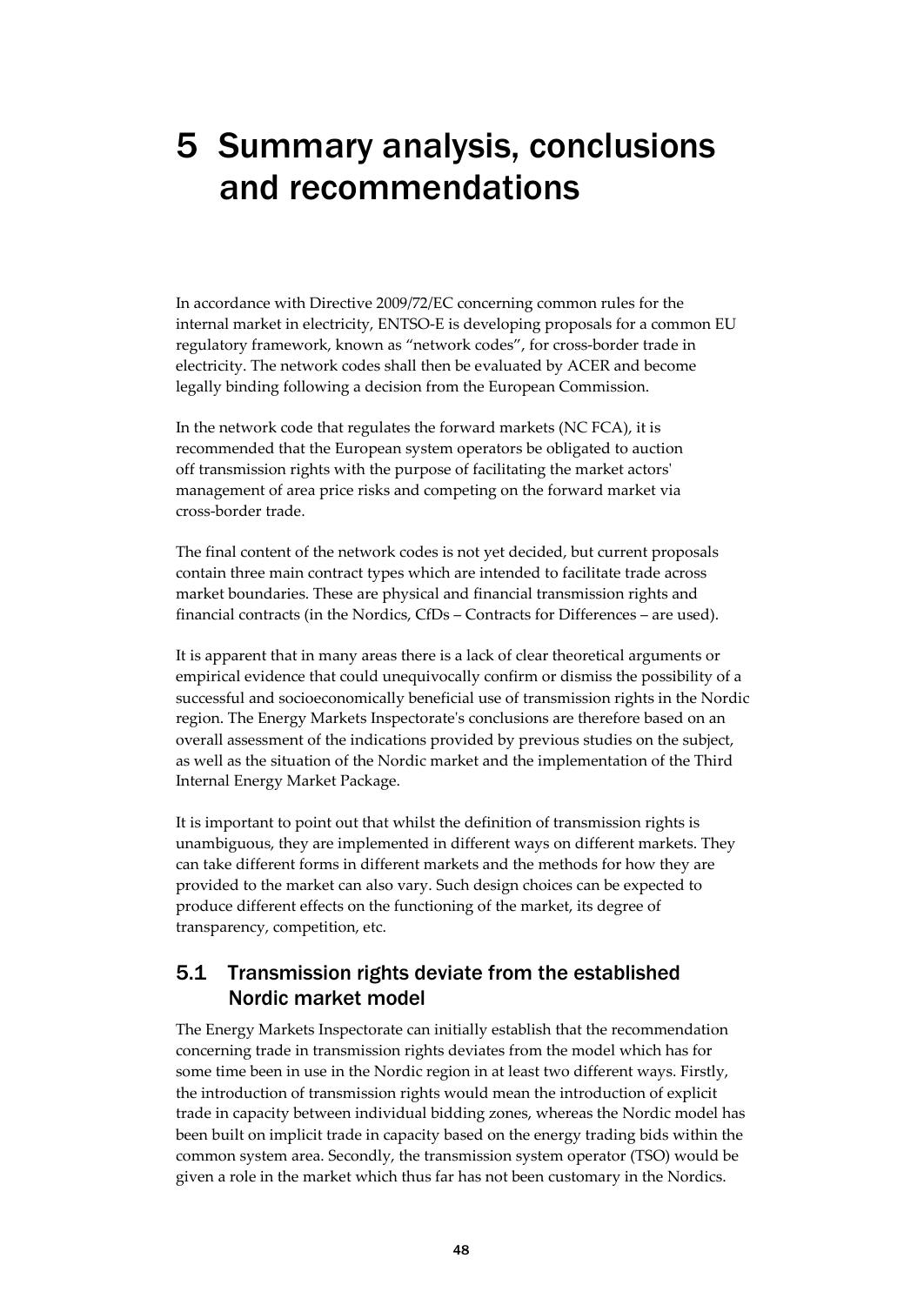The Nordic market model is based on an integrated DA market with a common system price. The market consists of a number of smaller bidding zones whose exchange of energy is optimised per hour in the daily spot price clearance at Nord Pool Spot. Normally, there are limited price area differences from one bidding zone to the next. The structure of the system price has been crucial in getting several smaller sub-markets to form a credible and stable common market which could provide a foundation for physical and financial trade. All available capacity in the network, as calculated by the TSOs, is available to the spot market and allows for the largest possible socioeconomic benefit to be achieved in the daily energy flows. A system with transmission rights would to a greater extent be built around trade between individual bidding zones and thus weaken the system price structure.

The common system price has great confidence among the market actors, which is for example illustrated by the fact that the turnover on the financial market amounts to 5-6 times the underlying physical market. In order to financially secure price area deviations, CfDs are employed in the Nordics. These have been traded continuously since 2001 and are an established product for price hedging, even if they are not used at all as frequently for trading purposes as for system price contracts.

## 5.2 The need for further price hedging products is limited, according to market actors

The Nordic market actors have expressed no need for additional price hedging products. On the contrary, the actors favour the current structure with a wellestablished system price and a liquid and functioning financial market that they prefer to develop rather than change. One proposal put forward in a number of contexts in recent years is to allow Nordic TSOs to sell CfDs in order to increase the liquidity in these. An additional purpose of the proposal is to give the TSO a role in the market and take responsibility for ensuring actors from several areas can participate in the competition on the forward market.

The instruments available today meet the actors' needs of securing both the underlying price risk and the specific price risk associated with the respective bidding zone. Transmission rights and CfDs are not necessarily mutually exclusive; they can be traded in parallel. In order for an introduction of transmission rights to be successful, the instruments must be complementary. At present, there is insufficient evidence to establish whether the instruments are substitutive or complementary. This is a matter of empirical evidence which will present itself if such an introduction takes place. If the instruments are substitutes, an introduction would mean the splitting of liquidity between several instruments whilst the introduction of transmission rights risks weakening the current market structure. This would be very unfortunate.

## 5.3 Transmission rights entail a more complex market with very limited consumer benefit

Introducing additional instruments would give the market actors access to more choice in their risk management. This in itself is positive. At the same time, new instruments of an entirely different type to what the Nordic region has previously had will make the market even more complex than it already is. This can have a negative impact on smaller actors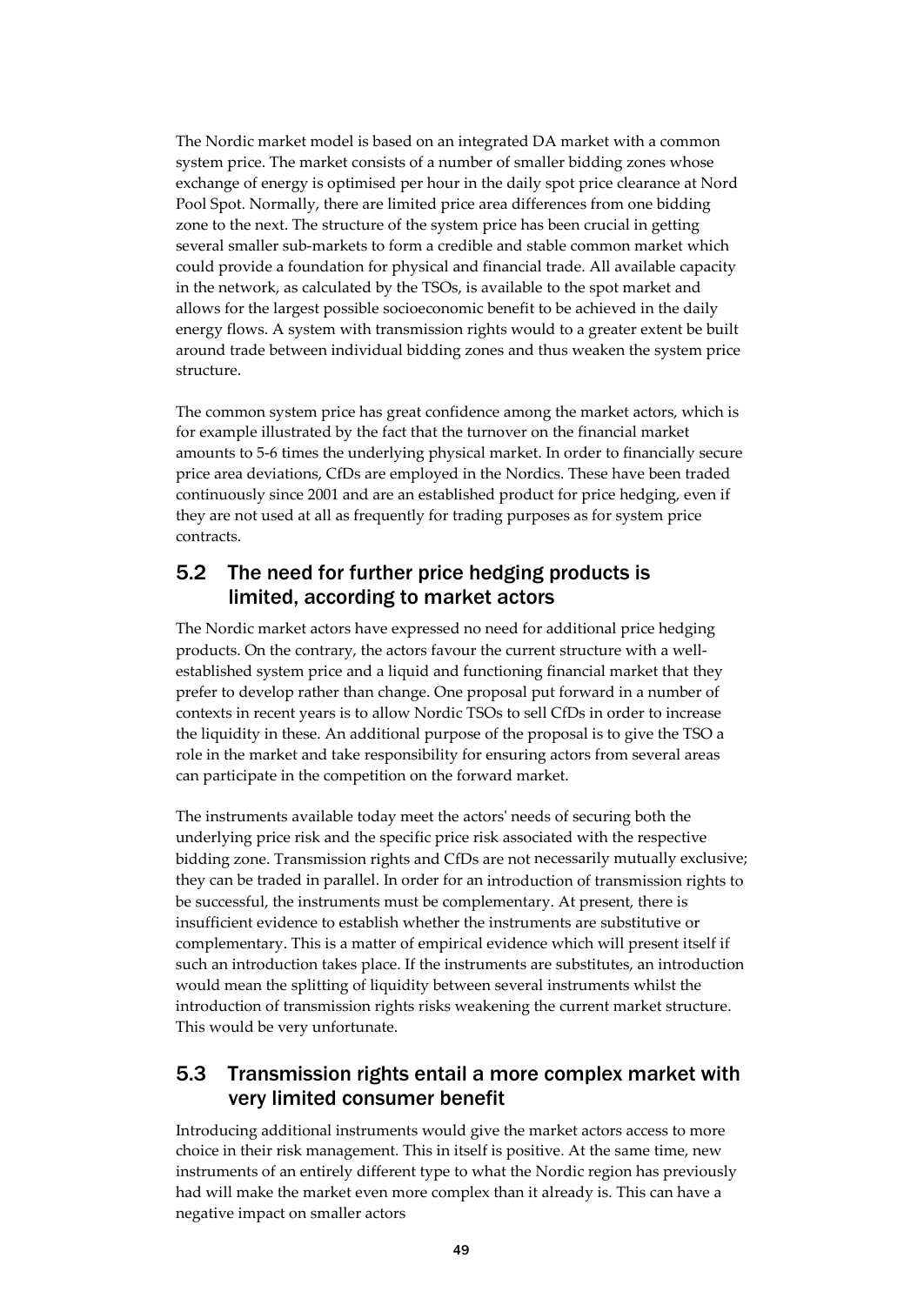first and foremost; electricity grid operators and electricity consumers alike see a decrease in the opportunities to continue their activities, which means that they choose to maintain a more passive relationship to the market. This would also be unfortunate, as the Nordic market has traditionally managed to attract a variety of actors outside of the traditional and more narrowly defined energy sector to be active.

There is an area in which transmission rights could potential increase consumer benefit in the Nordic market, provided transmission rights and CfDs are complementary products. This primarily concerns the situation in the bidding zones characterised by an imbalance between buyers and sellers in the financial market. By means of the market actors gaining access to instruments which secure the price risk between two bidding zones, there is potential for sellers and buyers to more easily "move across bidding zone boundaries" and thus compete in several bidding zones' forward products. This could result in reduced spreads in some of the forward contracts on the market. All else being equal, this could reduce the prices for the end-users, albeit marginally. The Energy Markets Inspectorate's overall assessment is that the introduction of trade in transmission rights has little to offer the Nordic region in terms of consumer benefit. Introducing the transmission system operator as a market actor could also counteract the potential for greater consumer benefit if the transmission system operator's risk spills over onto its customers; the electricity grid customers.

There may be functions in the market that can be supported by trade in transmission rights. These functions include primarily some of the market actors gaining more choices in their risk management, which can lead to greater competition over zone boundaries in the forward market. This development would primarily be useful in zones in which there is an imbalance between consumption and production or where insufficient transmission capacity means that price deviations between areas are common.

## 5.4 Unsuitable to introduce transmission rights in Sweden

It cannot be determined that transmission rights would improve the function in the Nordic market. It is therefore not justified to anticipate potential demands for the introduction of transmission rights in the Nordic electricity market, which could be the result of network code FCA. The exception which provides the opportunity to use functioning financial markets for area price hedging instead of introducing transmission rights, which has been found in FG CACM, should be kept in the upcoming network codes. It is thereby the function in the respective European sub-market which determines whether or not trade in transmission rights shall apply.

There are risks associated with the introduction of transmission rights in the established Nordic market model. These are primarily associated with the market becoming more complex and less transparent and with the stability in the system price structure being undermined. This entails a risk that the electricity market will not function as well on the whole, which affects all actors and, ultimately, the endusers.

In Sweden's case, the problem of having insufficient capacity to transmit energy from the north of the country to the south will be further mitigated already within just a few years as the South West Link is ready for commissioning. This will increase the capacity between SE3 and SE4 by over 1,200 MW and make price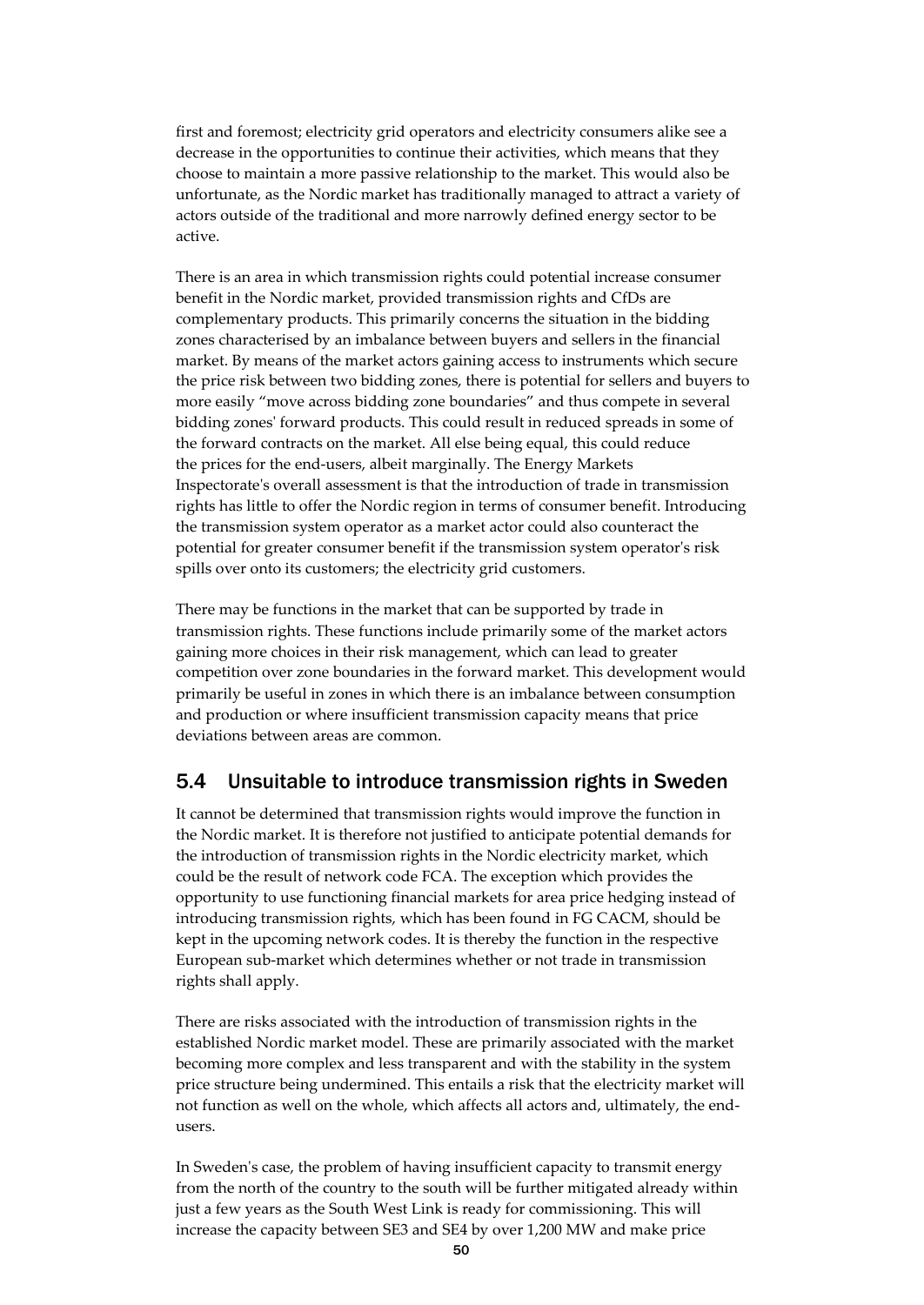differences between the country'snorthern and southern parts more uncommon and smaller in general. Through the reinforcement of the Swedish national grid, the conditions for issuing and trading in CfDs are also improved, wherefore the market can be expected to function even better in the future. A large majority of the market's actors also express wishes to maintain and develop today's market function rather than introduce new instruments; a standpoint which the Energy Markets Inspectorate is in agreement with.

From a Nordic context, it is unsuitable for Sweden alone to introduce instruments into the trade in electricity which other Nordic countries (apart from Denmark) have chosen not to introduce. As changes in the DA market also have consequences in the retail stage, the work with the Nordic end-user market must be guiding in how the Nordic regulatory authorities work together to formulate trade and available instruments in the Nordic electricity market. If this is to be possible, it is essential that the existing wording in FG CACM, which concerns the possibility to use financial instruments such as CfDs instead of introducing transmission rights, remains once the Member States have completed negotiations and the legislation for area price hedging instruments is in place.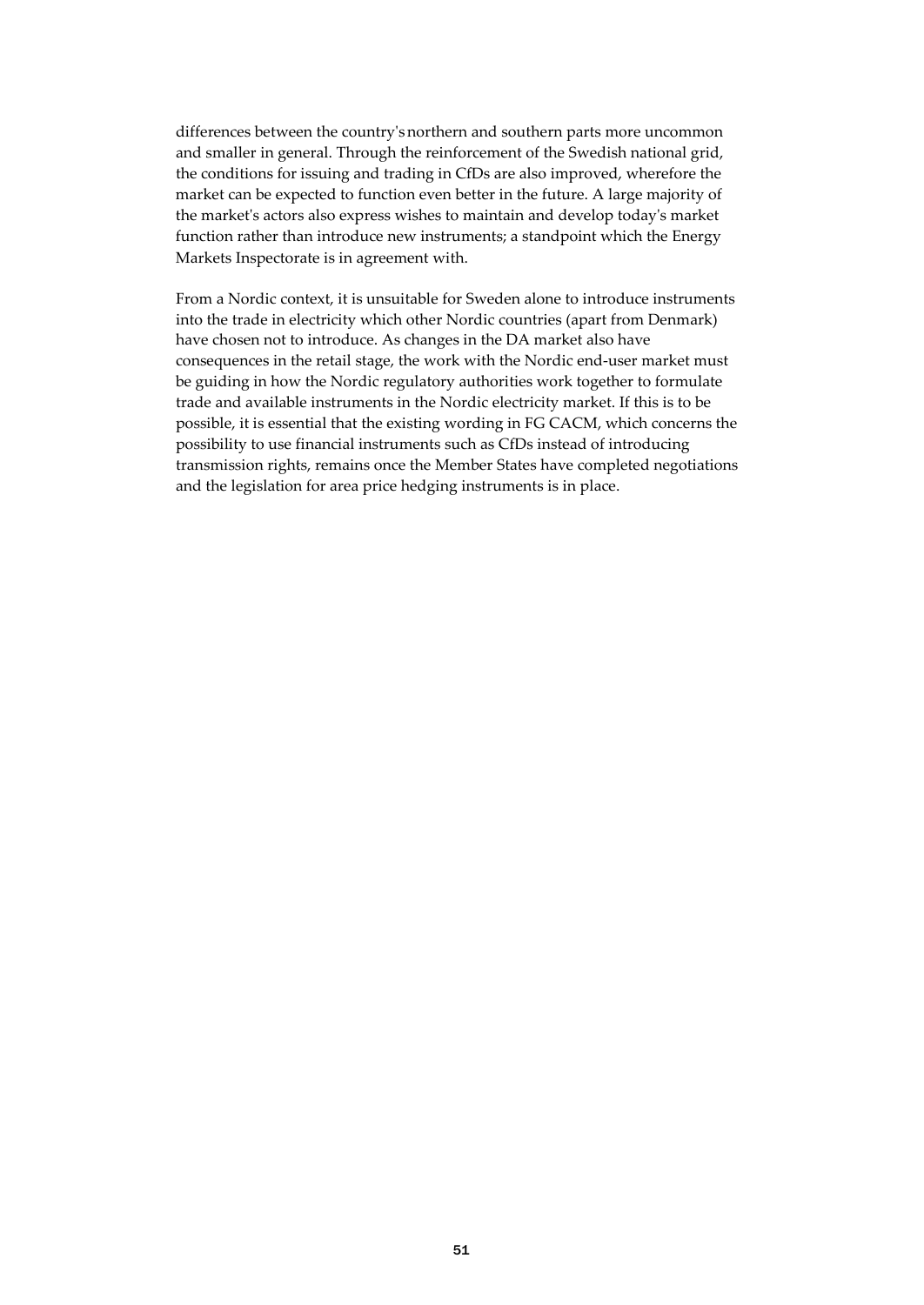# References

### Articles and reports

Booz&Co (2011), *Physical and Financial Capacity Rights for Cross-Border Trade, Report prepared for Directorate-General Energy European Commission*, R011071 Booz & Company, London.

Carlton, D. W & J.M Perloff (1994), Modern Industrial Organization, HarperCollinsCollegePublisher, New York.

Swedish Energy Markets Inspectorate (2010), *Övervakning och transparens på elmarknaden*, EIR 2010:21.

Swedish Energy Markets Inspectorate (2012), *Elområden i Sverige. Analys av utveckling och konsekvenser på marknaden,* EIR 2012:06.

ENTSO-E (2012), Transmission Risk Hedging Products –An ENTSO-E Educational Paper, updated version 20.06.2012.

ENTSO-E (2013), Draft Network Code on Forward Capacity Allocation, updated version 04.08.2013.

Hagman, B & J Björndalen (2011), *FTRs in the Nordic electricity market –Pros and cons compared to the present system with CfDs*, Elforsk report 11:16.

Nord Pool Spot (2012), Annual Report 2012.

NordREG (2012), Long Term Hedging within the Nordic – NordREG response to ACER, 20th of June 2012.

Redpoint (2013), Long-term cross-border hedging between Norway and Netherlands, Redpoint Energy Ltd.

Tangerås, T & S-O Fridolfsson (2009), Market power in the Nordic electricity wholesale market: A survey of the empirical evidence, *Energy Policy*, Vol. 37, Issue 9, September 2009, 3681-3692.

THEMA (2012), *Efficiency of cross-border forward products and the role of TSOs*, THEMA report 2013-01.

## Directives and regulations

Directive 96/92/EC of the European Parliament and of the Council *concerning common rules for the internal market in electricity.*

Directive 2004/39/EC of the European Parliament and of the Council *on markets in financial instruments.*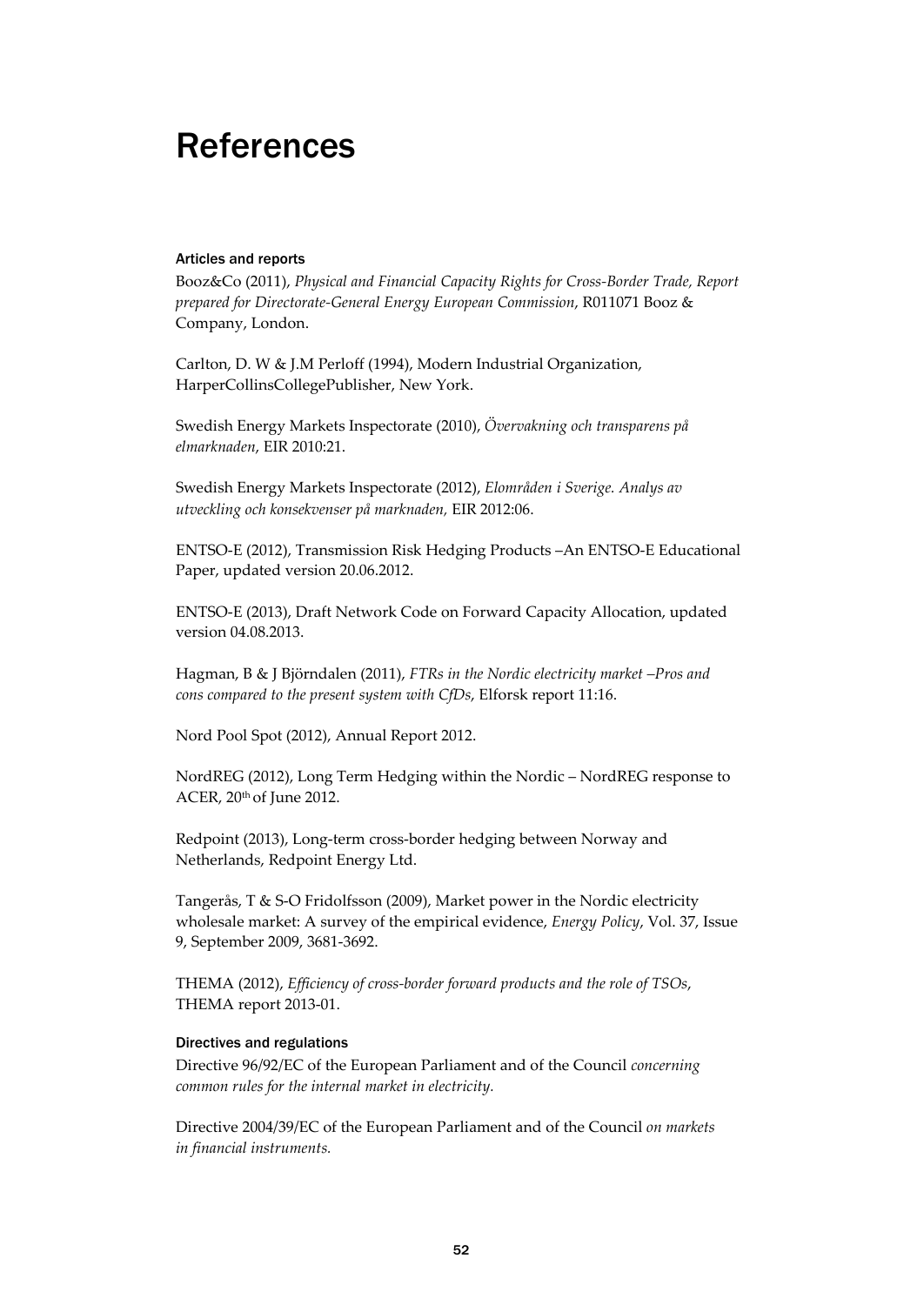Directive 2009/72/EC of the European Parliament and of the Council *concerning common rules for the internal market in electricity.*

Regulation 2009/72/EC of the European Parliament and of the Council *on conditions for access to the network for cross-border exchanges in electricity.*

### Web publications

Framework Guidelines on Capacity Allocation and Congestion Management for Electricity,

The Association of Independent Electricity Traders in Sweden (2011), [www.elforsk.se/Documents/Market%20Design/projects/2011\\_P1\\_FTR/3\\_Oberoend](http://www.elforsk.se/Documents/Market%20Design/projects/2011_P1_FTR/3_OberoendeElhandlare.pdf) [eElhandlare.pdf](http://www.elforsk.se/Documents/Market%20Design/projects/2011_P1_FTR/3_OberoendeElhandlare.pdf)

[www.houmollerconsulting.dk/facts-and-findings,](http://www.houmollerconsulting.dk/facts-and-findings,%20(15) (15 September 2013).

[www.montel.no, M](http://www.montel.no/)arket data obtained from Montel, (11 September 2013).

# Websites

[www.casc.eu](http://www.casc.eu/)

[www.nasdaqomx.com](http://www.nasdaqomx.com/)